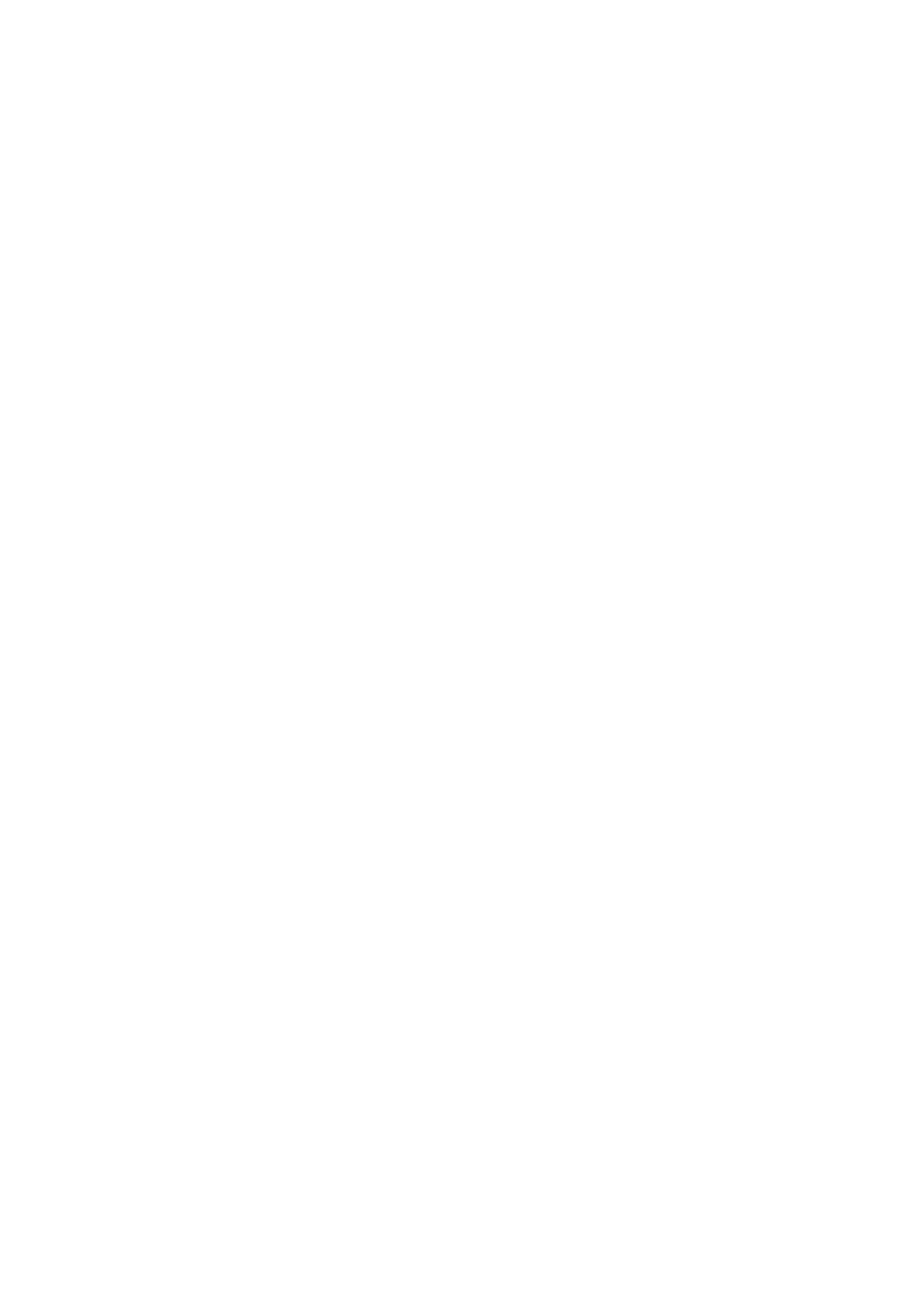*Francis G. Castles* 

# *Has Three Decades of Comparative Public Policy Scholarship Been Focusing on the Wrong Question?*

TranState Working Papers

No. 155

*Sfb597 "Staatlichkeit im Wandel" − "Transformations of the State"*  Bremen, 2011 [ISSN 1861-1176]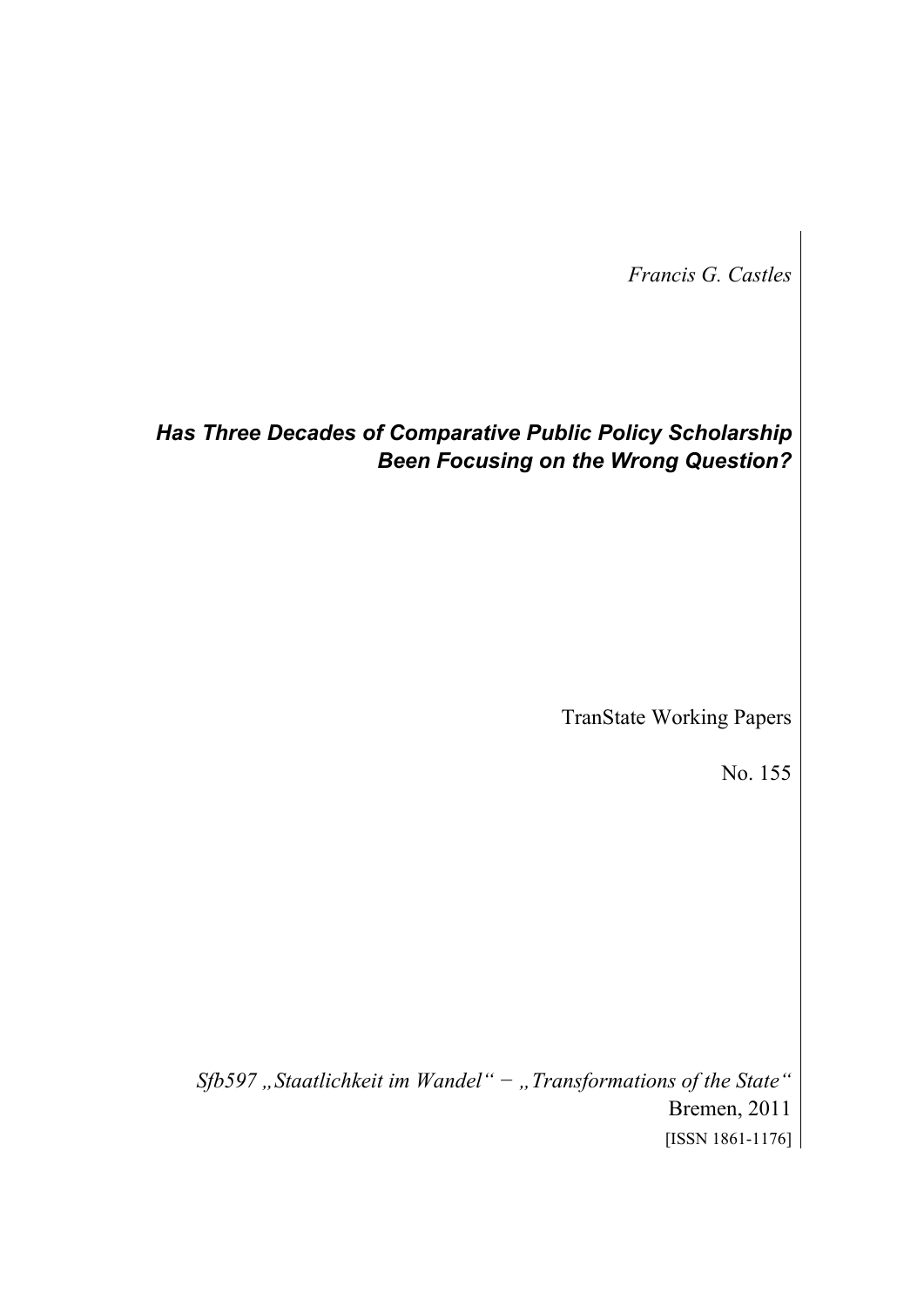#### **Francis G. Castles**

Has Three Decades of Comparative Public Policy Scholarship Been Focusing on the Wrong Question? (TranState Working Papers, 155) Bremen: Sfb 597 "Staatlichkeit im Wandel", 2011 ISSN 1861-1176

Universität Bremen Sonderforschungsbereich 597 / Collaborative Research Center 597 Staatlichkeit im Wandel / Transformations of the State Postfach 33 04 40 D - 28334 Bremen Tel : + 49 421 218-8720 Fax:+ 49 421 218-8721 Homepage: http://www.staatlichkeit.uni-bremen.de

Diese Arbeit ist im Sonderforschungsbereich 597 "Staatlichkeit im Wandel", Bremen, entstanden und wurde auf dessen Veranlassung unter Verwendung der ihm von der Deutschen Forschungsgemeinschaft zur Verfügung gestellten Mittel veröffentlicht.

Deutsche Forschungsgemeinschaft

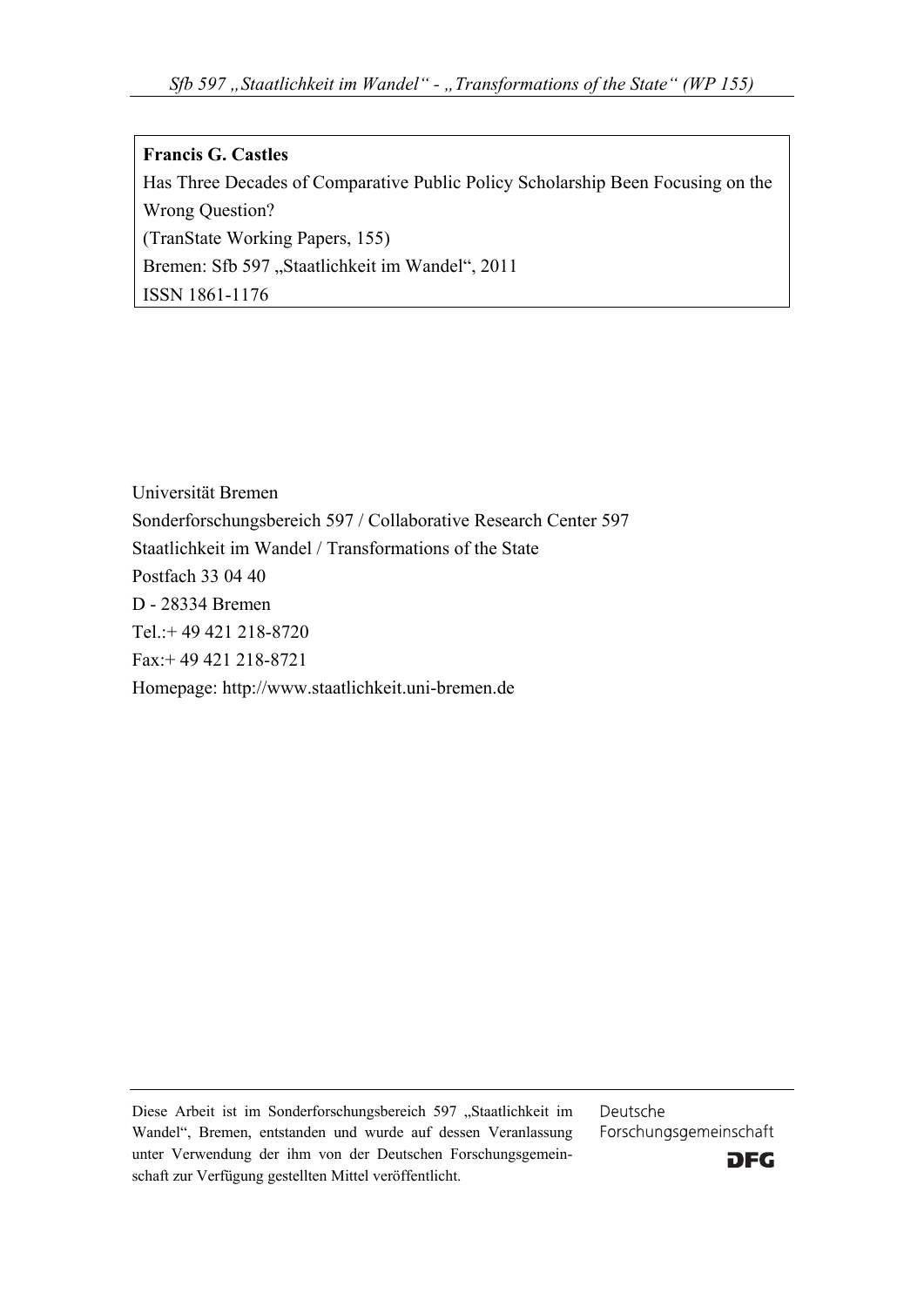# *Has Three Decades of Comparative Public Policy Scholarship Been Focusing on the Wrong Question?*

#### **ABSTRACT**

The essential argument of this paper is that, despite the work of many pioneering scholars, the original agenda of those who came to comparative public policy with a view to demonstrating that the functioning of democratic politics makes a difference remains substantially unfulfilled. The substance of that agenda was to show that choices made through the ballot box influenced not only what governments did, but also had implications for important aspects of the lives of the citizens making those choices. One important reason for this failure was that much of the emergent quantitative literature came to focus on differences in government outputs as proxies for whether such differences translated into a diversity of real outcomes. In effect, the literature tried to settle the question of whether 'politics matters' by showing how politics shapes what governments do without asking the no less important question: does government matter? This paper seeks to model a diverse range of outcomes with a view to assessing the impact of both political and government spending and taxing variables. On the basis of that assessment, I argue that the challenge for the next generation of political science informed comparative policy research is to go beyond an examination of the link between political choice and the outputs of government to ask questions about – and ideally to begin to map – the linkages between the things governments do and the lives their citizens experience.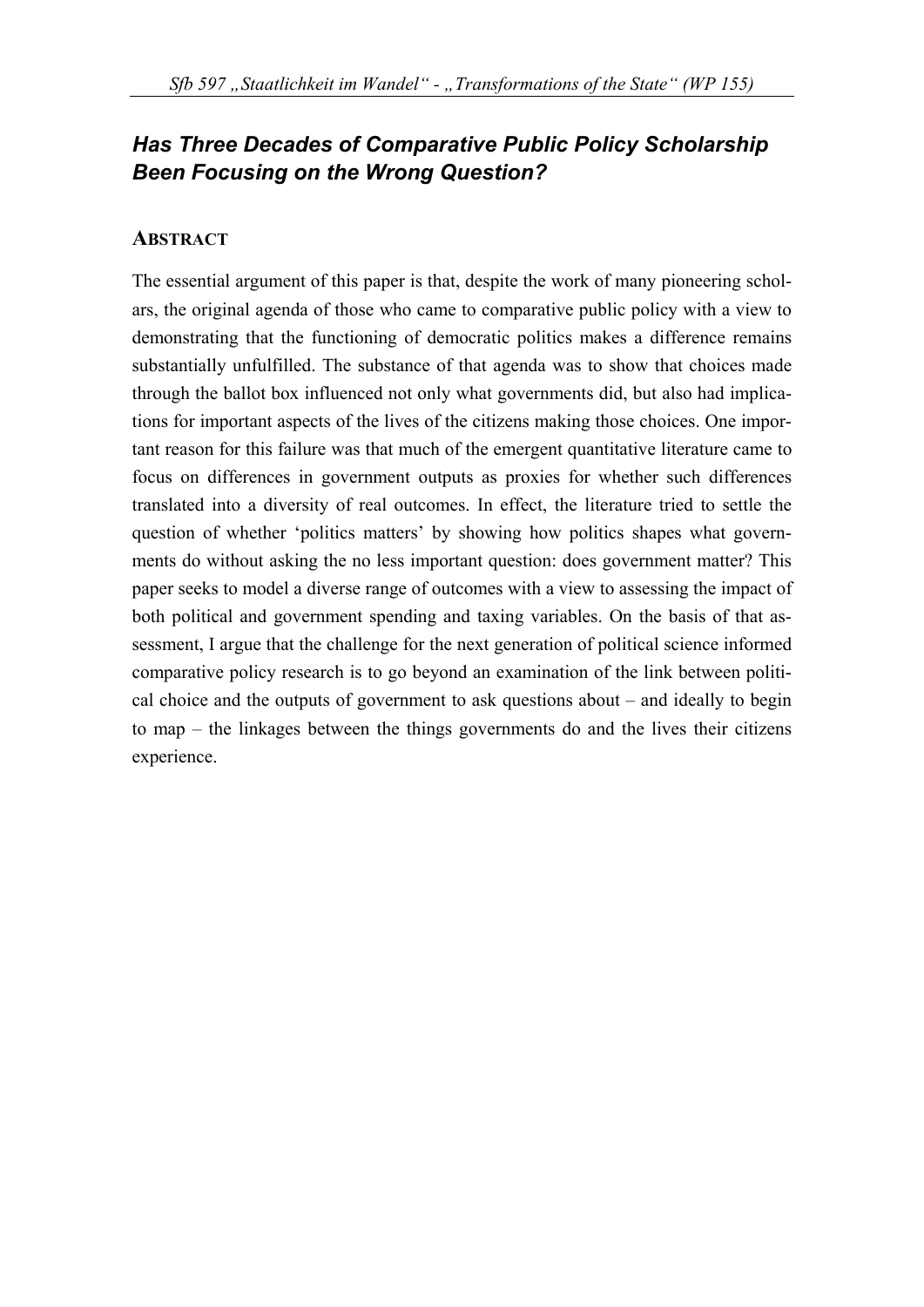# **CONTENTS**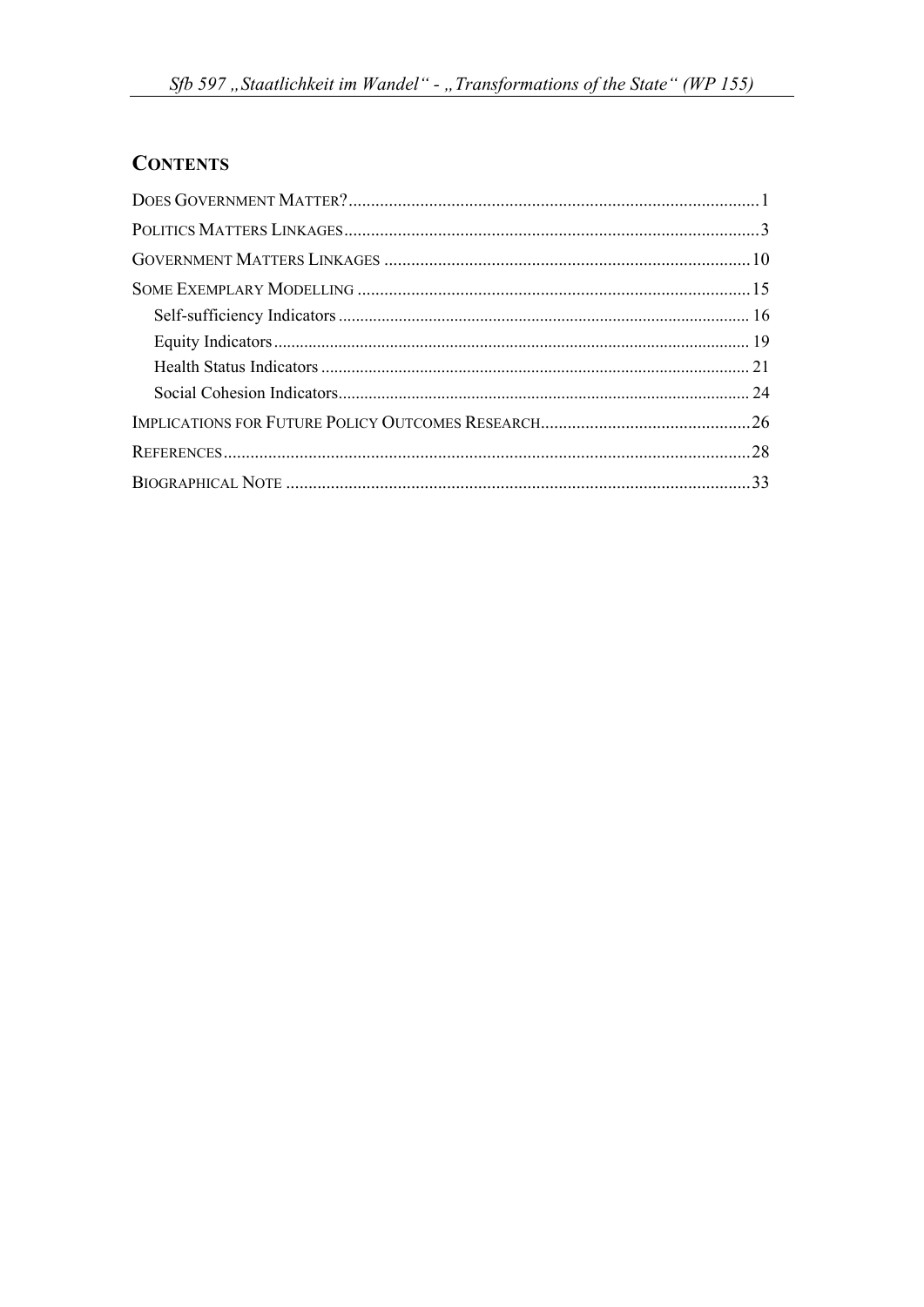# *Has Three Decades of Comparative Public Policy Scholarship Been Focusing on the Wrong Question?*

#### **DOES GOVERNMENT MATTER?**

The original agenda of the 'politics does matter' school of comparative public policy research was to demonstrate that political differences amongst nations had an impact on public policy outcomes. The differences these scholars had in mind related to the differential strength of political parties and degrees of class mobilization, but later came also to include differences in the character of political institutions and, in particular, the barriers these imposed to progressive reform. Originally, too, the 'politics does matter' school concerned itself almost equally with two kinds of enquiry: the determinants of the size of government and the welfare state and the policies governments pursued to control the economy. Arguably, in the 1980s, in the heyday of the debate on the impacts of democratic corporatism, the political economy strand became the dominant one, with a vast literature emerging on the role of parties, trade unions and corporatist arrangements in shaping macroeconomic policy outcomes (amongst the earliest and most influential contributions, see Hibbs, 1977; Tufte, 1978; Schmidt, 1982; Goldthorpe, 1984). However, a strand of enquiry which had seemed to offer a persuasive account of variation in the 1980s had increasing difficulties in making sense of macroeconomic developments in succeeding decades as the countries of Scandinavia, continental Western Europe and Japan began increasingly to suffer from the scourge of unemployment and slow growth and as countries with few if any pretensions to corporatist intermediation, such as the United Kingdom and the United States, became the economic miraclemakers of early twenty-first century capitalism.

The declining persuasiveness of at least simpler variants of the 'politics does matter' account of modern political economy left size of government stories as the main game in town. In the 1980s, the relevance of party control to the growth of big government became an orthodoxy of the comparative public policy literature, with scholars like Manfred Schmidt, John Stephens, Duane Swank, and, later, Klaus Armingeon investing heavily in the creation of pooled time-series datasets capturing not just variation in public expenditures and, in particular, aggregate welfare spending, but also annual change in a wide range of alternative measures of the partisan control of government. Ultimately, when the orthodoxy began to be challenged in the mid-1990s, the debate focused fairly and squarely on the politics of welfare expenditure, with Paul Pierson (1994; 1996) suggesting that 'a new politics in which all parties had to be responsive to demands of welfare clienteles meant that such spending was no longer a function of Left partisan control, whilst others, including Schmidt (1996) and Clayton and Pontusson (1998), pointed to contrary evidence of persisting partisan effects. Unlike the political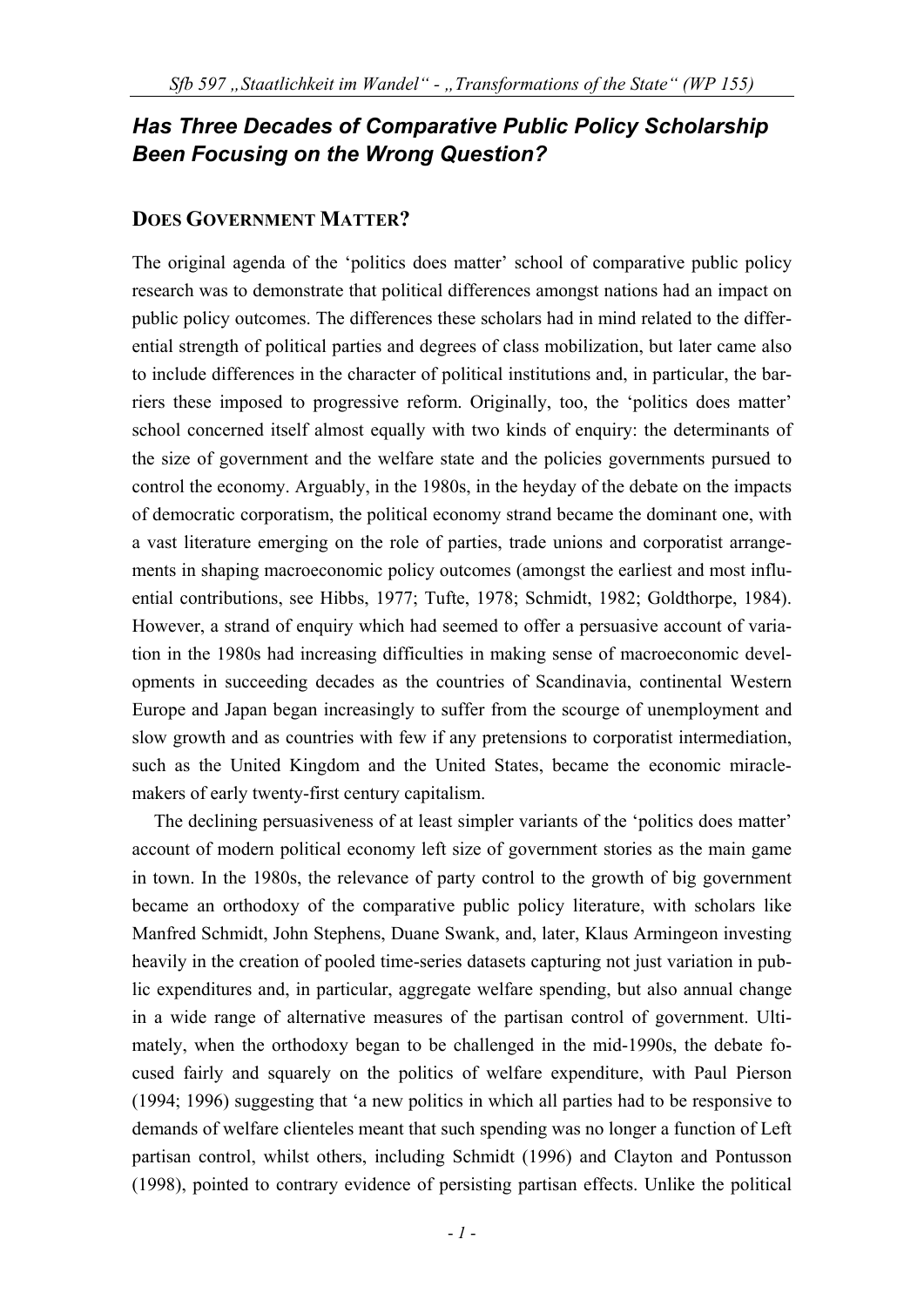economy literature, that concerning itself with public expenditure remains alive and well, with the availability of increasingly reliable data sets on sub-aggregates of spending (including the OECD Social Expenditure Dataset available from the early 1990s and the Classification of the Functions of Government – COFOG – data since the mid-2000s) allowing the protagonists of the 'party does matter' position to show that, even if aggregate spending no longer always manifests a clear partisan effect (see Huber and Stephens, 2001), other types of expenditure, such as unemployment compensation (Korpi and Palme, 2003), active labour market outlays (Powell and Barrientos, 2004,) public spending on education (Schmidt, 2007), economic affairs spending (Obinger & Zohlnhöfer, 2007) and working age cash benefits and caring services (Castles, 2008) continue to do so.

An alternative to public expenditure as a measure of the size of government is the revenue base from which that expenditure is funded. Early neo-Marxist scholarship on the growth of the welfare state tended to be preoccupied with the notion of 'fiscal crisis' and the limits to which total revenue or the size of the 'tax state' could grow without undermining the profitability of the capitalism system on which it rested (see Offe, 1972; O'Connor, 1973; Gough, 1979). Clearly, too, the size of the 'tax state' was no less an obvious arena of partisan preference than big spending, with Leftist and working class preferences for the latter matched by Rightist and bourgeois distaste for paying for the former. However, in part because neo-Marxist scholarship declined rapidly after about 1980, and in part because 'politics matters' scholars found it easier to make benign assumptions about the consequences of welfare spending than about revenue extraction, taxation based accounts of big government never came to rival big expenditure accounts in the comparative public policy literature, although the story was quite different in mainstream economics. However, what did emerge from the early 1990s onwards was a literature on the political factors shaping differences in national taxation policy mixes, with politics mattering not just because some countries taxed and spent more than others, but because partisan and institutional differences predisposed countries to prefer some types of taxation to others (see, amongst others, Peters, 1992; Wagschal, 2001; Kemmerling, 2009).

The aim of this chapter is not to contribute to the 'politics matters' debate as such, but rather to draw attention to the implications of a point first famously noted by Esping-Andersen (1990) in relation to social welfare spending and frequently reiterated – although rarely acted on - by scholars subsequently: that the expenditure outputs of government are not necessarily the same thing as policy outcomes in the sense of making a real difference to the lives of individual citizens. Unlike the political economy literature which deals with measurable outcomes in terms of economic growth, unemployment and inflation, the 'politics matters' interpretation of the findings of the com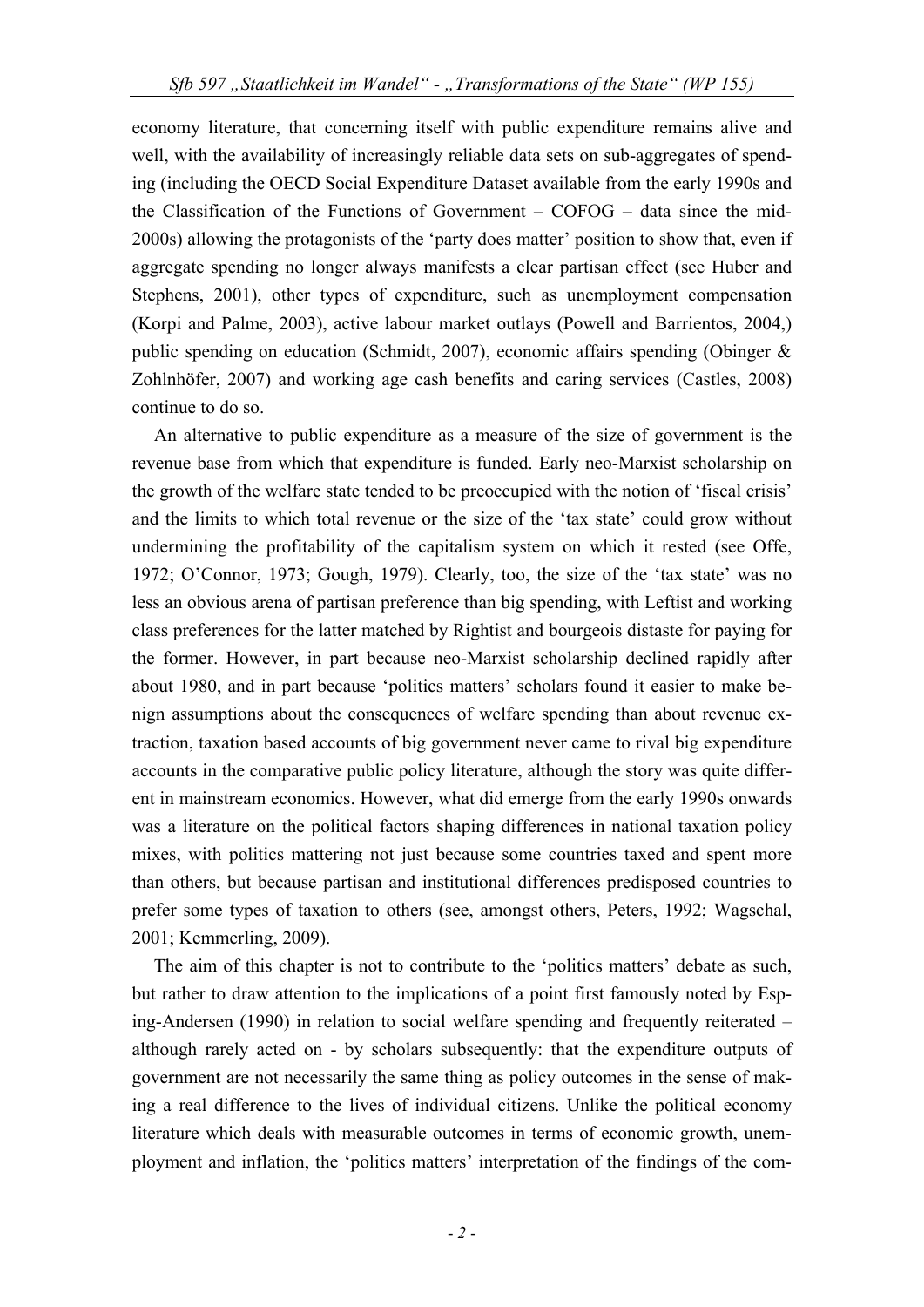parative analysis of public expenditure and of taxation mixes rests on the very significant and, in the vast majority of studies, unexamined assumption that how governments spend and tax translates directly into what happens in the real world. Clearly, this is an assumption convenient to make given that data on real world outcomes have until quite recently been more difficult to obtain than government spending and revenue numbers often routinely published by international governmental agencies. It is, moreover, an assumption quite natural to a political science informed analysis of public policy, although one scarcely defensible for a body of scholarship supposedly based on empirical enquiry. Whereas a demonstration that politics shapes economic outcomes does genuinely show that politics matters, a demonstration that politics shapes spending aggregates and sub-aggregates or the mix of taxes extracted by governments to fund that spending makes only half the case, leaving it to be shown that these kinds of expenditure or taxation mixes in turn shape the life chances of individuals in determinate ways.

Esping-Andersen's own response to the analytical problem he notices is to replace welfare expenditure measures with measures of welfare state entitlement. That response is an understandable one for a sociologist seeking to demonstrate a direct link between political mobilization and individual life chances, although, of course, there still remains a potential gap between entitlements and outcomes. An alternative approach, and one I think more appropriate for a political science informed comparative public policy analysis, is to explore the potential for an explicitly two-stage analysis: to show not only how politics shapes government expenditures and taxation preferences, but also how – or, given the lack of research on such matters, how far - these outputs, in turn, influence key variables capturing the quality of life in modern democracies. To put it another way, in order to prove politics matters, we also need to answer the question: Does government matter? This paper, which uses data from the OECD publication *Society at a Glance* (OECD 2009a) on headline social indicators as measures of real outcomes, is a preliminary attempt to do just that. As subsequent sections of the paper show, rather than being self-evident, as three decades of comparative public policy scholarship has assumed it to be, the evidence for a strong link between big government as measured by total public spending or total welfare spending and policy outcomes is extremely weak. Relationships with total revenues and with the sub-aggregates of spending and taxing are, in many cases, apparently stronger, but are sometimes counter-intuitive, are frequently indirect and often require interpretation.

#### **POLITICS MATTERS LINKAGES**

This section of the chapter consists of a commentary on three tables presenting correlations between political variables on the one hand and government expenditures, tax components and policy outcomes on the other. Table 1 presents correlations between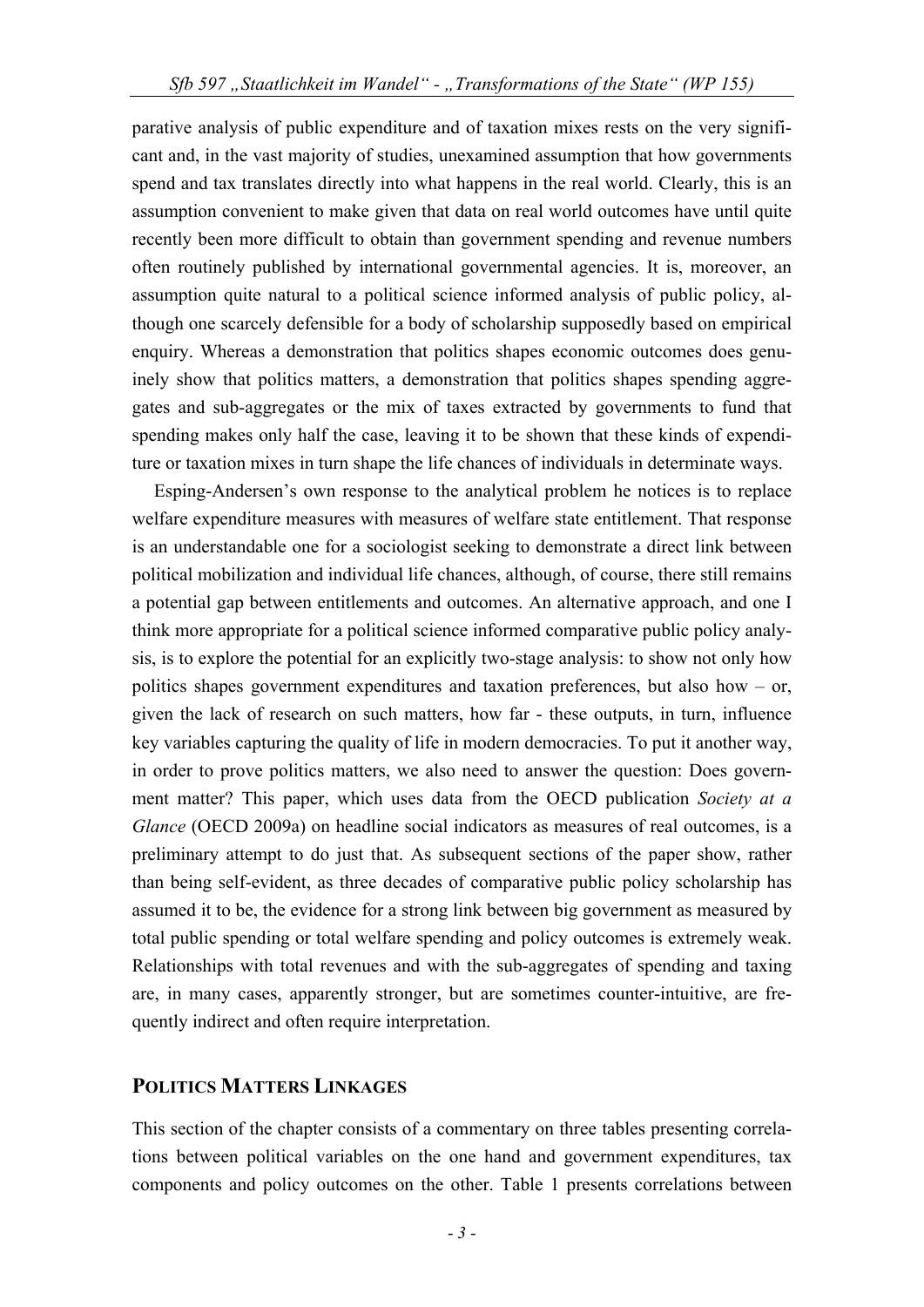Left government partisan incumbency (measured for both the period 1996-2005 to capture short-term immediate effects and for the period 1960-2005 to capture long-term 'Left legacy' effects – on the latter, see Castles, 2007, 30), union density (for the timepoint 2006) and constitutional structure (as measured in 2005) and a variety of measures of government spending with a view to providing a summary check on the 'politics does matter' hypothesis as it has been conventionally argued in the determinants of government spending literature. Table 2 presents correlations between these same political variables and a variety of tax revenue measures to check out the same hypothesis in respect of the determinants of taxation. Finally, Table 3 looks at the association between our four political variables and eight headline social indicators for the mid-2000s selected by the OECD as appropriate measures of self-sufficiency (employment to population ratio and share of students with insufficient reading competences), equity (the Gini coefficient of income inequality and the gender wage gap), health (male life expectancy at 65 and infant mortality) and social cohesion (measured by survey responses on subjective well-being and the percentage of respondents reporting that they had been victims of crime over the past year) to establish whether there is any evidence of direct political impacts on policy outcomes. These indicators (see Appendix A at the end of the paper) are extremely wide-ranging and provide the basis for a reasonably comprehensive test of the 'politics matters' hypothesis.

The six expenditure measures featuring in Table 1 include the big aggregates of spending (total public expenditure and total social expenditure), the major functional categories of socially relevant spending (cash expenditure on the aged and survivors, spending on health and on education) and, finally, a category of spending noted in previous research (Castles, 2009) as being closely related to equity outcomes (cash spending on those of working age together with service provision to the old and families). The four taxation measures featuring in Table 2 include the aggregate of all taxation revenue, the total taxation revenue of general government, as well as its three main components, income and profits taxes, social security contributions and consumption taxes. Data for all categories of spending and taxing are for the year 2006 and all are measured as percentages of GDP. All the correlations in these and subsequent tables in this paper are based on data for the same group of 21 countries: Australia, Austria, Belgium, Canada, Denmark, Finland, France, Germany, Greece, Ireland, Italy, Japan, the Netherlands, New Zealand, Norway, Portugal, Spain, Sweden, Switzerland, the United Kingdom and the United States. All data sources are identified in notes to the tables and all expenditure, taxation and outcomes data come from the OECD.

As a final preliminary it should be noted that the decision to use OECD headline social indicators as the testbed for establishing the case for whether government matters is a way of seeking to avoid the charge that I am setting up an experiment favourable to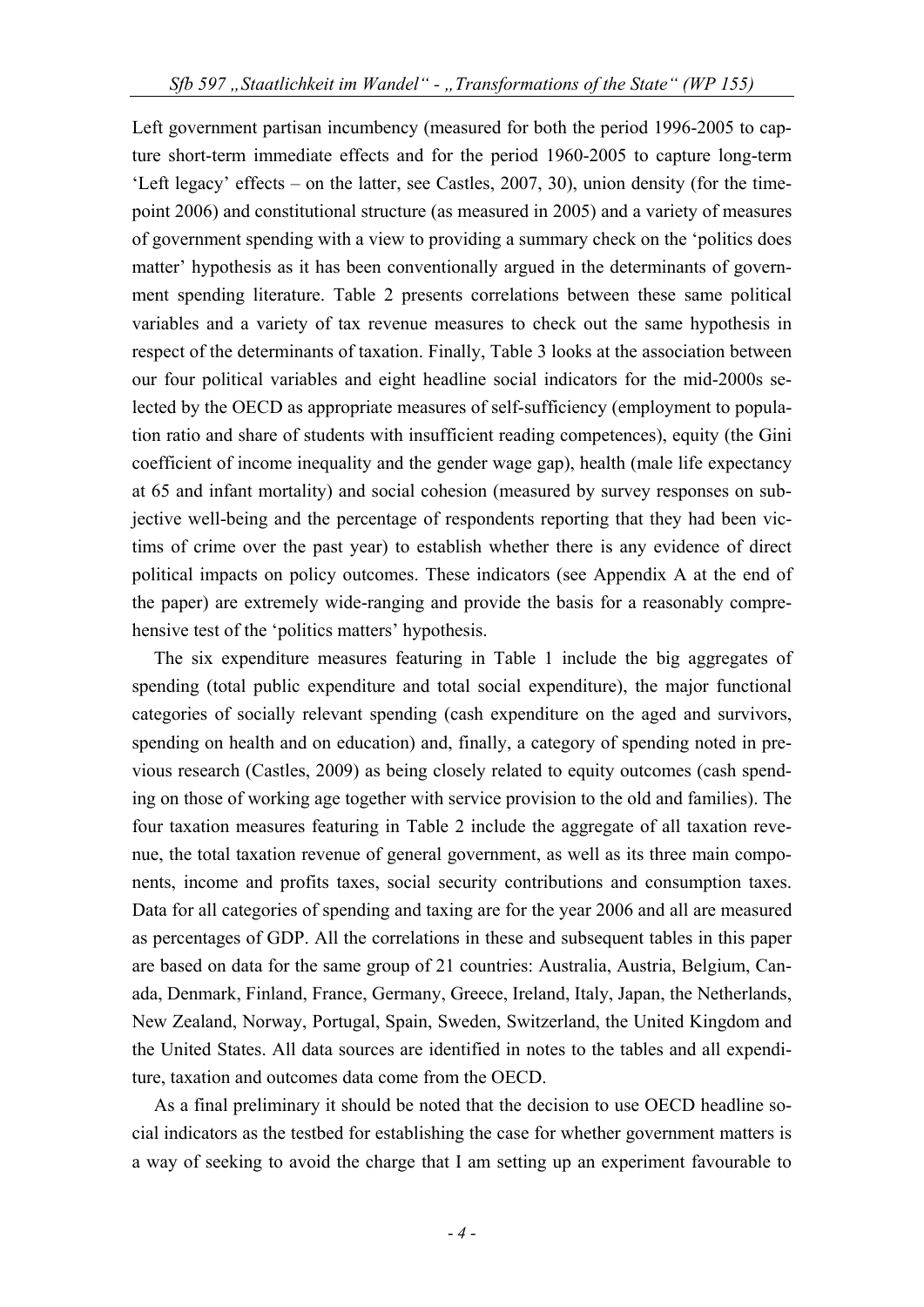any particular conclusions concerning the impact of politics and government. The point is that these outcomes were chosen by the OECD – not by me - as sensibly representative of cross-national variation in respect of self-sufficiency, equity, health and social cohesion in OECD countries. The outcomes are extremely various, but all clearly have substantial implications for the life chances of individuals in modern societies. Some of them, like, perhaps, the frequency of crime, one might expect to be only quite indirectly or distantly linked with government spending or, at least, with spending as disaggregated as crudely as here (spending for particular programmes to prevent crime might be another matter). Others like reading insufficiency and infant mortality are the targets of specific government spending programmes, whilst, in many countries, the tax and transfer system as a whole is designed to mitigate the extremes of poverty and inequality. Some components of taxation are more progressive than others and hence more equalizing, while different components have been hypothesized as having diverse effects on the composition if not the quantum of employment (see Scharpf, 2000). The implicit assumption that big spending means bigger and better outcomes across the board may well be false, but it would be truly surprising and probably justifiably a source of embarrassment for comparative public policy research if the most readily measurable outputs of government were shown to have little if any impact on many of the outcomes identified here. Obviously, other outcomes might have been chosen to test the hypothesis that government matters, and obviously, too, policy instruments other than spending and taxing might have been considered, but my aim here is exemplary: to show the way so that others may follow in opening up a field of comparative analysis that has been surprisingly neglected.

Turning now to the findings reported in Table 1, there are three points worthy of particular mention. First, the core 'politics matters' proposition that political variables covary with the big aggregates of spending is more or less consistently and moderately supported, with short-term Left incumbency positively correlated with both total public expenditure and total social expenditure at the .01 level of significance and long-term Left legacy associated with social expenditure at this level, but with total public expenditure only at the .05 level. Union density is also positively correlated with both at the .05 level, while the constitutional structure variable, which is a measure of the number of veto-points in each country's political system, is negatively correlated to total public expenditure at the .05 level but not to total social expenditure. On the whole, these findings are in line with the 'old' view of public expenditure development that politics helps account for the rise of big government rather than the 'new politics' view that such differences have become increasingly irrelevant.

Second, however, and with just a few exceptions to be discussed below, it would seem that this conclusion must be considerably tempered in light of the fact that, for the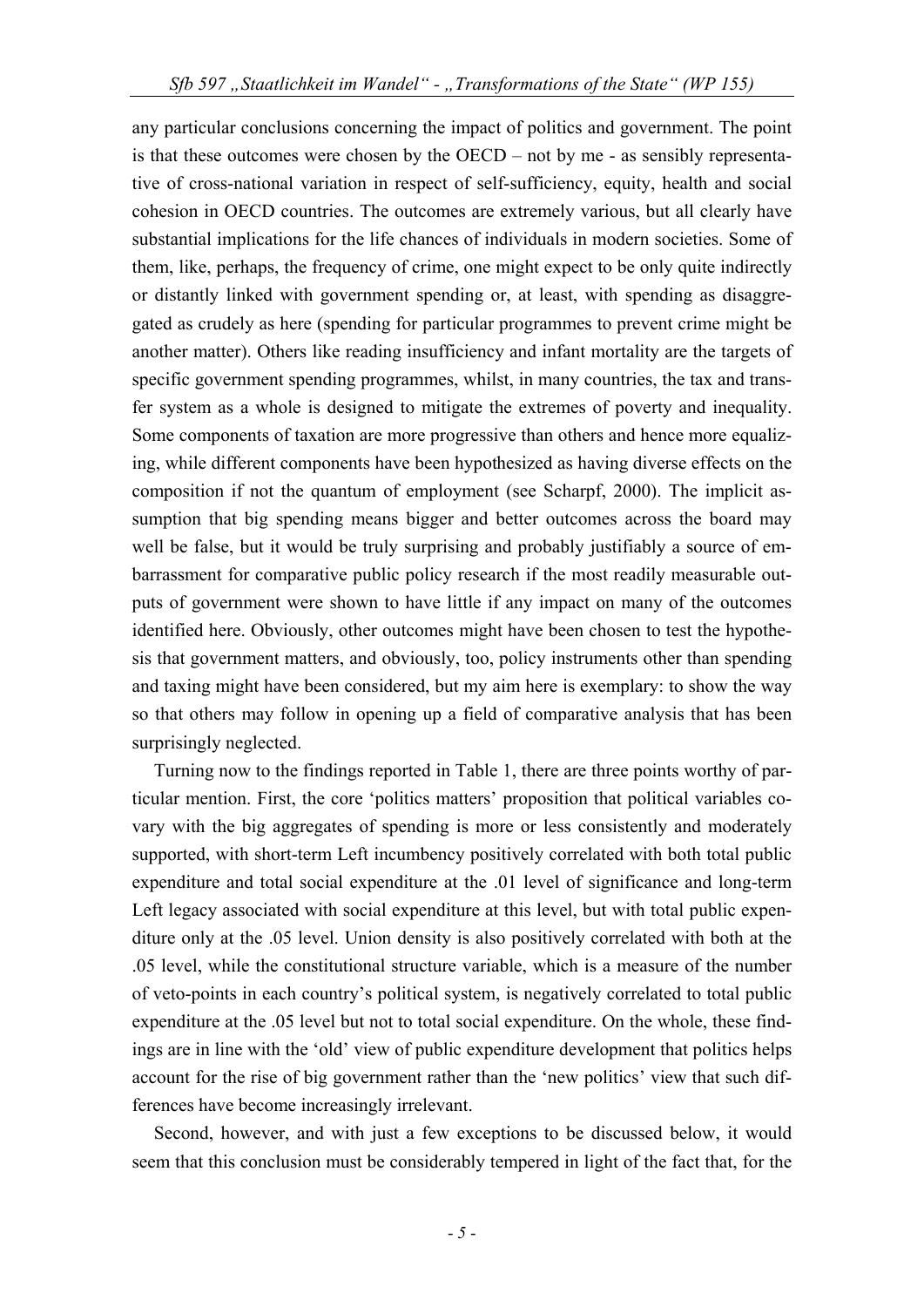most part, these 'politics matters' effects are not carried over to the sub-aggregates of public spending. Neither the short-term measure of partisan incumbency nor constitutional structure, the two most frequently used political variables featuring in the literature, are associated with any of the components of social expenditure (although the relationship between incumbency and working age cash only misses out by a whisker), while the two biggest programmes of the welfare state, in most countries taking up to at least 60 per cent of social spending – aged cash and health spending – show absolutely no evidence of being associated with political variables of any kind. Certainly there is nothing here that provides compelling evidence that politics decisively shapes the major components of socially relevant spending.

*Table 1: Correlations between Political Variables and Public Expenditure Aggregates and Sub-aggregates, mid-2000s* 

|                                                    |                     |                           | Left Government     | Union               | Constitutional      |
|----------------------------------------------------|---------------------|---------------------------|---------------------|---------------------|---------------------|
|                                                    |                     | Left Government 1996-2005 | 1960-2005           | Membership 2006     | Structure 2005      |
| <b>Total Expenditure of General</b>                | Pearson Correlation | $.559$ <sup>*</sup>       | .548                | $.515$ <sup>*</sup> | $-444$ <sup>*</sup> |
| Government 2006                                    | Sig. (2-tailed)     | .008                      | .010                | .017                | .044                |
|                                                    | N                   | 21                        | 21                  | 21                  | 21                  |
| Total Social Expenditure 2006                      | Pearson Correlation | .551                      | $.595$ <sup>*</sup> | .443                | $-245$              |
|                                                    | Sig. (2-tailed)     | .010                      | .004                | .044                | .284                |
|                                                    | N                   | 21                        | 21                  | 21                  | 21                  |
| Public Aged Cash Expenditure Pearson Correlation   |                     | .264                      | .121                | $-101$              | $-076$              |
| 2006                                               | Sig. (2-tailed)     | .247                      | .603                | .662                | .744                |
|                                                    | N                   | 21                        | 21                  | 21                  | 21                  |
| Public Health Expenditure 2006 Pearson Correlation |                     | .316                      | $-033$              | $-188$              | .184                |
|                                                    | Sig. (2-tailed)     | .163                      | .887                | .415                | .425                |
|                                                    | N                   | 21                        | 21                  | 21                  | 21                  |
| <b>Public Education Expenditure</b>                | Pearson Correlation | .332                      | .534                | $.688$ <sup>*</sup> | $-302$              |
| 2006                                               | Sig. (2-tailed)     | .141                      | .013                | .001                | .183                |
|                                                    | N                   | 21                        | 21                  | 21                  | 21                  |
| Working Age Cash & Other                           | Pearson Correlation | .432                      | .720                | .759                | $-.398$             |
| Services 2006                                      | Sig. (2-tailed)     | .051                      | .000                | .000                | .074                |
|                                                    | N                   | 21                        | 21                  | 21                  | 21                  |

Sources: Data on Total Public Expenditure from OECD, *National Accounts at a Glance*, Paris, 2009b; data on Total Social Expenditure, Age Cash Expenditure, Public Health Expenditure and Working Age Cash and Other Services from or calculated from OECD, *Social Expenditure Database*, 2010a; data on Public Education Expenditure from OECD, *Education at a Glance*, Paris, 2009c. Data on Left Government 1996-2005 and 1960-2005 and on Constitutional Structure from Armingeon et al, *Comparative Political Data Set 1960-2008,*, 2010; data on Union Membership as a percentage of employees from OECD, *Employment Outlook*, Paris, 2010b. Notes: Working Age and Other Services = Total Social Expenditure – (Aged Cash Expenditure + Public Health Expenditure); Constitutional Structure = additive index composed of five indicators: (1) federalism (0=absence, 1=weak, 2=strong) (2) parliamentary government  $=0$ , versus presidentialism or other  $=1$  (3) proportional representation  $=0$ , modified proportional representation=1, majoritarian=2 (4) bicameralism (0 = no second chamber or second chamber with very weak powers, 1=weak bicameralism, 2=strong bicameralism), (5) frequent referenda=1.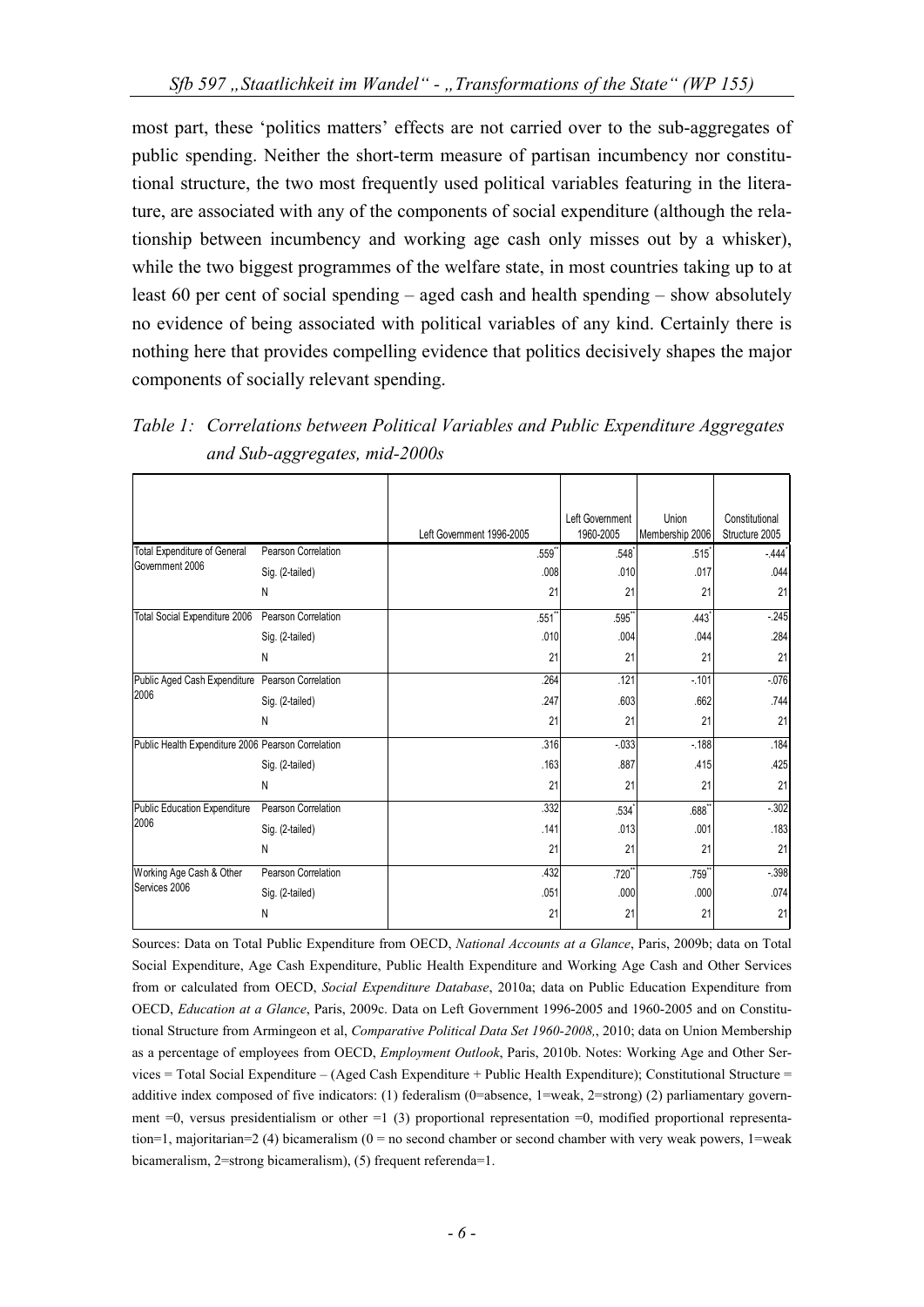Third, the few exceptions possibly indicative of strongly positive political impacts on the sub-aggregates of spending both involve measures arguably tapping fundamental aspects of the extent of working class political mobilization or 'power resources' (see Korpi, 1978) in modern capitalist societies. The long-term Left legacy variable is designed to capture the entirety of the post-war experience of Leftist rule, while the union density variable identifies the limited number of countries – essentially, Belgium, Denmark, Finland, Norway and Sweden - in which working class industrial movement has been able to resist the widespread trend to union decline over the past few decades (see Wallerstein, 2000; see also Rothstein, 1992, on the factors which have made unions stronger in these countries). Table 1 shows, both of these variables, in turn, are strongly and positively associated with educational expenditure and with working cash and other services spending and, very significantly for our subsequent analysis, it turns out to be the case that both of these political variables are significant positive predictors of the level of working age cash and other services spending in a regression model with an adjusted  $R^2$  of .64. This, then, is one area of spending which, *prima facie*, appears to be substantially shaped by political variables.

The Left legacy finding is not necessarily incompatible with the 'new politics' interpretation, since it is possibly indicative of changes brought about by Left incumbency in the past that have not dissipated with the passing of time. The union density finding is both unexpected and surprising. It is unexpected because, although in the early days of comparative public modelling, union density was used as a proxy measure for working class mobilization through non-parliamentary channels, the variable ceased to play a prominent role in comparative research once Left incumbency measures proved to have greater explanatory value in accounting for aggregate expenditures. The finding is surprising because, in an era when most commentators have written the unions off as a serious political force, this measure of working class mobilization appears to be of continuing political relevance and, indeed, the evidence suggests that there are areas of spending in which the non-parliamentary channel is of greater importance than shortterm partisan incumbency. That the associations noted here are unlikely to be spurious is suggested by the fact that the components of spending with which these political variables are strongly associated are ones central to class strategies for the amelioration of the rewards structure of capitalism either through the removal of educational disadvantage or by providing compensation for the losers in the income distribution through cash benefits or benefits-in-kind. These components of expenditure have far less budgetary weight in most countries than do aged cash and health spending, but they have always been viewed by the Left and unions as pivotal to the achievement of ideologically preferred outcomes including particularly greater income and gender equality.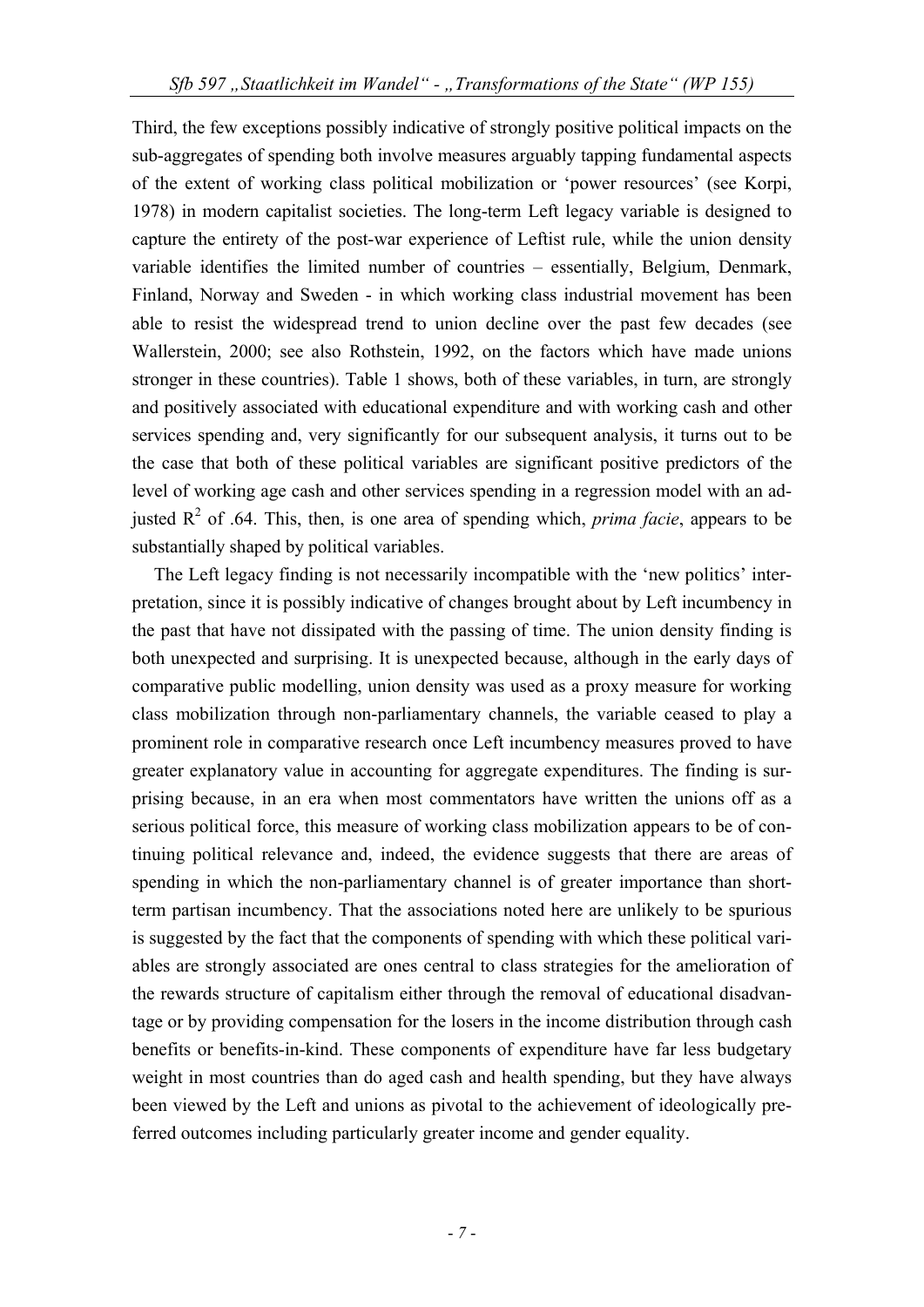Table 2 shows the bivariate linkages between political variables, the total revenues of government and the main components of the revenue base. As previously in the case of the big aggregates of spending, a 'politics matters' account holds water, with total revenues moderately associated with short-term incumbency (positively) and political structure (negatively) and more strongly (positively) with both Left legacy and union density. Moreover, the linkages between politics and the components of taxation appear generally closer than between politics and the major components of spending, with consumption taxes as a percentage of GDP significantly associated either positively or negatively with all four political variables, and with Left legacy modestly and union density strongly associated with the revenue derived from income and profits taxes. Given that income and profits taxes are the most progressive of revenue sources, this latter finding again ties in with the idea that those political measures best tapping longterm and underlying working class mobilization demonstrate a uniquely predictive power in respect of outputs related to the achievement of equality outcomes. It is worth noting, however, that the link between measures of Left strength and union density and reliance on consumption taxes has a less obvious ideological rationale, since the incidence of such taxes tends to be, if anything, regressive in character, with the connection between the Left incumbency and outputs, arguably, being the need of big spending governments to find ways to extend their revenue base.

*Table 2: Correlations between Political Variables, Total Taxation Revenue and Components of Taxation* 

|                               |                     | Left Government 1996-2005 |      | Left Government<br>1960-2005 | Union<br>Membership 2006 | Constitutional<br>Structure 2005 |
|-------------------------------|---------------------|---------------------------|------|------------------------------|--------------------------|----------------------------------|
| Total Tax Revenue 2006        | Pearson Correlation |                           | .457 | .695"                        | $.716$ <sup>**</sup>     | $-515$                           |
|                               | Sig. (2-tailed)     |                           | .038 | .000                         | .000                     | .017                             |
|                               | Ν                   |                           | 21   | 21                           | 21                       | 21                               |
| Income & Profit Tax 2006      | Pearson Correlation |                           | .111 | .444                         | .641                     | $-221$                           |
|                               | Sig. (2-tailed)     |                           | .631 | .044                         | .002                     | .335                             |
|                               | Ν                   |                           | 21   | 21                           | 21                       | 21                               |
| Social Security Contributions | Pearson Correlation |                           | .248 | .170                         | $-.009$                  | $-082$                           |
| 2006                          | Sig. (2-tailed)     |                           | .277 | .462                         | .971                     | .725                             |
|                               | Ν                   |                           | 21   | 21                           | 21                       | 21                               |
| Consumption Taxes 2006        | Pearson Correlation |                           | .524 | .564                         | $.621$ <sup>*</sup>      | $-790"$                          |
|                               | Sig. (2-tailed)     |                           | .015 | .008                         | .003                     | .000                             |
|                               | N                   |                           | 21   | 21                           | 21                       | 21                               |

Source: All data on total taxation and its components from OECD*, Revenue Statistics*, 2010c. Political variables as Table 1.

The very strong negative correlation between the number of veto-points in the political system and the yield from consumption taxes points to a mechanism in the constitu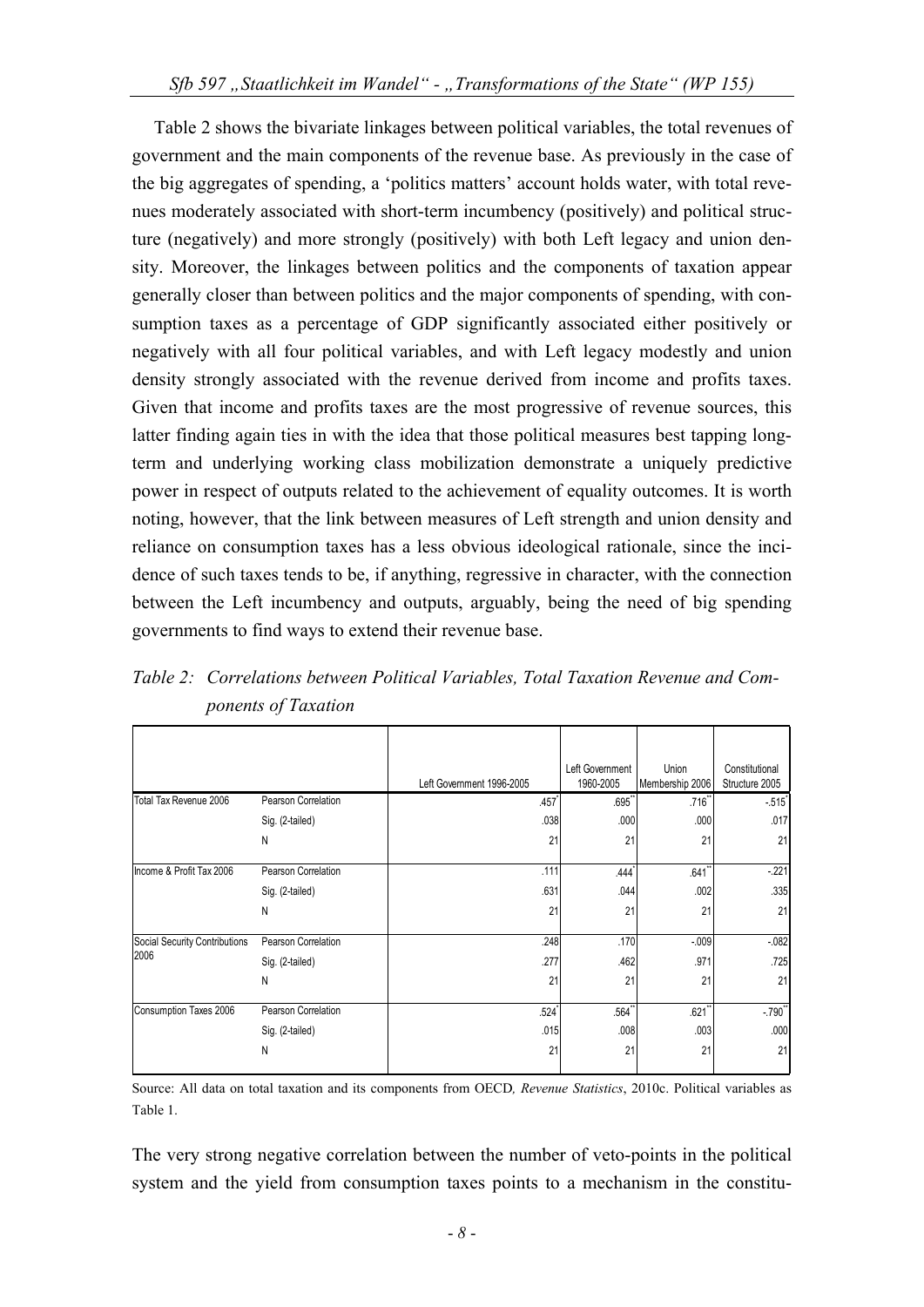tional structure giving unique leverage against the Leviathan of big government (on the way in which the veto-points inherent in federalism impose constraints on the power to tax, see Brennan & Buchanan, 1980). There are no linkages reported in Table 2 between any of our political variables and social security contributions, but possibly had we included a variable measuring Christian Democratic incumbency, this might have been positively associated with a form of funding built into the very fabric of the social insurance model of the welfare state holding sway in much of Catholic Western Europe (although note that research in this area has tended to omit Spain and Portugal, Catholic countries with Christian Democratic parties – see van Kersbergen, 1995). Even conceding that a similar linkage might also exist between Christian Democratic incumbency and age cash spending (the funding of which is, of course, the main purpose of social security contributions), it would seem that, on the whole, a 'politics matters' perspective provides a more comprehensive account of the revenue outputs of government than of its spending outputs.

There would be little need for a two-stage analysis of politics on government outputs and government outputs on outcomes if there were evidence of strong direct effects of political variables on policy outcomes. Table 3, which presents correlations between the same four political variables featuring in Tables 1 and 2 and eight OECD headline social indicators, makes it possible to test whether that is the case. In fact, the evidence is anything but strong. Left incumbency over the period 1996 to 2005 turns out to be wholly unassociated with outcomes as measured at the end of that period, although the Left legacy variable is significantly and negatively related to the Gini index at the .01 level. Union density is also negatively and significantly associated with both the Gini index and infant mortality, with the relationship with the Gini index significant at the .01 level. Finally, the only other statistically significant association is the positive one between constitutional structure and infant mortality. Of the eight outcome variables identified, only two -economic inequality measured by the Gini index and infant mortality - show signs of being in any way directly linked to politics. The degree to which the population is employed, the literacy of the young, the extent of gender equality in the economy, how long men live beyond the age of 65, the degree of subjective well-being and the likelihood of being a victim of crime all seem unaffected by these major differences in the functioning of democratic politics.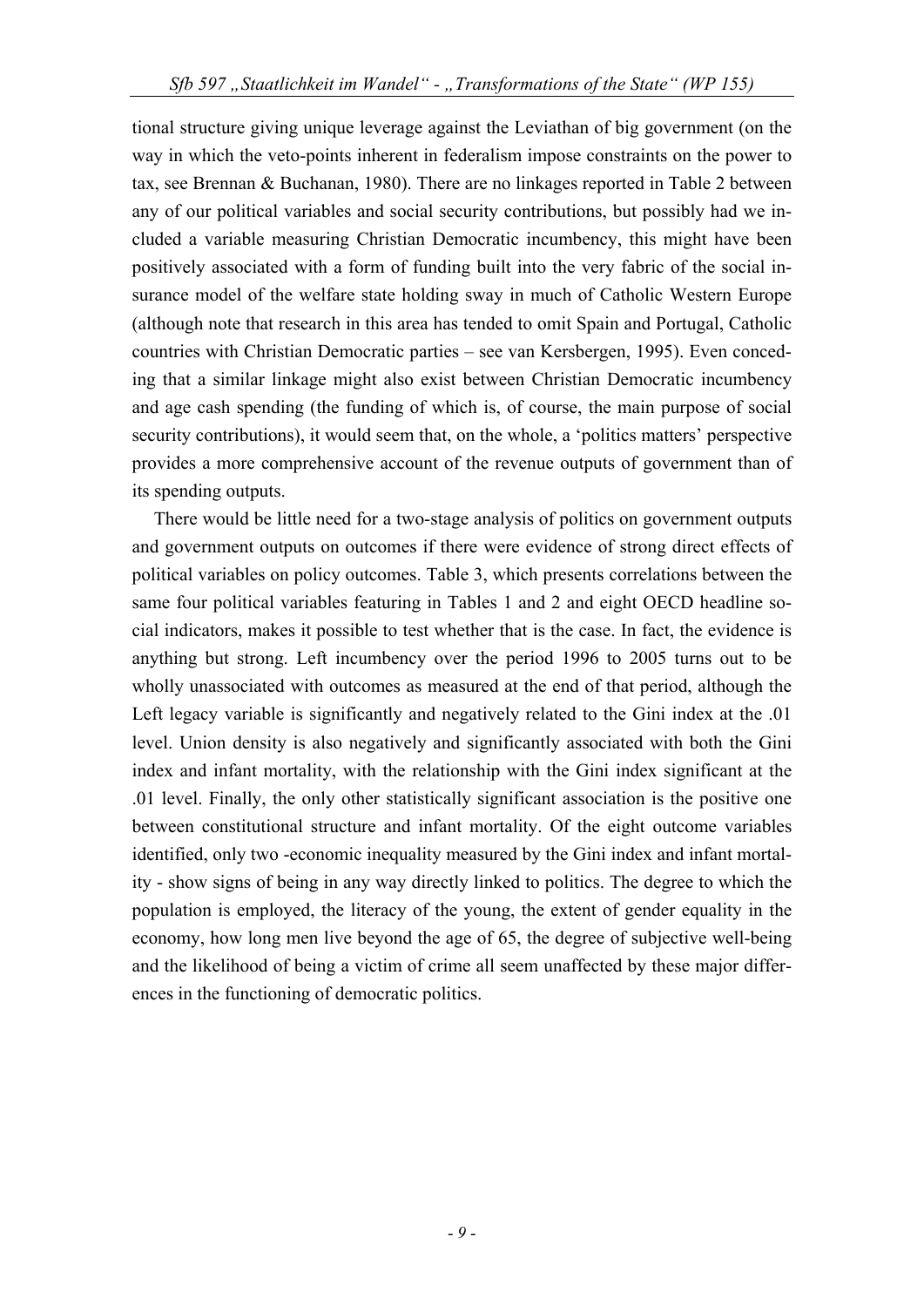|                                                                                                                                                                                                                       |                     | Left Government 1996-2005 | Left Government<br>1960-2005 | Union<br>Membership 2006 | Constitutional<br>Structure 2005 |
|-----------------------------------------------------------------------------------------------------------------------------------------------------------------------------------------------------------------------|---------------------|---------------------------|------------------------------|--------------------------|----------------------------------|
|                                                                                                                                                                                                                       | Pearson Correlation | $-088$                    | .161                         | .197                     | .036                             |
|                                                                                                                                                                                                                       | Sig. (2-tailed)     | .705                      | .486                         | .392                     | .878                             |
|                                                                                                                                                                                                                       | N                   | 21                        | 21                           | 21                       | 21                               |
|                                                                                                                                                                                                                       | Pearson Correlation | .165                      | .091                         | $-347$                   | $-0.046$                         |
|                                                                                                                                                                                                                       | Sig. (2-tailed)     | .476                      | .694                         | .123                     | .844                             |
|                                                                                                                                                                                                                       | N                   | 21                        | 21                           | 21                       | 21                               |
| Gini Index mid-2000s                                                                                                                                                                                                  | Pearson Correlation | $-200$                    | $-.610$ <sup>*</sup>         | $-.570"$                 | .155                             |
|                                                                                                                                                                                                                       | Sig. (2-tailed)     | .386                      | .003                         | .007                     | .501                             |
|                                                                                                                                                                                                                       | N                   | 21                        | 21                           | 21                       | 21                               |
| Gender Wage Gap 2006                                                                                                                                                                                                  | Pearson Correlation | $-196$                    | $-368$                       | $-339$                   | .239                             |
|                                                                                                                                                                                                                       | Sig. (2-tailed)     | .394                      | .100                         | .133                     | .298                             |
|                                                                                                                                                                                                                       | N                   | 21                        | 21                           | 21                       | 21                               |
|                                                                                                                                                                                                                       | Pearson Correlation | $-259$                    | $-121$                       | $-416$                   | .401                             |
|                                                                                                                                                                                                                       | Sig. (2-tailed)     | .257                      | .600                         | .061                     | .071                             |
| <b>Employment to Population</b><br>Ratio 2006<br>Insufficient Reading<br>Competence [PISA] 2006<br>Life Expectation Men at 65<br>2006<br>Infant Mortality 2006<br>Subjective Well-being 2006<br>Victims of Crime 2005 | N                   | 21                        | 21                           | 21                       | 21                               |
|                                                                                                                                                                                                                       | Pearson Correlation | $-293$                    | $-428$                       | $-473$                   | $.605*$                          |
|                                                                                                                                                                                                                       | Sig. (2-tailed)     | .198                      | .053                         | .030                     | .004                             |
|                                                                                                                                                                                                                       | N                   | 21                        | 21                           | 21                       | 21                               |
|                                                                                                                                                                                                                       | Pearson Correlation | .022                      | .336                         | .306                     | .169                             |
|                                                                                                                                                                                                                       | Sig. (2-tailed)     | .926                      | .136                         | .177                     | .464                             |
|                                                                                                                                                                                                                       | N                   | 21                        | 21                           | 21                       | 21                               |
|                                                                                                                                                                                                                       | Pearson Correlation | .045                      | $-.001$                      | .147                     | .014                             |
|                                                                                                                                                                                                                       | Sig. (2-tailed)     | .848                      | .998                         | .526                     | .952                             |
|                                                                                                                                                                                                                       | N                   | 21                        | 21                           | 21                       | 21                               |

*Table 3: Correlations between Political Variables and Headline Social Indicators, mid-2000s* 

Source: Data on headline social indicators are from OECD, *Society at a Glance*, Paris, 2009a. Political variables as in Table 1.

# **GOVERNMENT MATTERS LINKAGES**

Ultimately, then, much of the case that politics matters in the sense of making a real difference to the lives of democratic citizens comes down to 'the elephant in the room', that is to the largely unexamined assumption that governmental outputs make a difference to a broad range of policy outcomes. Tables 4 and 5 offer an initial test of this assumption by examining the bivariate relationships between expenditures and outcomes (Table 4) and revenues and outcomes (Table 5). Obviously, this test is not an exhaustive one because there are many ways governments can influence outcomes other than through the quantum of expenditure they devote to particular programmes and the ways in which those programmes are funded and the fact that most comparative public policy research has focused on spending and taxing is, arguably, as fundamental a criticism of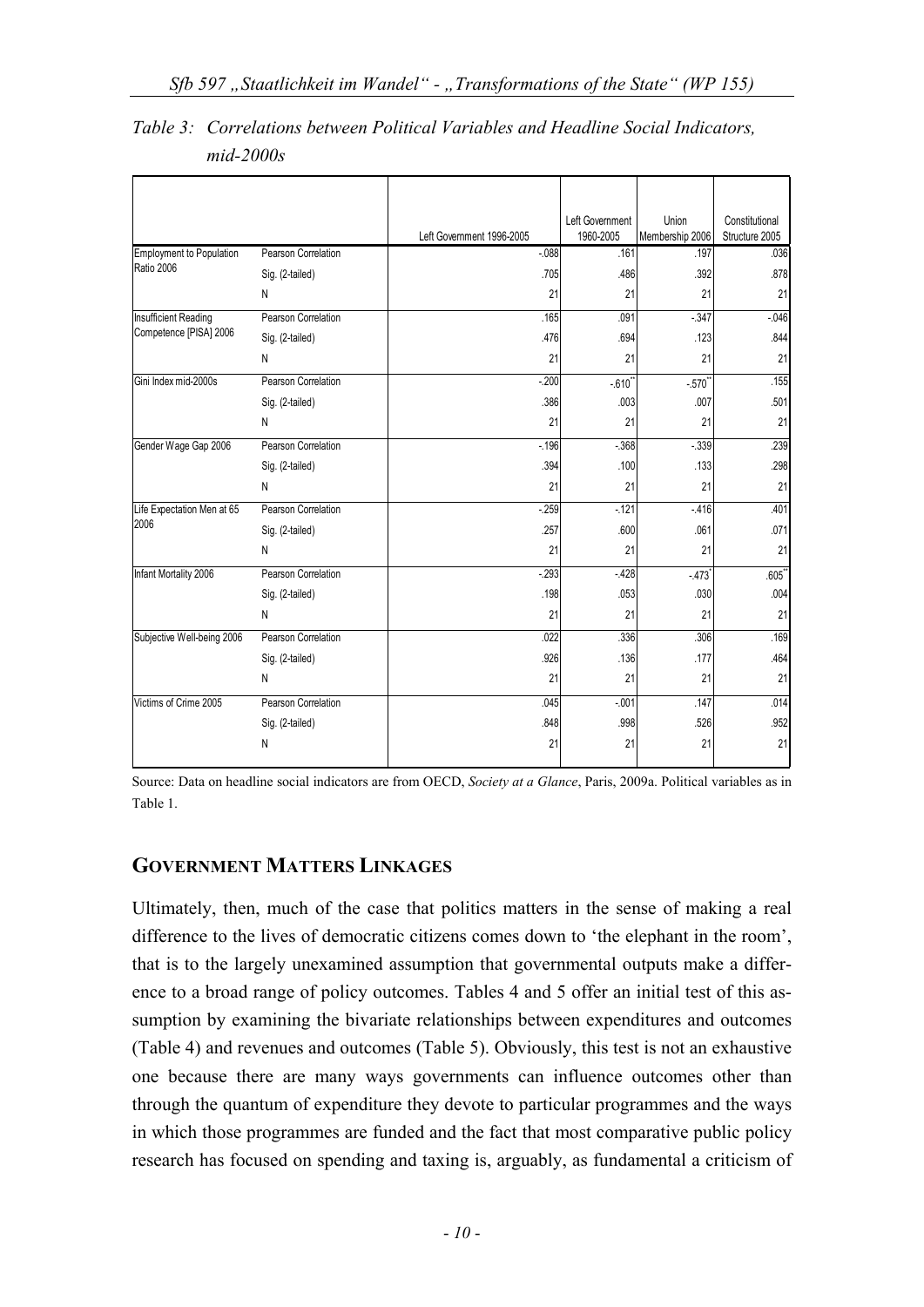past research as the neglect of the government outputs/policy outcomes nexus on which we focus here. Contests over budgetary allocations are, however, at the heart of democratic politics and clearly, if the evidence suggested that such contests had no implications for the lives of citizens, it would seriously undermine most standard justifications for this form of government.

The findings in Table 4 split more or less neatly into two, with three spending categories manifesting multiple links with outcomes and three virtually none at all. Public health spending is not significantly correlated with any outcomes and conspicuously not so with male life expectation or infant mortality, the two outcomes with which one might have assumed this category of spending would be most closely associated. Each of the two big aggregates of spending is significantly correlated to just one outcome: social spending negatively with infant mortality and total spending of general government negatively with years of male life expectation. This latter finding is highly anomalous unless seen through a prism of extreme right-wing ideology, suggesting as it does that government spending is actually dangerous to your health.

The multiple associations between both education spending and working age cash and other services spending and policy outcomes, for the most part fit quite easily with standard assumptions about the impact of spending. There are no anomalies at all in respect of working age cash, which is very strongly negatively related to the Gini index, more modestly negatively associated with the size of the gender wage gap and strongly positively associated with subjective well-being. There is also every reason to believe that more public spending on education will provide the skills required for a high employment to population ratio and will be conducive to greater income equality and a reduced gender wage gap.

Moreover, if these outcomes led on to greater subjective well-being, it would scarcely be surprising. On the other hand, it is somewhat strange that education spending should co-vary with such a wide range of outcomes but not with reading insufficiency, while the negative relationship between public education spending and male life expectation and the positive one between education spending and victims of crime are no less anomalous than the earlier finding of a negative association between life expectation and total public spending.

The associations between cash spending on the aged and outcomes are consistently difficult to interpret. Why should giving cash benefits to those above the age of 65 strongly and negatively influence the employment of those below the age of 65? Why should such spending make for reduced reading competence amongst the young and why should more spending on the old make for lesser subjective well-being and very markedly lower levels of victimisation in the population as a whole? Some of these questions will be addressed in the next section, which attempts in a very tentative and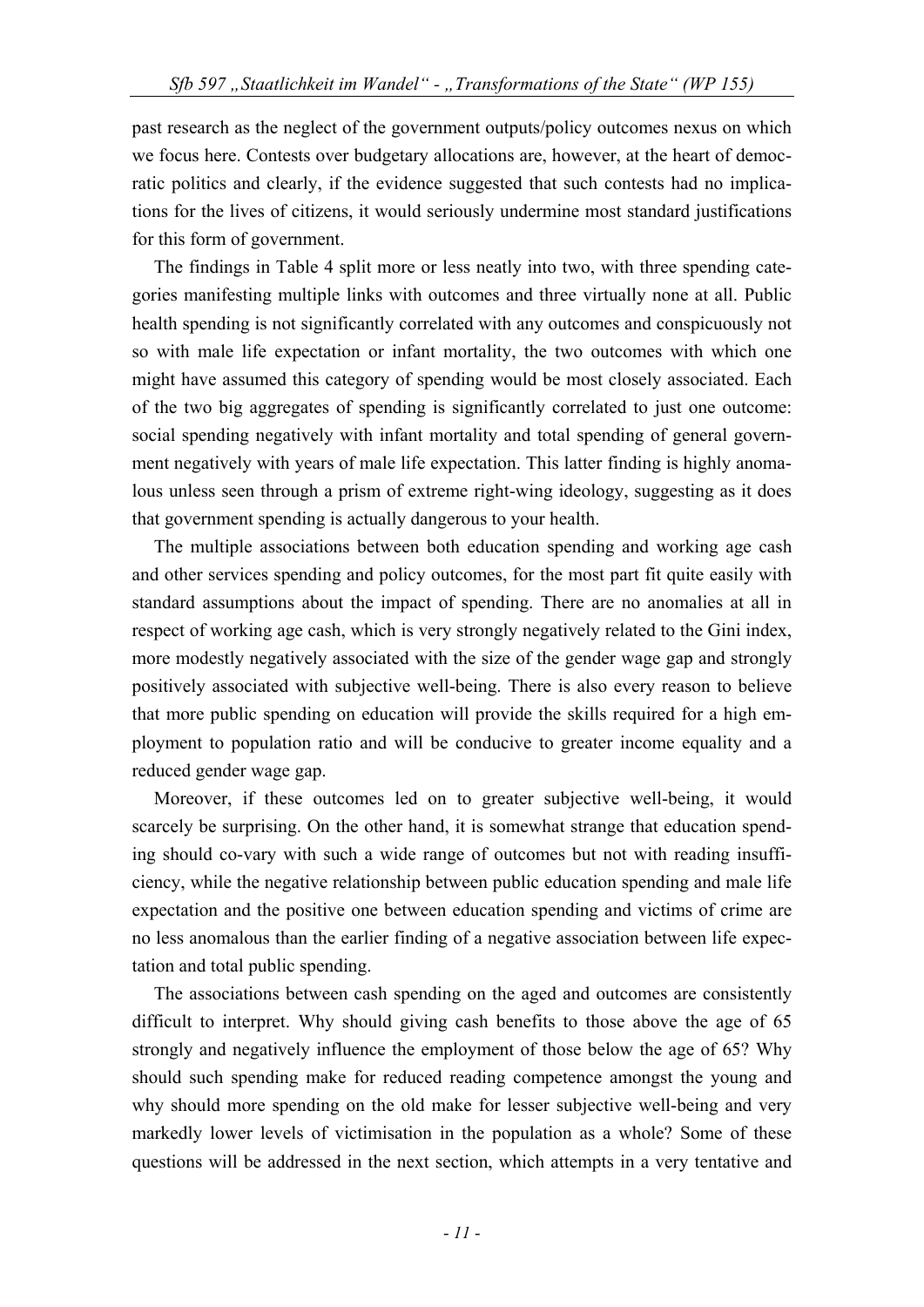|                             |                     | Total Public Expenditure 2006 | Expenditure 2006<br><b>Total Social</b> | Public Aged Cash<br>Expenditure 2006 | Expenditure 2006<br>Public Health | Expenditure 2006<br>Public Education | Services 2006<br>Working Age<br>Cash & Other |
|-----------------------------|---------------------|-------------------------------|-----------------------------------------|--------------------------------------|-----------------------------------|--------------------------------------|----------------------------------------------|
| Employment to Population    | Pearson Correlation | 256                           | $-290$                                  | $-711^{n}$                           | .370                              | 483                                  | 421                                          |
| Ratio 2006                  | Sig. (2-tailed)     | 263                           | 203                                     | .000                                 | 099                               | 027                                  | 058                                          |
|                             | z                   | 21                            | 21                                      | 21                                   | 21                                | 21                                   | 21                                           |
| Insufficient Reading        | Pearson Correlation | 129                           | 224                                     | ້ອ                                   | .171                              | .303                                 | .381                                         |
| Competence [PISA] 2006      | Sig. (2-tailed)     | 577                           | 329                                     | .003                                 | 459                               | 181                                  | 088                                          |
|                             | $\geq$              | $\overline{2}$                | 21                                      | 21                                   | 21                                | 21                                   | 21                                           |
| Gini Index mid-2000s        | Pearson Correlation | .396                          | 425                                     | 090                                  | 210                               | 482                                  | -760 <sup>*</sup>                            |
|                             | Sig. (2-tailed)     | 075                           | .055                                    | 697                                  | .360                              | .027                                 | 500                                          |
|                             | z                   | 21                            | 21                                      | $\overline{2}$                       | 21                                | $\overline{21}$                      | $\overline{2}$                               |
| Gender Wage Gap 2006        | Pearson Correlation | .294                          | 218                                     | 221                                  | .054                              | .657                                 | 499                                          |
|                             | Sig. (2-tailed)     | .196                          | .343                                    | 335                                  | 815                               | $-001$                               | .021                                         |
|                             | z                   | $\overline{2}$                | 21                                      | $\overline{2}$                       | 21                                | $\overline{2}1$                      | $\overline{2}$                               |
| Male Life Expectation at 65 | Pearson Correlation | $-436$                        | 301                                     | 008                                  | $-0.097$                          | $-441$                               | $-347$                                       |
| 2006                        | Sig. (2-tailed)     | $-048$                        | .185                                    | 974                                  | .675                              | .046                                 | .123                                         |
|                             | z                   | 21                            | $\overline{21}$                         | 21                                   | 21                                | 21                                   | $\overline{2}$                               |
| Infant Mortality 2006       | Pearson Correlation | $-415$                        | $-447$                                  | -402                                 | $\overline{20}$                   | .014                                 | .352                                         |
|                             | Sig. (2-tailed)     | .061                          | .042                                    | .071                                 | 38 <sub>1</sub>                   | .952                                 | 117                                          |
|                             | $\overline{z}$      | 21                            | 21                                      | 21                                   | 21                                | 21                                   | 21                                           |
| Subjective Well-being 2006  | Pearson Correlation | $\overline{5}$                | 022                                     | $-543$                               | $-180$                            | 551                                  | 594                                          |
|                             | Sig. (2-tailed)     | 964                           | 926                                     | 011                                  | $-434$                            | .010                                 | 005                                          |
|                             | $\geq$              | 21                            | $\overline{21}$                         | 21                                   | 21                                | $\overline{21}$                      | 21                                           |
| Victims of Crime 2005       | Pearson Correlation | $-240$                        | .375                                    | $-743$                               | $-149$                            | 447                                  | 286                                          |
|                             | Sig. (2-tailed)     | 294                           | .094                                    | 000                                  | 518                               | 042                                  | 210                                          |
|                             | $\geq$              | 21                            | 21                                      | 21                                   | 21                                | $\overline{21}$                      | $\overline{21}$                              |
|                             |                     |                               |                                         |                                      |                                   |                                      |                                              |

*Table 4: Correlations between Public Expenditure Aggregates and Sub-aggregates and OECD Headline Social Indicators, mid-2000s* 

Source: All data from sources referenced in Tables 1 and 3.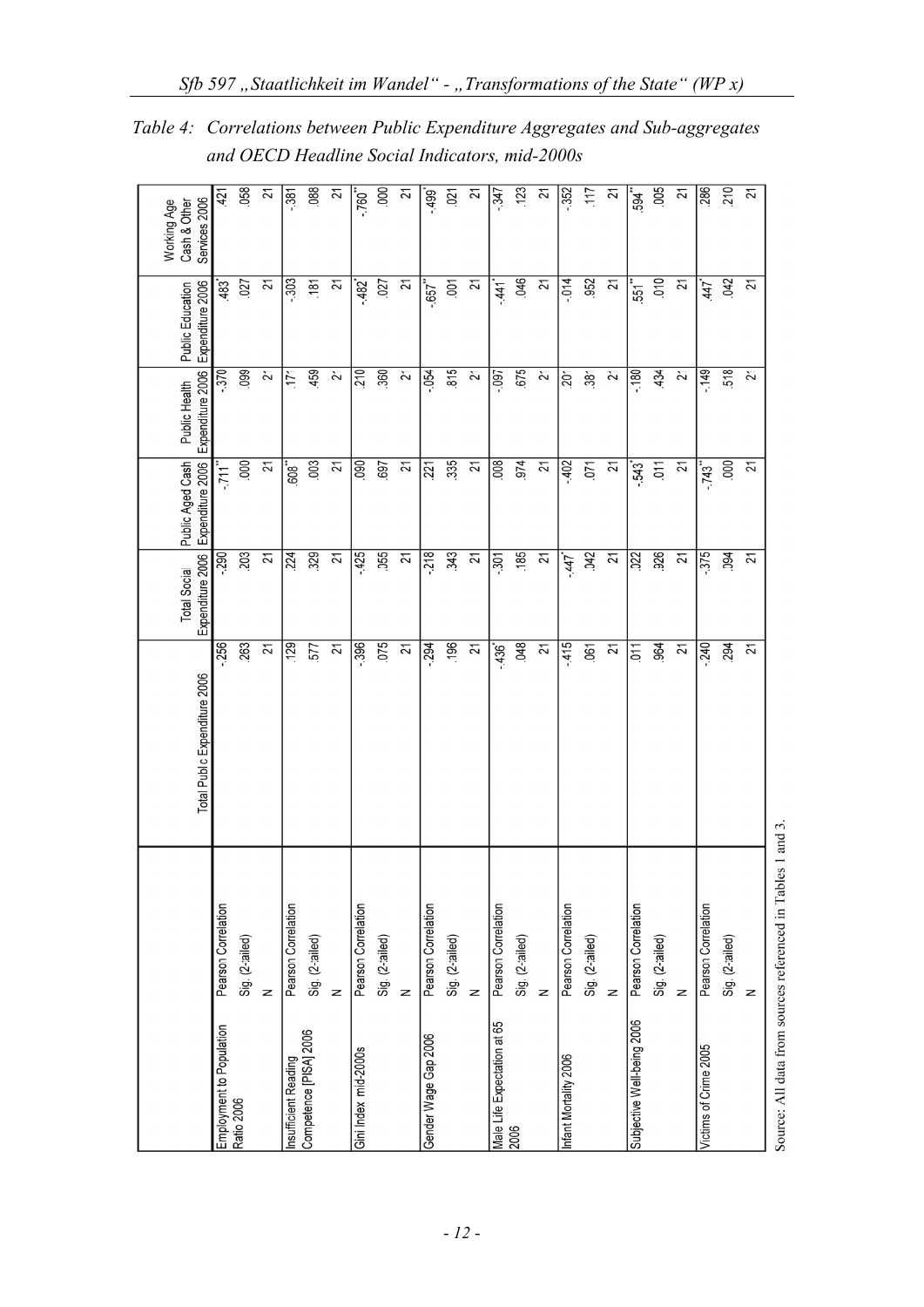exploratory way to move beyond the simple correlation analysis provided in this section of the chapter to model the determinants of each of these headline social indicators separately. In the meanwhile, it is worth noting that the most probable reason for the anomalies noted here both in respect of educational spending and aged cash spending is the covariance of these categories with other variables. One obvious set of candidates are demographic variables. High aged cash spending goes along with an aged population and high education spending with a youthful one and there would be nothing anomalous in the finding that employment levels are lower in a society with a larger dependent population (both aged and youthful) or that levels of crime are higher where the population is more youthful.

|                             |                     |                        |                             | Social Security       |                                  |
|-----------------------------|---------------------|------------------------|-----------------------------|-----------------------|----------------------------------|
|                             |                     | Total Tax Revenue 2006 | Income & Profit<br>Tax 2006 | Contributions<br>2006 | Consumption<br><b>Taxes 2006</b> |
| Employment to Population    | Pearson Correlation | $-0.016$               | .534                        | $-522$                | $-029$                           |
| <b>Ratio 2006</b>           | Sig. (2-tailed)     | .944                   | .013                        | .015                  | .901                             |
|                             | N                   | 21                     | 21                          | 21                    | 21                               |
| <b>Insufficient Reading</b> | Pearson Correlation | $-0.015$               | $-398$                      | .408                  | $-0.017$                         |
| Competence [PISA] 2006      | Sig. (2-tailed)     | .948                   | .074                        | .066                  | .941                             |
|                             | N                   | 21                     | 21                          | 21                    | 21                               |
| Gini Index mid-2000s        | Pearson Correlation | $-589$ <sup>*</sup>    | $-457$                      | $-133$                | $-289$                           |
|                             | Sig. (2-tailed)     | .005                   | .037                        | .564                  | .204                             |
|                             | N                   | 21                     | 21                          | 21                    | 21                               |
| Gender Wage Gap 2006        | Pearson Correlation | $-550$                 | $-573$                      | .191                  | $-487$                           |
|                             | Sig. (2-tailed)     | .010                   | .007                        | .408                  | .025                             |
|                             | N                   | 21                     | 21                          | 21                    | 21                               |
| Life Expectation Men at 65  | Pearson Correlation | $-0.394$               | $-164$                      | $-060$                | $-675$                           |
| 2006                        | Sig. (2-tailed)     | .077                   | .477                        | .795                  | .001                             |
|                             | N                   | 21                     | 21                          | 21                    | 21                               |
| Infant Mortality 2006       | Pearson Correlation | $-438$                 | .050                        | $-475$                | $-454$                           |
|                             | Sig. (2-tailed)     | .047                   | .831                        | .030                  | .039                             |
|                             | N                   | 21                     | 21                          | 21                    | 21                               |
| Subjective Well-being 2006  | Pearson Correlation | .248                   | $.559$ <sup>*</sup>         | $-264$                | .018                             |
|                             | Sig. (2-tailed)     | .279                   | .008                        | .247                  | .937                             |
|                             | N                   | 21                     | 21                          | 21                    | 21                               |
| Victims of Crime 2005       | Pearson Correlation | $-014$                 | $.485$ <sup>*</sup>         | $-.602"$              | .071                             |
|                             | Sig. (2-tailed)     | .950                   | .026                        | .004                  | .759                             |
|                             | Ν                   | 21                     | 21                          | 21                    | 21                               |

*Table 5: Correlations between Total Revenues, Components of Taxation and OECD Headline Social Indicators, mid-2000s* 

Source: All data from sources referenced in Tables 2 and 3

Turning finally in this section to the linkages between revenues and outcomes, Table 5 demonstrates a much wider range of associations than Table 4. Unlike the big aggregates of expenditure, the big aggregate of revenues is significantly correlated with out-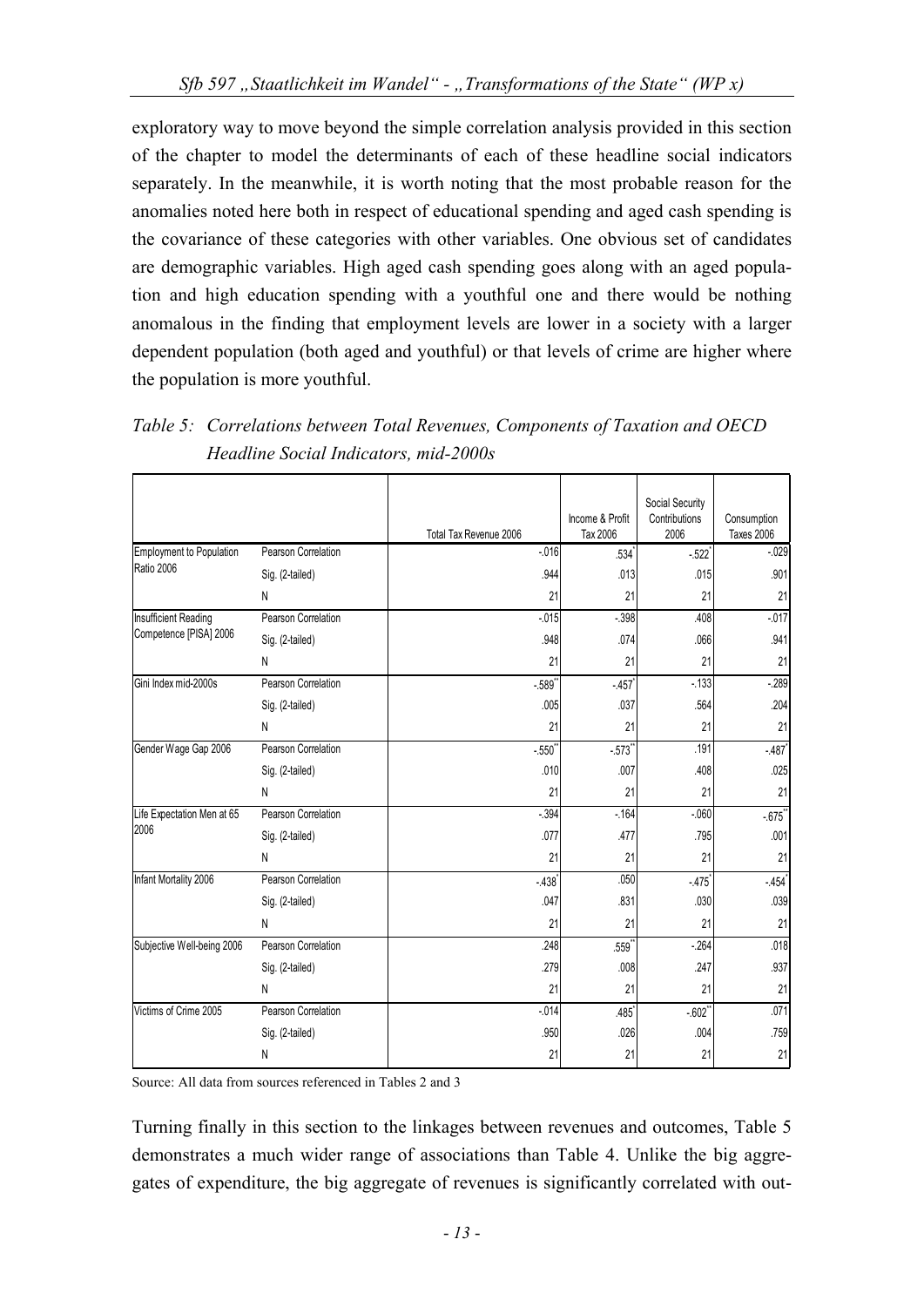comes, with income inequality, the gender wage gap and infant mortality all lower where the overall taxation base is higher. Each of the separate components of revenues is also associated with a range of outcomes, although some are difficult to interpret. There is no surprise that the quantum of progressive income taxation should be linked to the equity indicators of the Gini index and the gender wage gap. Hypothesized linkages between greater income equality and both lower infant mortality and greater subjective well-being (for more analysis, see Models 5 and 6 in the next section) also make sense of the negative associations between progressive taxes and those variables. Arguably, if progressive taxes are used to fund service provision for the old and families (see Esping-Andersen, 1999), there should be no surprise in the positive link between income taxes and employment, but there seems to be little logic in the positive relationship between the quantum of income taxes and victims of crime.

The same applies to the mirror image findings for social security taxes: the negative relationship with employment seems to fit nicely with Scharpf's (2000) finding of a negative link between higher payroll taxes and business employment, while the negative association with victims of crime seems no less mysterious than the corresponding relationship with progressive taxation. As in the earlier case of the association between age cash expenditure and victims of crime, there is reason to suspect that the anomalous findings in respect of victims of crime are a consequence of the covariance of these tax components with demographic categories. Social security taxation is higher in countries with aging populations (correlation  $= .53$ ) and income and profits taxes are higher in countries (correlation  $= .54$ ). Finally, we note that both infant mortality and the gender wage gap are lower where consumption taxes are higher and the far more anomalous finding that male life expectation at age 65 is very significantly lower where consumption taxes are higher. This latter is the only really substantial association with this outcome noted anywhere in our analysis and it will be discussed further in the next section.

My interim conclusion on the basis of the bivariate findings in Tables 4 and 5 is the moderately optimistic one in terms of the core claim of comparative public policy that politics matters that there is some real evidence for linkages between at least some spending and revenue outputs of government and a wide variety of policy outcomes. That there is almost no evidence for the proposition that big government and aggregate welfare spending are linked to outcomes may be more a problem for the *amour propre*  of a generation of comparative public policy scholars who assumed that it was so than it is a substantive problem for our understanding of the logic of policy development. Big government and aggregate welfare spending necessarily involve multiple trade-offs between desired outcomes, so that big spending often conceals more than it reveals about policy choices. That is why, as I have argued over a number of years, expenditure analysis is only sensibly conducted through a disaggregation strategy identifying which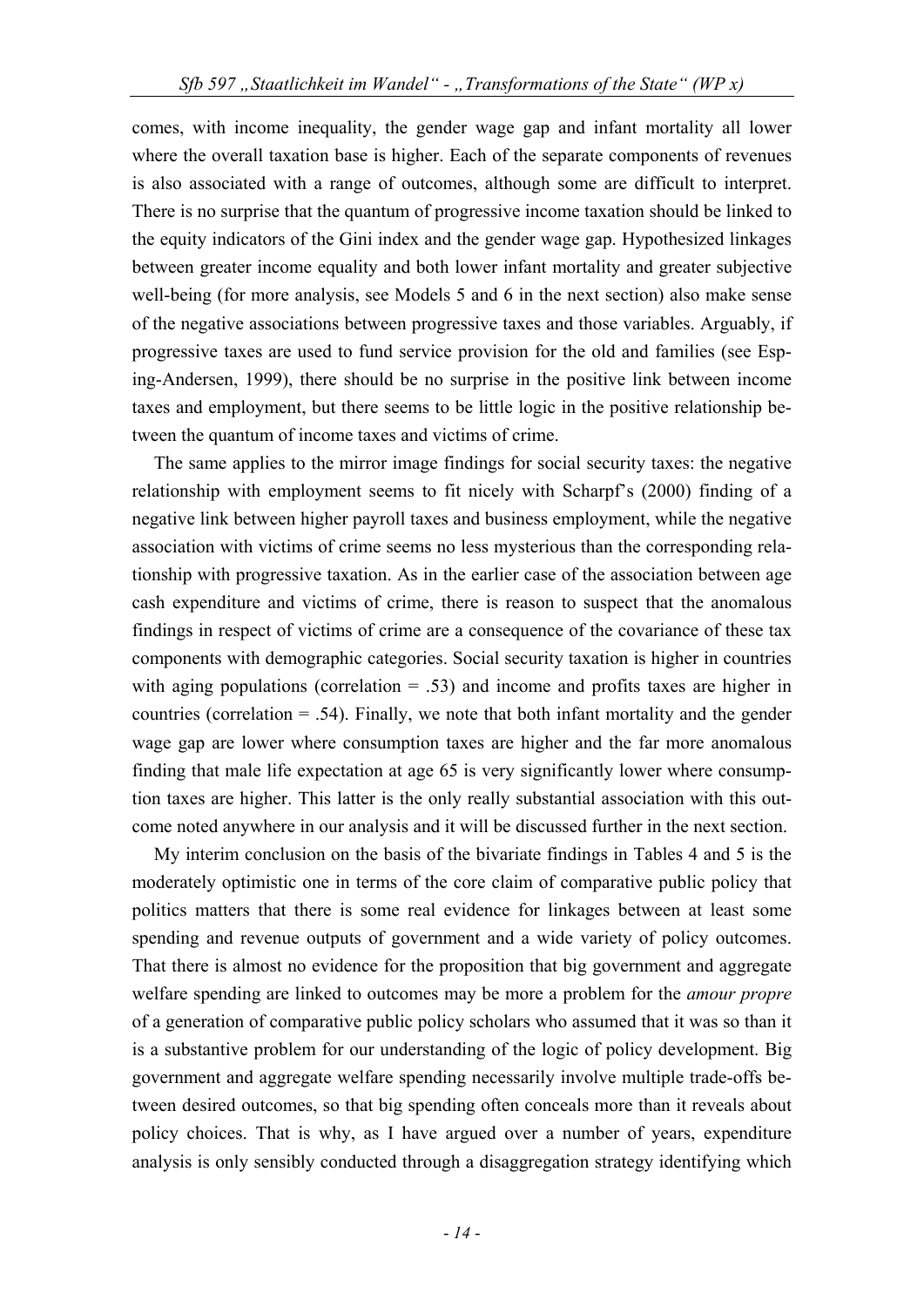factors shape which expenditure components with what effects (see Castles, 2009). The analysis of expenditure in this paper is merely an extension of that argument. It might be suggested that the lack of any association between public health spending health outcomes is a more serious difficulty for the view that government matters, but this is probably not the case either. Over the past half century, cross-national variation in public health spending has decreased continuously, with a coefficient of variation of 31.52 in 1960 (Castles, 1998, 164) declining to just 10.65 for the data used in this chapter. In effect, spending on health is regarded as mattering so much that most democracies are constrained to make a similar degree of expenditure effort in this area, thus leaving the field clear for other variables (including, of course, even more disaggregated data pertaining to particular programmes within the health budget) to shape outcomes like infant mortality and life expectation.

### **SOME EXEMPLARY MODELLING**

In the previous sections of the paper I have attempted to establish whether there was some *prima facie* evidence of linkages between political variables, government expenditure outputs and policy outcomes in 21 advanced democratic nations. In this final substantive section of the paper, I present a series of regression models of these outcomes with a view to finding out whether government spending variables still feature as predictors of outcomes when we also take account of the possible impact of some other basic differences between these countries in respect of:

- a) demography (the size of the elderly, youthful and dependent populations as well as the fertility rate);
- b) culture (adherence to non-Protestant Christian faiths see Castles, 1994);
- c) economic structure (net national income per capita, which, interestingly, proves wholly insignificant in this modelling of outcomes in 21 rich countries, but which might very well prove far more significant in a more developmentally diverse sample of nations); and
- d) other social outcomes featuring in the analysis. A strong candidate variable in this latter respect is income inequality as measured by the Gini index which has been strongly claimed to be a determinant of a wide range of significant policy outcomes including physical and mental health, life expectancy, educational performance and well-being in general (see Wilkinson & Pickett, 2009). If income inequality is strongly linked to other outcomes and can itself be plausibly demonstrated as being shaped, directly or indirectly, by political variables and government outputs, then, this would constitute just the kind of evidence we are looking for of multi-stage processes of policy determination in which both politics and government matters.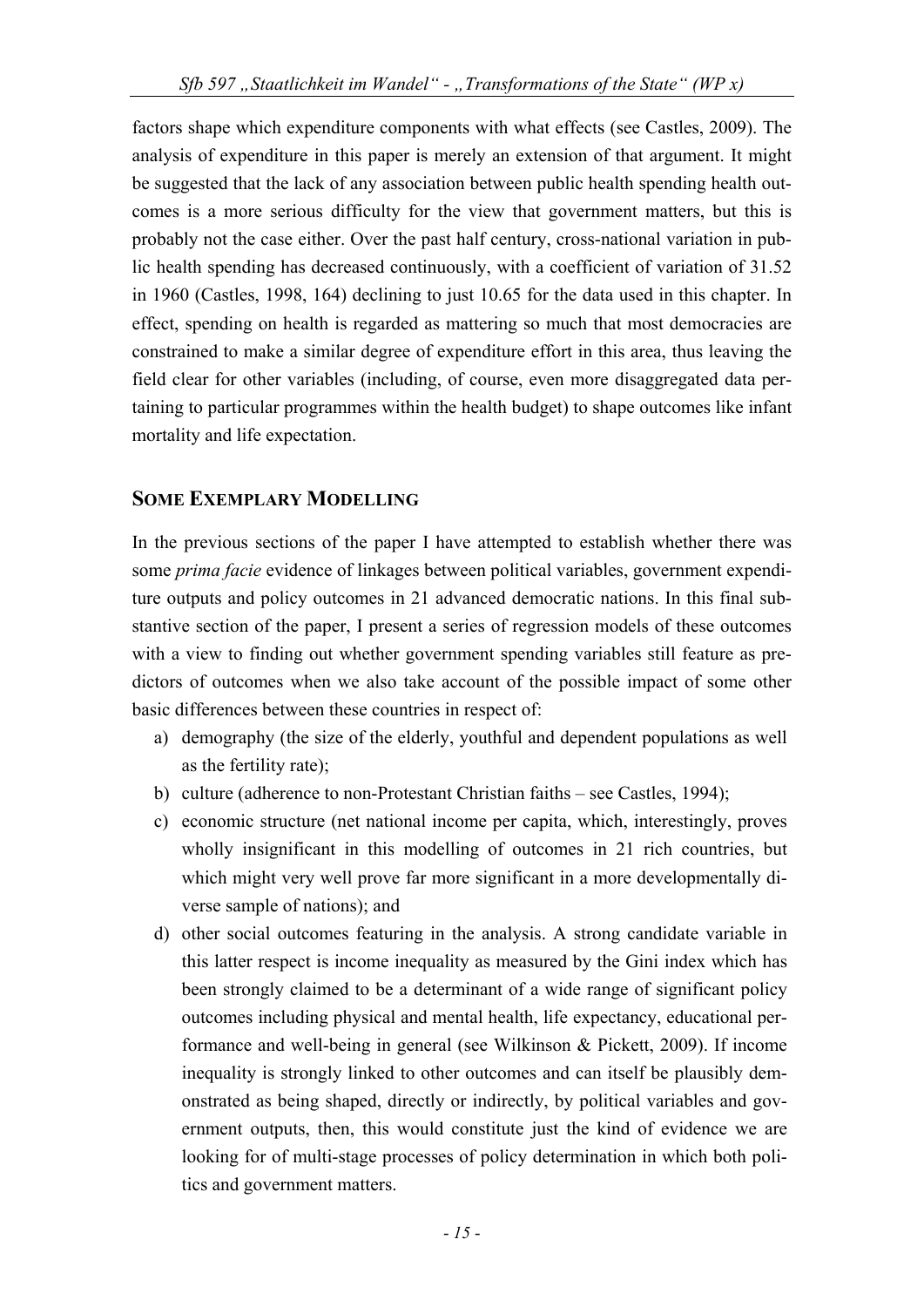It should be emphasized once again that the status of the analysis here is preliminary and my aims are exemplary more than substantive. It would be absurd to pretend that a comprehensive statistical account of eight highly diverse outcomes is possible in a paper of this length. The modelling here is under-theorised, does not rely on an exhaustive discussion or elaboration of possible hypotheses, only includes a very small number of variables specific to particular outcomes and, given the relatively small number of cases available for the analysis, only features the limited number of variables that prove statistically significant in combination. Although I take great care to identify probably spurious relations, and to ensure that that they do not feature in the models presented below, I may not always have been successful. It would be wrong, therefore, to see these models as offering definitive explanations of outcomes. The most I would claim for them is that, like those in my earlier book, *Comparative Public Policy*, they provide "a preliminary sorting process, informing us about combinations of variables which fit together to produce possible accounts" of the outcomes in which we are interested (see Castles, 1998, 20). The exemplary point I wish to make relates not to any particular model, but to the pattern revealed across the models as a whole. If more than a few of these possible accounts directly or indirectly involve the impact of categories of government spending or taxation, then that reinforces the evidence provided by the correlations in Tables 4 and 5 that government does, indeed, matter. If, in turn, these government spending and taxing outputs can be plausibly linked to political variables such as Left incumbency, working class mobilization or constitutional structure, this may be taken as support for the viability of the kind of two-stage analysis that I argued earlier offers the best promise of demonstrating that politics really does make a difference for public policy outcomes.

# **Self-sufficiency Indicators**

In *Society at a Glance* (2009a), the OECD argues that self-sufficiency in advanced industrial societies depends on access to jobs and possession of the skills required to obtain work. The headline indicator of access to jobs is the employment rate for the working-age population, while the OECD's chosen skills indicator is the share of students aged 15 with reading competencies at level 1 or below.

Values for the employment rate as a percentage of the population aged 15-64 range from the high to mid 70 per cent level in Switzerland and much of Scandinavia to just 58 per cent in Italy and the low to mid-60 per cent level in Belgium, Greece, Spain and Portugal. The best fitting model for total employment contains terms for non-Protestant Christian adherence, the size of the dependent population and public spending on education. Employment is higher where non-Protestant adherence is lower (i.e. where Catholicism is less entrenched), where the dependent population is lower and where educa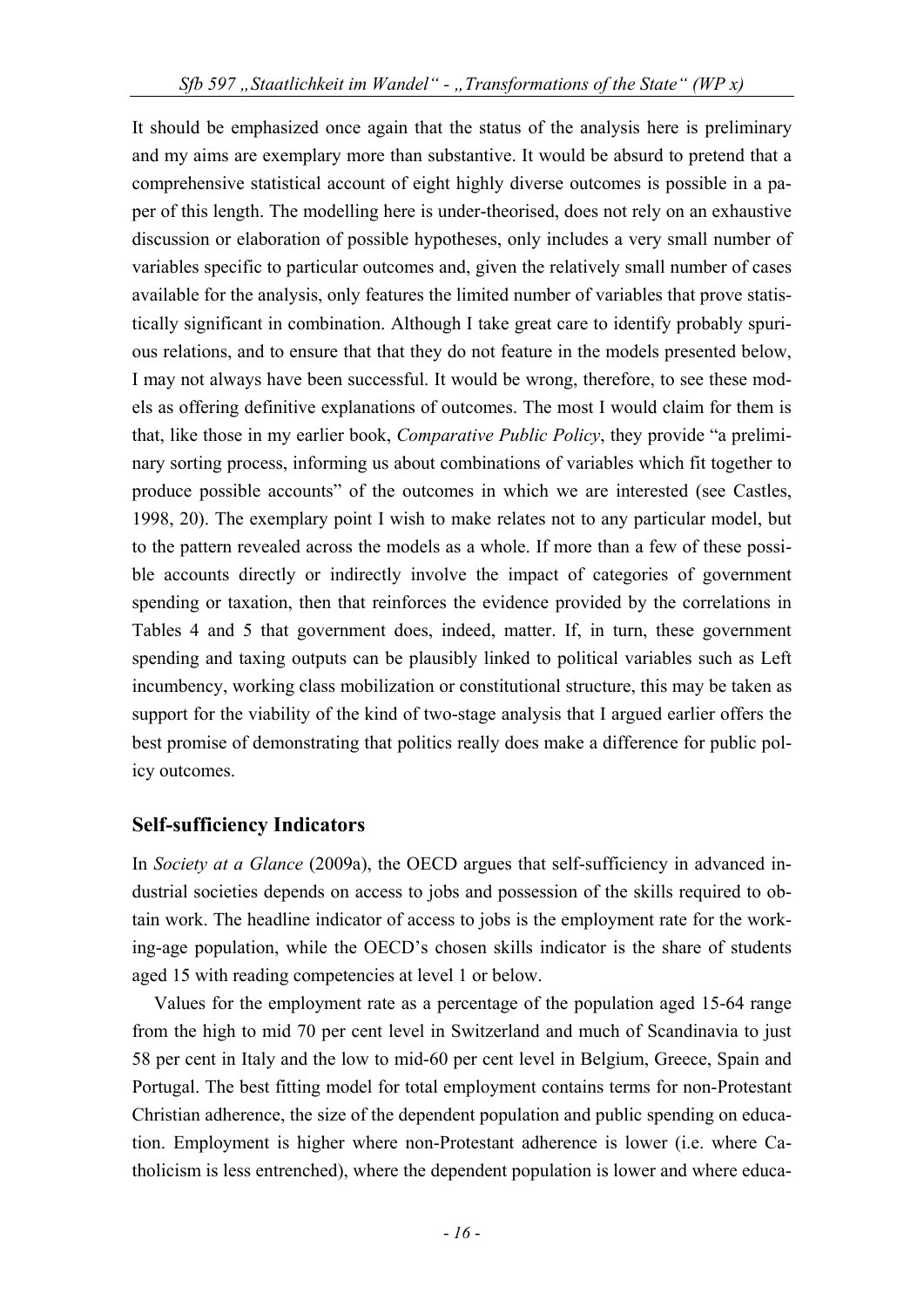tional spending is higher. Note that even controlling for the axiomatic inverse relationship between employment and unemployment, none of these factors ceases to be statistically significant and the adjusted  $R^2$  increases to .82. It might be surmised that the religious and the demographic variables influence total employment by accounting for lower levels of female employment in countries where traditional religious values are strongest and where women are more likely to remain out of the labour force to care for children and the elderly, arguably characteristics most pronounced in Southern Europe and the countries of the Mediterranean more broadly (see Gal, 2010). In fact, however, regressions unreported here show that both variables are also strongly linked to male employment levels, although religious adherence depresses female employment by about twice as much as that of males. Educational spending, on the other hand, is a variable which significantly influences female but not male employment levels. The unstandardized coefficient for public education in Model 1 suggests that, for every one percentage point of GDP more spending on education, there will be a 1.6 percentage point higher employment rate, while the unreported regression for female employment suggests that, for each percentage point of GDP more on spending, there will be a 3.6 percentage point higher female employment level. We may, therefore, conclude that this is an area in which government spending has a direct effect in helping to remove a major obstacle in the way of female employment and, hence, in enhancing the job access and self-sufficiency of the population.

|                                                                                              | <b>Unstandardized Coefficients</b>            |                                  | Standardized<br>Coefficients |          |      |
|----------------------------------------------------------------------------------------------|-----------------------------------------------|----------------------------------|------------------------------|----------|------|
|                                                                                              | В                                             | Std. Error                       | Beta                         |          | Sig. |
| (Constant)                                                                                   | 143.059                                       | 17.624                           |                              | 8.117    | .000 |
| <b>Public Education Expenditure</b><br>2006                                                  | 1.633                                         | .656                             | .296                         | 2.489    | .023 |
| Non-Protestant Christianity                                                                  | $-125$                                        | .018                             | $-814$                       | $-6.815$ | .000 |
| Dependent Population<br><b>PUBLICATE LIPT IS A PUBLICATE ON A PUBLICATE ON A PUBLIC COOK</b> | $-2.300$<br>$\cdot$ $\cdot$ $\sim$ $\sqrt{2}$ | .538<br>$\overline{\phantom{a}}$ | $-489$                       | $-4.275$ | .001 |

*Model 1: Employment to Population Ratio 2006* 

a. Dependent Variable: Employment to Population Ratio 2006.

Adj  $R^2$  = .78

Notes: The non-Protestant Christianity variable is, in most countries, equivalent to the percentage of the population adherent to the Roman Catholic faith (data from http://www.catholic-hierarchy.org/country/sc3.html). However, in Greece, it also includes Greek Orthodox adherents (data from CIA Factbook, 2010). The dependent population is equal to the sum of the population aged 0-15 and 65 years and over and is calculated from *OECD Factbook*, 2010d.

In the earlier analysis of correlations between components of government spending, it was noted that the strongest single correlate of the total employment level was the negative relationship with public aged cash spending, but it was also pointed out that this relationship could well be a spurious one, with age spending standing as a proxy for other variables. In fact, age spending turns out to be a proxy for both demographic and cultural factors with the effect disappearing once non-Protestant Christianity and the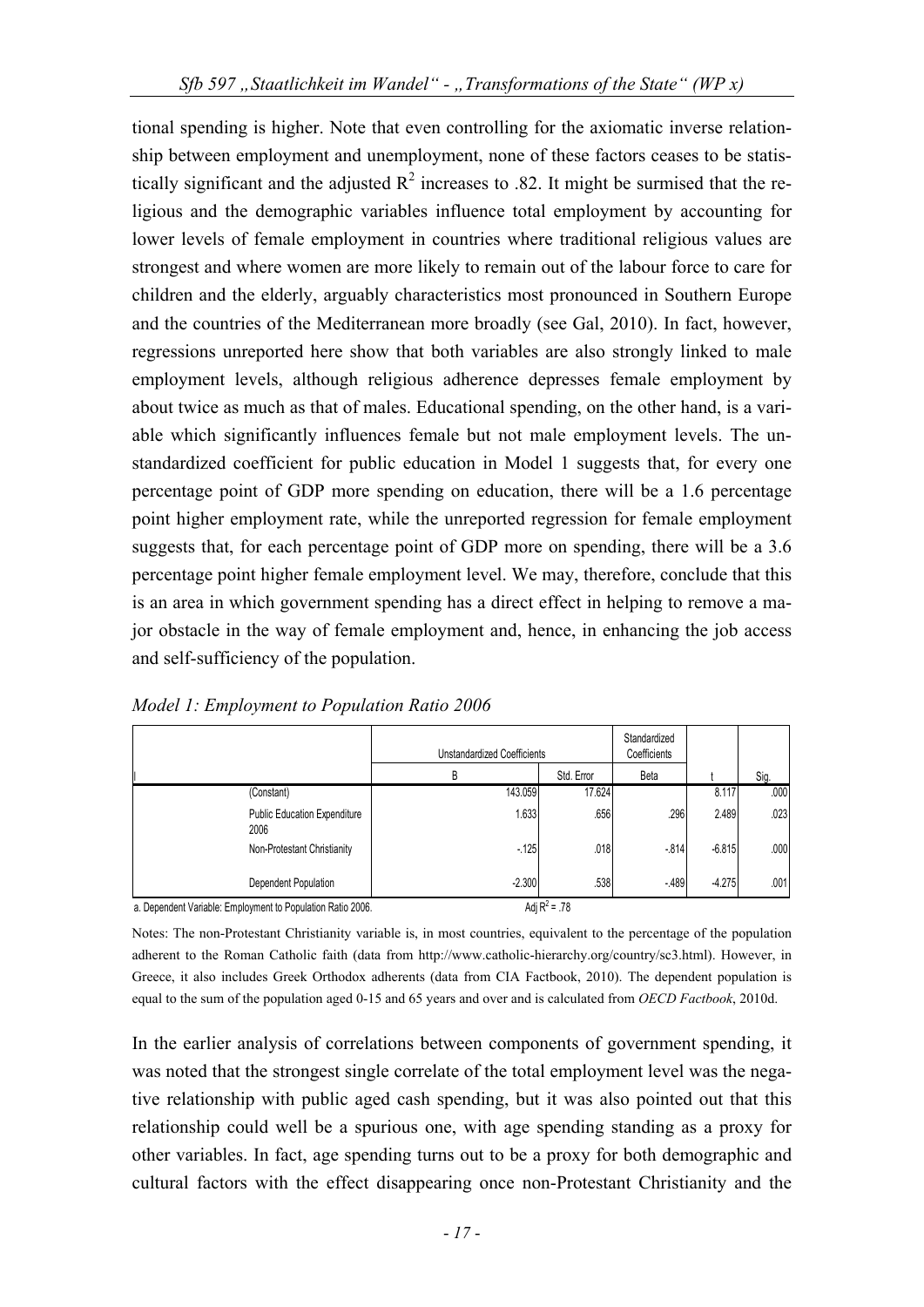size of the dependent population are included in the model. Obviously, one of the great advantages of regression modelling over bivariate analysis is that it can assist in identifying spurious relationships of this kind. It is relevant to note that employment levels are one of the few areas where an imputed relationship between government outputs and outcomes goes beyond mere assumption, with Scharpf, 2000, (75-85) offering a sophisticated, but nevertheless, exclusively bivariate analysis of the employment effects of taxation. His results, which purport to show the strong negative effects of social security contributions and consumption taxes on a variety of measures of business employment, require checking against the same demographic and cultural variables as feature in Model 1. Here, I simply note here that while social security contributions as a percentage of GDP is a significantly negative predictor of total employment along with educational spending, this association also disappears when we control for religious adherence and dependency.

|                                                                     | Unstandardized Coefficients |                 | Standardized<br>Coefficients |          |      |
|---------------------------------------------------------------------|-----------------------------|-----------------|------------------------------|----------|------|
|                                                                     | В                           | Std. Error      | Beta                         |          | Sig. |
| (Constant)                                                          | 31.177                      | 3.588           |                              | 8.690    | .000 |
| Tertiary Education in Age<br>Group 25-64                            | $-428$                      | .115            | $-649$                       | $-3.715$ | .001 |
| a. Dependent Variable: Insufficient Reading Competence [PISA] 2006. |                             | Adi $R^2$ = .39 |                              |          |      |

*Model 2: Insufficient Reading Competence (PISA) 2006* 

Data on tertiary education in age group 25-64 are from *Education: Key Tables from the OECD*, 2009d.

Values for insufficient reading competence range from highs of around 25 per cent in all the countries of Southern Europe to the extraordinarily low outlier of Finland with just under 5 per cent and with other goodish performers like Canada, Ireland, Australia and New Zealand between 10 and 15 per cent. This distribution proves difficult to model in any sensible way. The only multi-regressor model that could be generated contained positive terms for non-Protestant Christianity and the size of the elderly population with an adjusted  $R^2$  of .47. Clearly, the size of the elderly population does not provide an intelligible explanation for a lack of reading competence amongst the young and it seems obvious that what the model is doing is pointing to the difference between the largely Protestant countries of the New World (and to some extent Scandinavia) and the largely Catholic and aging countries of Southern Europe. In fact, a dummy variable for the four Southern European countries proves almost as successful with an adjusted  $R^2$  of .45.

Any sensible modelling of reading outcomes would almost certainly need to start from the kind of socio-economic background variables identified in the PISA research from which the reading competency used by the OECD originate (see OECD, 2010f). For Model 2, I have used the tertiary level of educational attainment for the age group 25-64 as a proxy for differences in parents' educational background, which generates a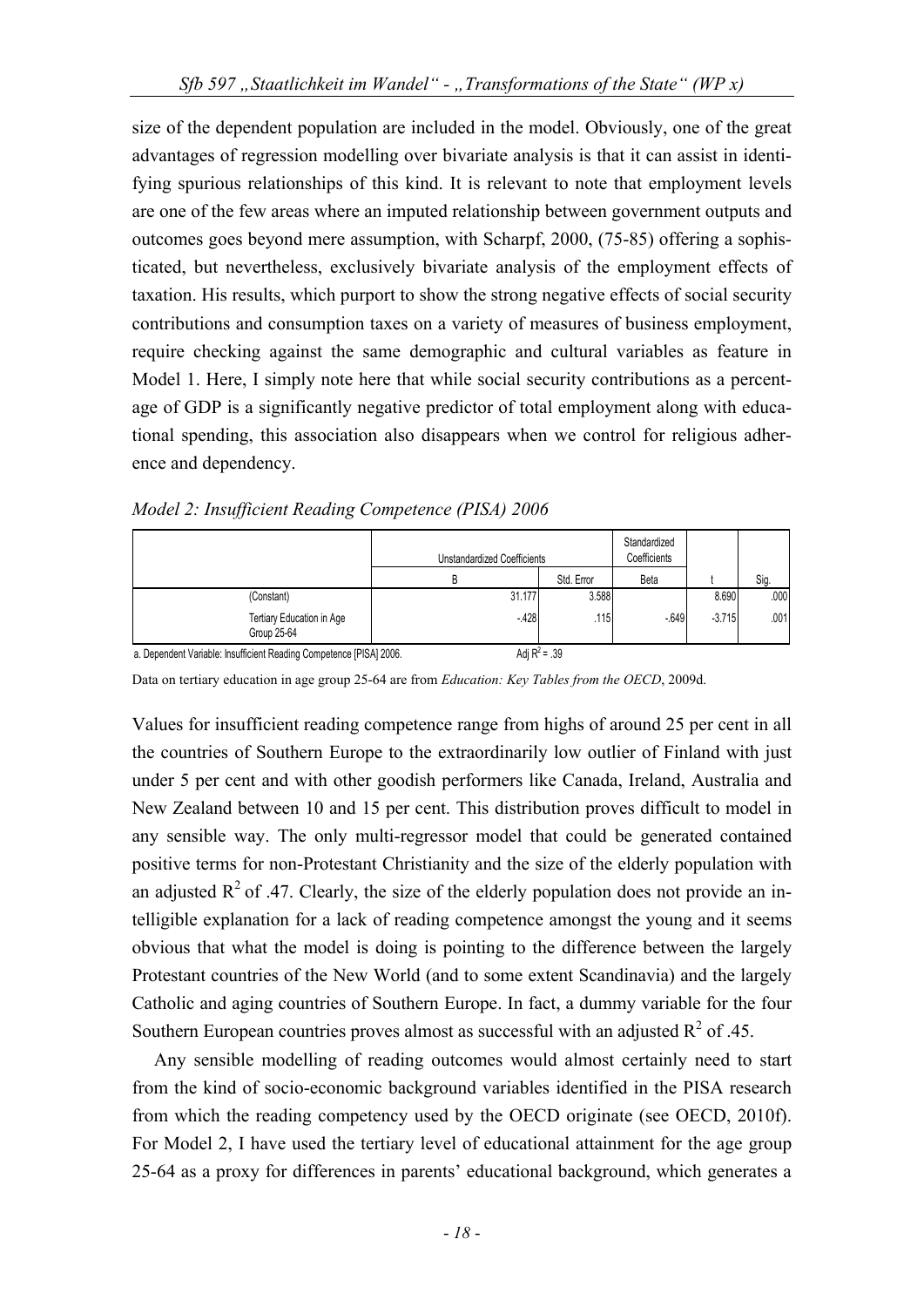finding that is broadly compatible with the PISA analysis. The only component of government spending significantly correlated with reading insufficiency in Table 4 was public expenditure on aged cash and this term ceases to be significant when we control for parents' tertiary education level. The PISA researchers argue forcefully that there are ways of counteracting socio-economic factors which impede educational performance and, to the extent that this is true, it would be wrong to suggest that this is an area in which the policy actions of government are ineffectual. However, at the level of analysis of this chapter, it must be concluded that this is not an area in which political or government spending effects are readily apparent.

# **Equity Indicators**

The headline indicators of equity featuring in *Society at a Glance* (2009a) are the Gini coefficient of household disposable income and the ratio of median earnings between women and men working full-time. The assumption that government matters is almost invariably an assumption that government programmes, and particularly expenditures falling into the welfare state category, will produce greater income equality, and the high number of significant correlations between the Gini index and the aggregates and sub-aggregates of spending and taxing in Tables 4 and 5 above offer considerable support for that proposition. Discussion of such probable effects has been a staple of the comparative welfare state literature from its early beginnings (for contrasting views, see Wilensky, 1975, Stephens, 1978 and Goodin & Le Grand, 1987), but systematic comparative research has, until quite recently, been frustrated by the absence of reliable data published sufficiently frequently to ascertain not only differences between countries but also change over time. For OECD countries this is no longer the case with data being collected regularly on a quinquennial basis and the OECD itself has shown how the progressivity of transfers and taxes contributes to income inequality in around 20 or so member states in the mid-2000s (see OECD, 2008), while Castles and Obinger (2007) have demonstrated an extremely strong bivariate linkage between gross public social expenditure and poverty in 2001 and an only somewhat more moderate one with the Gini index in the same year and Castles (2009) has argued that much of this effect stems from the equalising effects of working age cash and other services. Cross-national gender wage gap differences have not been modelled in the policy outcomes literature but have been analysed in the economics literature, where it has been argued that male wage compression together with a lower female labour supply are conducive to a lower gender wage gap, with political effects strongly implicated given that wage compression is associated with encompassing collective bargaining agreements and a strong trade union presence (see Blau & Kahn, 2001).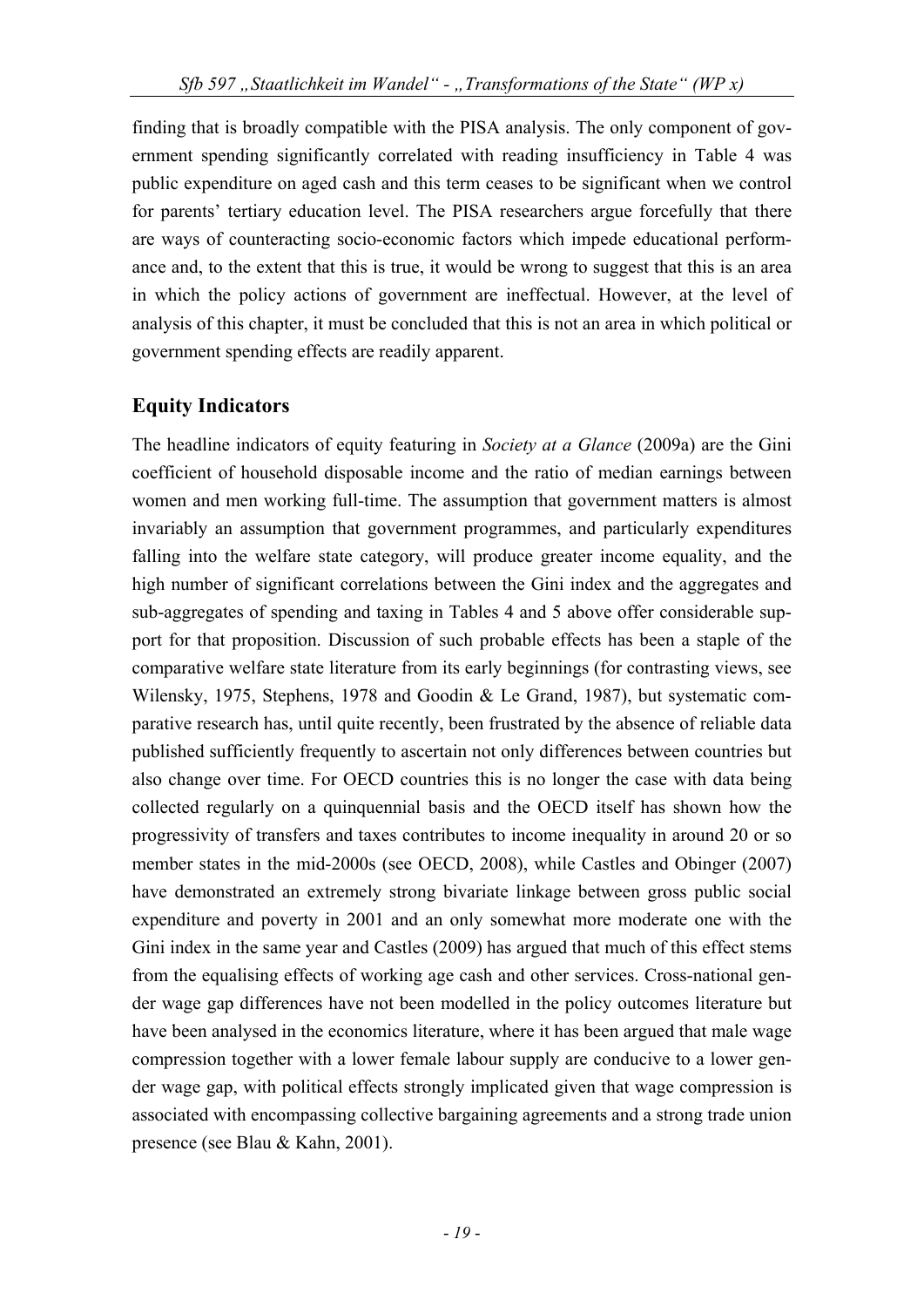*Model 3: Gini Index mid-20000s* 

|                                           | <b>Unstandardized Coefficients</b> |            | Standardized<br>Coefficients |          |      |
|-------------------------------------------|------------------------------------|------------|------------------------------|----------|------|
|                                           | B                                  | Std. Error | Beta                         |          | Sig. |
| (Constant)                                | .389                               | .018       |                              | 21.754   | .000 |
| Working Age Cash & Other<br>Services 2006 | $-011$                             | .002       | $-760$                       | $-5.102$ | .000 |

a. Dependent Variable: Gini Index mid-2000s.

Values for the Gini index vary from lows indicative of high levels of equality in countries like Denmark and Sweden at one end of the distribution to highs in Portugal, the United States, Italy and New Zealand at the other. The model we report here has only a single regressor – working age cash and other services – but this successfully accounts for more than half the variance in outcomes. A second variable – revenue from consumption taxes – improves the fit of the model, but is clearly spurious, producing a positive relationship with the Gini coefficient simply on the basis of Portugal's high values for both inequality and this measure of taxation. Removing Portugal from the equation removes any link with consumption taxes and produces a markedly stronger relationship with working age cash expenditure. The strength of the relationship for all 21 cases is shown graphically in the figure below and it may be noted that, even removing the two extreme cases at each end of the income inequality distribution, leaves a relationship still significant at the .01 level. In Table 1 it was shown that the working age cash and services measure was moderately linked to long-term Left incumbency and very strongly linked to union density, with both terms significant in a regression model explaining roughly two-thirds of spending. Neither of these variables proves significant in models of inequality containing the government spending term, suggesting precisely the kind of indirect, two-stage process that we are seeking to identify in this chapter.

We encounter what looks like another two-stage effect in our model of the gender wage gap. Wage differences between women and men are lowest in New Zealand, Norway, Belgium and France and highest in Japan, Germany, Austria and Greece. The best fitting model points to what look like two labour supply effects, with high levels of female employment making for a lesser degree of gender equality and a larger youthful population - and hence a greater proclivity for women to leave the labour force – making for greater equality. The greatest effect, however, is the negative impact of educational spending in reducing the gender wage gap presumably in virtue of supplying the skills required for women to command greater rewards for their labour market participation. The indirect political effect that can be documented here is again with union density and, to a lesser extent, with Left legacy (see also Schmidt (2007)), which, although not showing up in the outcomes model when controlling for expenditure, feature strongly in Table 1 as factors closely associated with high levels of educational spending.

Adi  $R^2$  = .56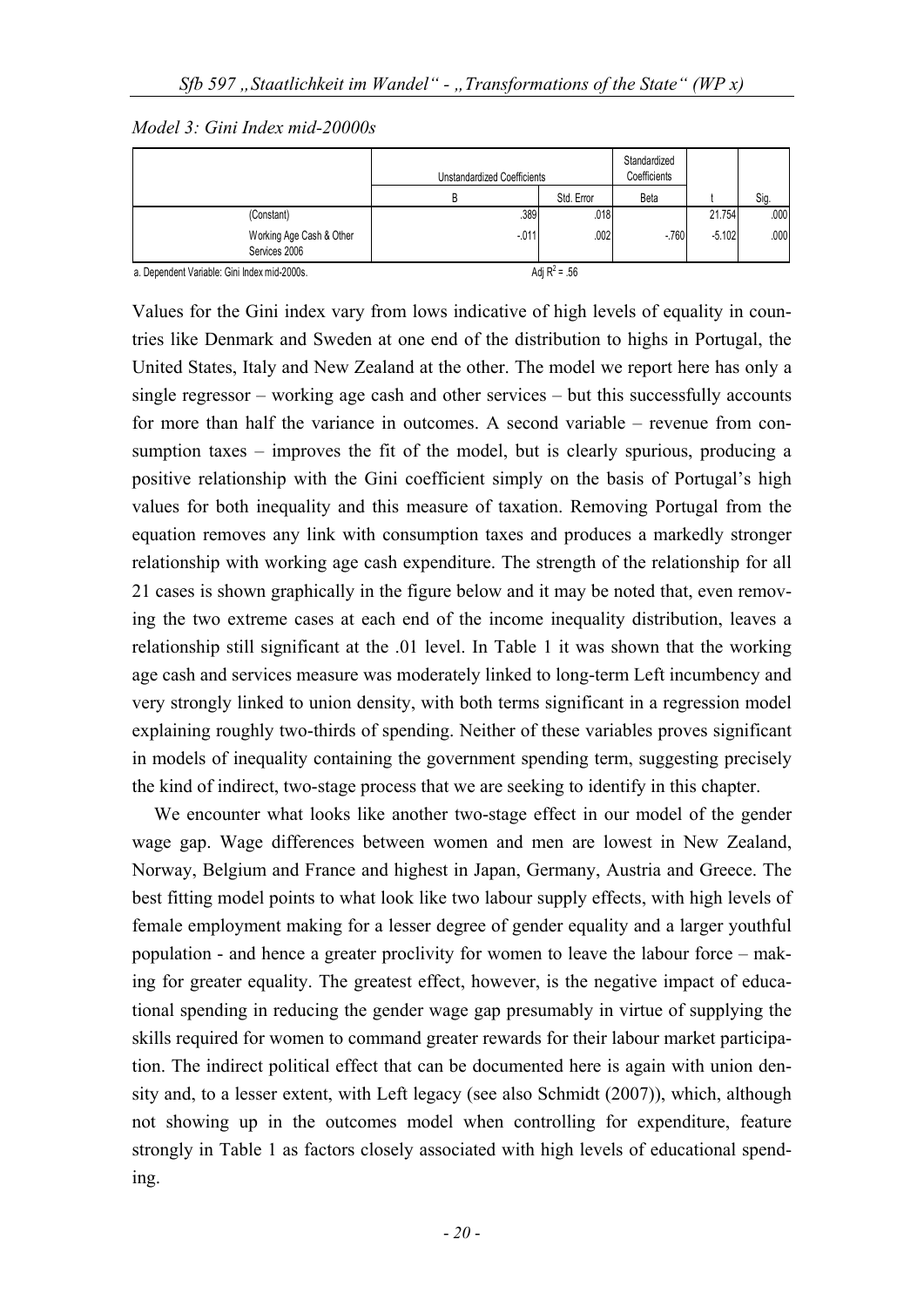

*Model 4: Gender Wage Gap 2006* 

|                                             | <b>Unstandardized Coefficients</b> |                | Standardized<br>Coefficients |          |      |
|---------------------------------------------|------------------------------------|----------------|------------------------------|----------|------|
|                                             | B                                  | Std. Error     | Beta                         |          | Sig. |
| (Constant)                                  | .345                               | .054           |                              | 6.432    | .000 |
| <b>Public Education Expenditure</b><br>2006 | $-0.042$                           | .008           | $-781$                       | $-5.129$ | .000 |
| Youthful Population 0-15 2005               | $-0.014$                           | .003           | $-593$                       | $-4.252$ | .001 |
| Female Employment 2006                      | .005                               | .001<br>$\sim$ | .680                         | 4.388    | .000 |

a. Dependent Variable: Gender Wage Gap 2006.

Adj  $R^2$  = .75

Data on the size of the Youthful Population from *OECD Factbook*, 2010d. Data on Female Employment from OECD Labour *Market Statistics*, 2010e.

# **Health Status Indicators**

The OECD's headline health status indicators relate to mortality at the two extremes of the age distribution: male life expectancy at age 65 and the infant mortality rate (the number of deaths of children under one year of age, expressed per 1,000 live births). As noted previously, the most immediately interesting finding of our earlier correlation analysis is that neither of these variables is significantly associated with health spending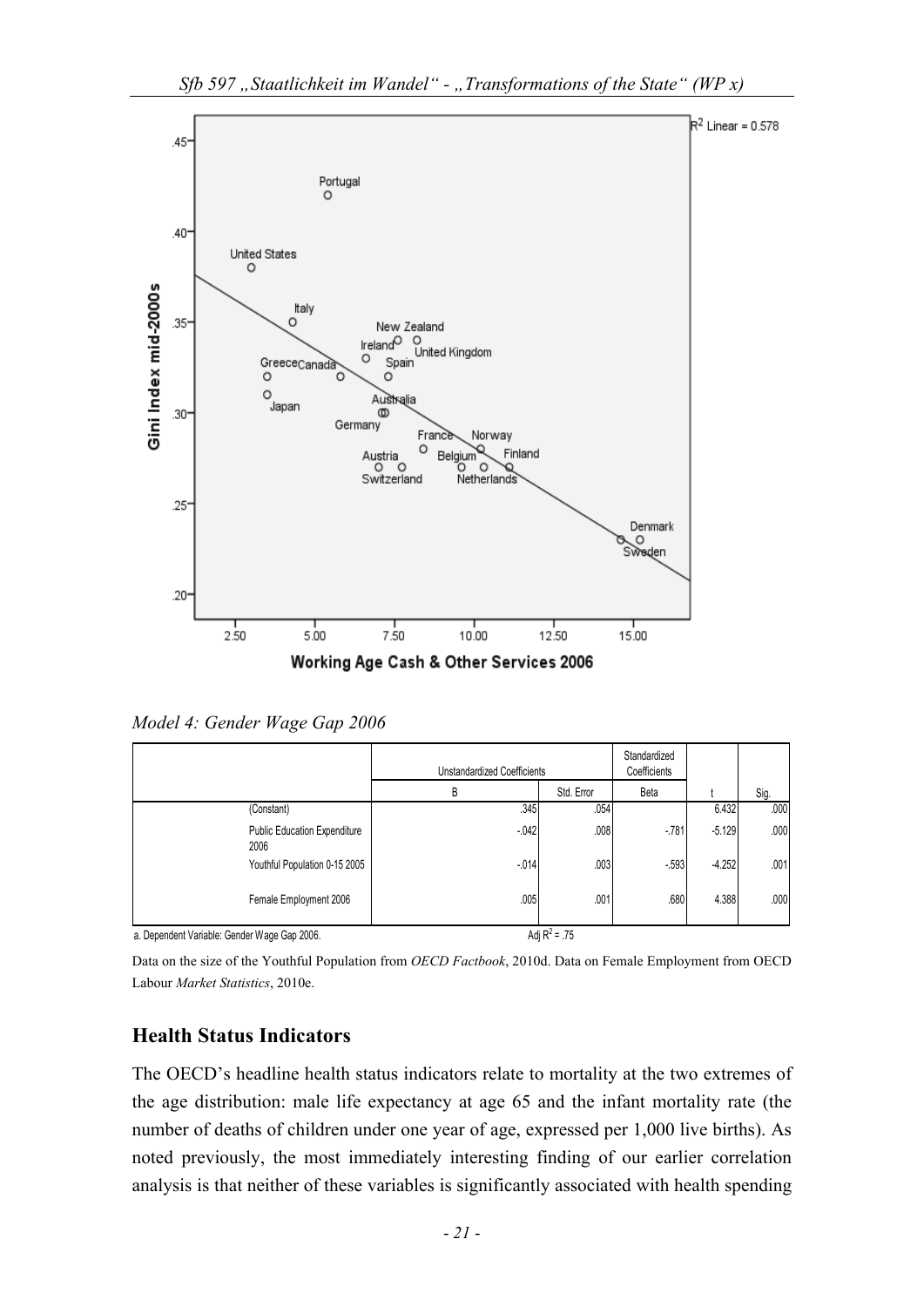although infant mortality proved to be associated with political variables including union density and constitutional structure as well as three of four of the revenue measures in Table 5.

I do not report an explanatory model for life expectation. The distribution of values for male life expectancy is quite different from those encountered anywhere else in this analysis, with Japan, Switzerland, Australia and France at the top of the distribution all exceeding 18 years of average expected longevity and Denmark, Portugal, the Netherlands, Ireland and Finland at the bottom of the distribution all falling below 17 years and the only significant correlates of male life expectancy featuring in Tables 4 and 5 above were the anomalous findings that higher levels of total public expenditure and educational spending and higher levels of consumption taxes were associated with reduced health status. Of the whole range of political, government spending, demographic, cultural and economic variables deployed in this analysis, these proved to be the only variables significantly associated with outcomes. The reported association with consumption taxes in Table 5 is a strong one, and one which, in principle, might provide ideological sustenance to the supporters of the Tea Party, but we note that, disappointingly for such supporters, the major exception to the anomalous negative relationship is the United States itself with very low consumption taxes but only moderate male life expectation beyond 65 and that the correlation between change in life expectancy over the period 2000-2006 (for data, see OECD 2009a) and consumption taxes as percentage of GDP over the same period is wholly insignificant although still negative (-.18). Without a compelling hypothetical linkage and without further evidence, the association must be regarded as spurious.

That the distribution of male life expectation cannot be modelled using the variables deployed in this analysis need not mean that this is an area impervious to government intervention or unaffected by demographic, cultural or economic factors. According to Shaw, Horace and Vogel in a paper on the determinants of life expectancy (2005) "the general consensus is that population life expectancy (or mortality) is a function of environmental measures (e.g., wealth, education, safety regulation, infrastructure), lifestyle measures (e.g., tobacco or alcohol consumption), and health care consumption measures (e.g., medical or pharmaceutical expenditures)." Most, if not all of these parameters can be influenced by the actions of government (for instance, by the subsidization of pharmaceutical expenditure through the health system or by educational campaigns warning of the adverse effects of alcohol and tobacco consumption), but our spending data are at far too high a level of aggregation to capture such effects.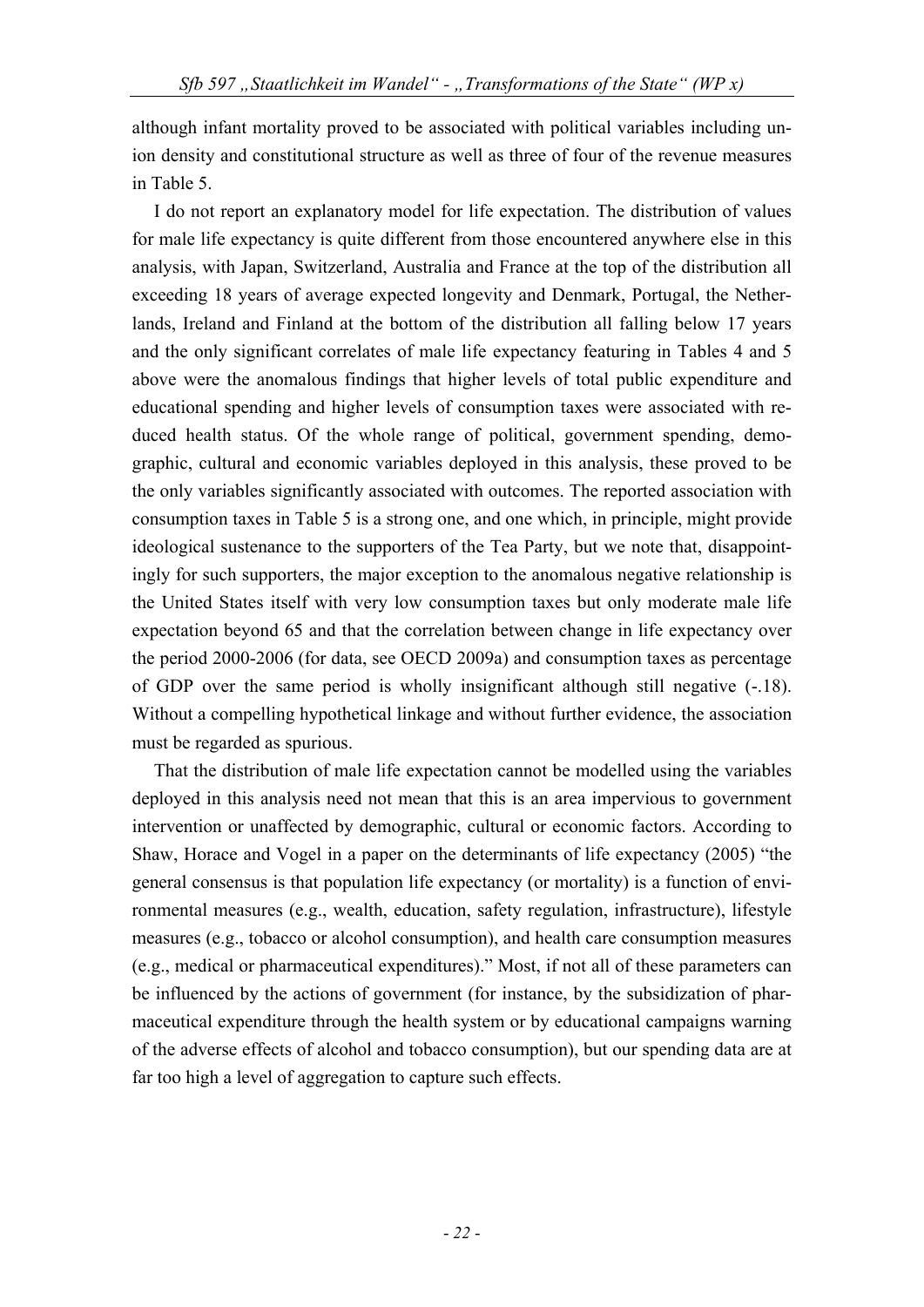*Model 5: Infant Mortality 2006* 

|                                               | <b>Unstandardized Coefficients</b> |                 | Standardized<br>Coefficients |          |      |
|-----------------------------------------------|------------------------------------|-----------------|------------------------------|----------|------|
|                                               | В                                  | Std. Error      | Beta                         |          | Sig. |
| (Constant)                                    | $-1.982$                           | .369            |                              | $-1.447$ | .166 |
| Gini Index mid-2000s                          | 7.906                              | 3.035           | .366                         | 2.605    | .018 |
| Constitutional Structure 2005                 | .278                               | .068            | .573                         | 4.096    | .001 |
| Total Fertility Rate 2005                     | 1.854                              | .554            | .466                         | 3.347    | .004 |
| a. Dependent Variable: Infant Mortality 2006. |                                    | Adi $R^2$ = .62 |                              |          |      |

Data on fertility rate 2005 from OECD (2009a) Society at a Glance 2009, Paris.

Modelling infant mortality is far less problematic. At one end of the distribution are the English-speaking countries of the United States, Canada, New Zealand and the United Kingdom with five or more infant deaths per 1,000 live births and at the other Japan, Sweden and Norway with less than three deaths per 1,000 live births. Model 5 suggests that infant deaths are most frequent in those countries where women are most fertile, where the constitutional structure contains a greater numbers of veto-points and where income inequality as measured by the Gini index is greatest. None of these findings is particularly surprising. That infant mortality is higher where women have greater numbers of children is a commonplace of the demographic literature, while the role of income inequality in governing access to health care and, hence, influencing infant mortality is a hypothesis of very long standing (see Russett et al, 1964, 199).

That there should be a direct connection between constitutional structure and health outcomes may not be intuitively obvious, but it has, in fact, long been argued in the 'policy matters' literature that federalism, which provides the most dramatic instance of multiple veto-points, significantly impedes the capacity to legislate the health policy programmes required to reduce infant mortality on a uniform national basis (for evidence relating to infant mortality outcomes, see Castles and McKinlay, 1979; for a more qualitative analysis of the development of the health care sector as a whole, see Immergut, 1992). Replacing the constitutional structure term in Model 5 with a federalism dummy also produces a result in which all three terms remain statistically significant at the .01 level, although somewhat reducing the model's adjusted  $\mathbb{R}^2$ . The impact of constitutional structure in Model 5 is the first instance in this analysis of politics impacting directly on outcomes. Since our analysis in respect of Model 4 has already demonstrated that cross-national income inequality is very substantially shaped by government spending, which in turn co-varies strongly with union density and Left legacy, there is evidence here too of a long chain of indirect effects from politics and government spending to income inequalities and the health status of the population.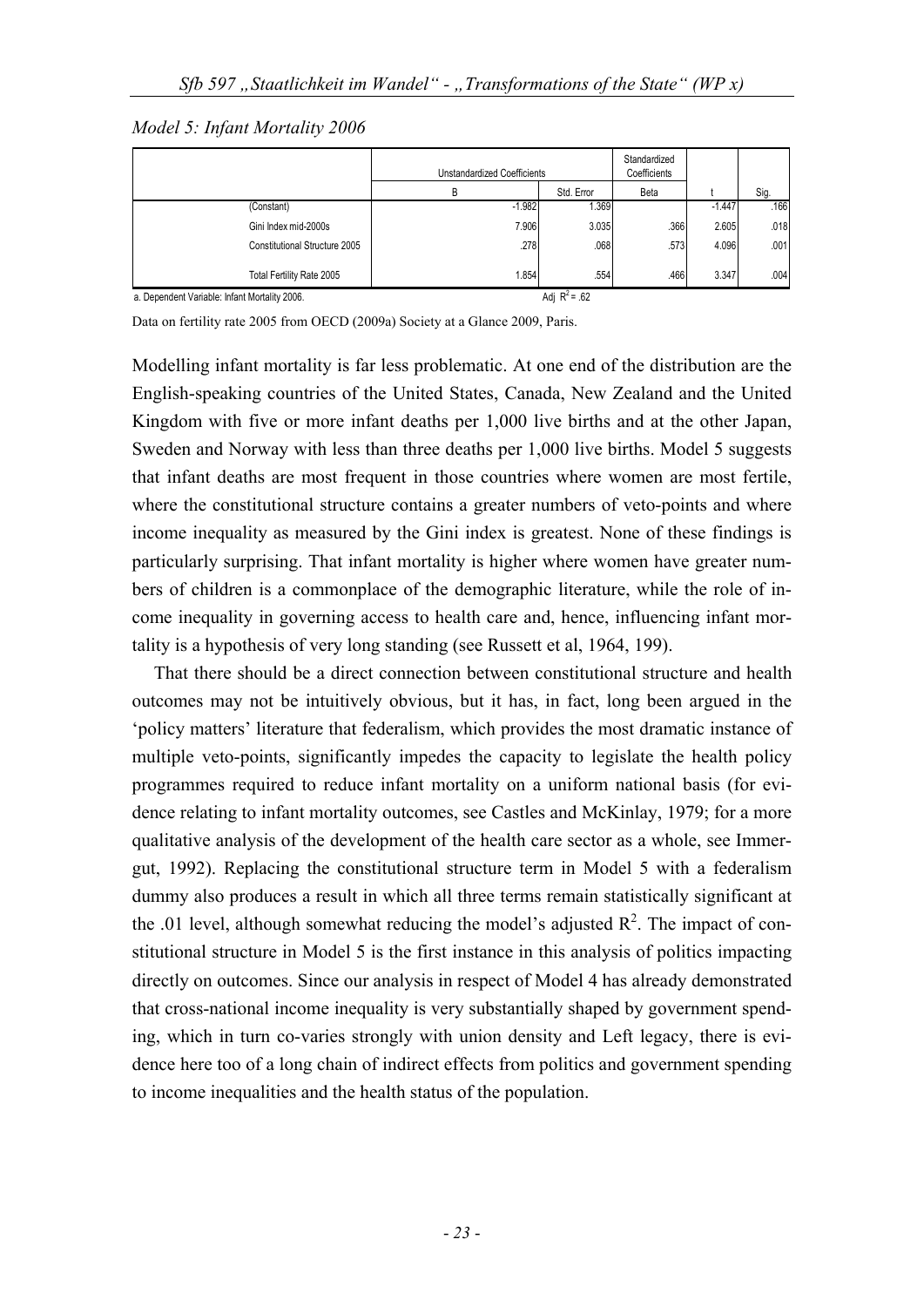### **Social Cohesion Indicators**

The OECD's chosen headline indicators of social cohesion are average life-satisfaction (subjective well-being) scores and crime victimisation (the share of people who have been victims of a criminal offence in the previous calendar year). These indicators both derive from survey studies - well-being from the 2006 *Gallup World Poll* and victimisation from the *International Crime Victim Survey* – and are not available on the same kind of regular basis as the OECD expenditure and revenue data used elsewhere in this analysis.

|                                                      | Unstandardized Coefficients |            | Standardized<br>Coefficients |          |      |
|------------------------------------------------------|-----------------------------|------------|------------------------------|----------|------|
|                                                      | B                           | Std. Error | Beta                         |          | Sig. |
| (Constant)                                           | 4.470                       | .544       |                              | 2.895    | .011 |
| Gini Index mid-2000s                                 | $-8.735$                    | 2.056      | $-537$                       | $-4.248$ | .001 |
| Constitutional Structure 2005                        | .094                        | .044       | .257                         | 2.150    | .047 |
| <b>Employment to Population</b><br><b>Ratio 2006</b> | .049                        | .018       | .356                         | 2.701    | .016 |
| Total Fertility Rate 2005                            | .953                        | .373       | .318                         | 2.555    | .021 |

*Model 6: Subjective Well-being 2006* 

a. Dependent Variable: Subjective Well-being 2006.  $Adj R^2 = .72$ 

Values for subjective well-being are highest in Denmark, Finland, the Netherlands and Switzerland and lowest in Italy, Portugal, Ireland and Greece. The successful terms in the model are, for the most part, intuitively appealing, with life-satisfaction highest in those nations where more people are employed, where there are more babies and where there is the greatest income equality. Given the evidence we have that the main determinant of income inequality is spending on working age cash benefits and other services, the strong negative relationship with well-being provides support for recently reported findings suggesting the existence of a strong positive link between the social wage and happiness outcomes (Pacek and Radcliff, 2008), while the employment finding is, arguably, the obverse side of the frequently noted depressive effect of unemployment on subjective well-being (see Frey and Stutzer, 2005). The reason why a constitutional structure with a large number of veto-points should confer greater lifesatisfaction is less obvious, although protagonists of limited government might want to see the finding as a vindication for the view that government intervention to procure greater equality is not the only route to greater happiness. It is worth noting, however, that, here, unlike in the case of infant mortality, the constitutional structure (and the fertility) variable cease to be significant if the United States is omitted from the equation.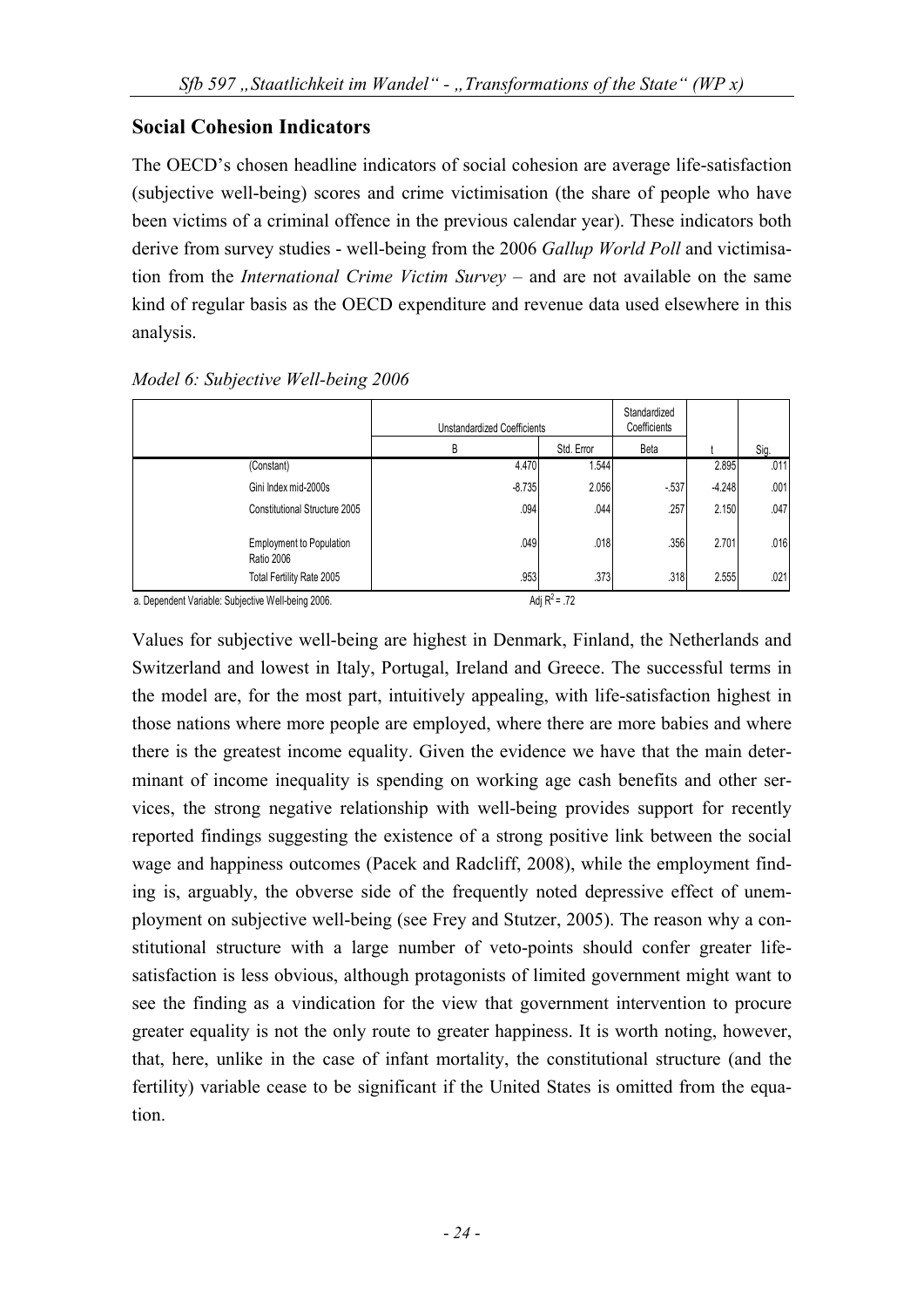*Model 7: Victims of Crime 2005* 

|                               | <b>Unstandardized Coefficients</b> |            | Standardized<br>Coefficients |          |      |
|-------------------------------|------------------------------------|------------|------------------------------|----------|------|
|                               | B                                  | Std. Error | Beta                         |          | Sig. |
| (Constant)                    | $-6.155$                           | 4.577      |                              | $-1.345$ | .195 |
| Youthful Population 0-15 2005 | 1.251                              | .262       | .738                         | 4.770    | .000 |

a. Dependent Variable: Victims of Crime 2005.

Our final modelling exercise in this paper is of variation in the reported incidence of crime. By this measure of social cohesion, the most criminally disruptive societies in our OECD sample are New Zealand, the United Kingdom, Ireland and the Netherlands, while Spain, Portugal, Japan and France are the least disruptive. The Scandinavian countries tend to fall in the middle of the distribution. This distribution is both familiar and unfamiliar, with countries clustering into 'families of nations' in a manner quite familiar from the policy outcomes literature (see Castles, 1993), but with families ordered rather differently (see Norris, 2009). Instead of, as in the case of the big aggregates of government, Scandinavia coming at one end of the distribution with the English-speaking countries at the other end and continental and Southern Europe in the middle, here Scandinavia is in the middle of a distribution with the continental countries, and particularly, Southern Europe at one end and the English-speaking world at the other.

As earlier in the case of reading insufficiency and the Gini index, no sensible multiregressor model of outcomes is possible using the variables deployed in this analysis. By a tiny margin, the strongest correlate of crime victimisation in our dataset is the negative relationship with aged cash expenditure identified in Table 4. However, as noted in the commentary on that finding, it seems highly probable that this is a spurious relationship standing as a proxy for aspects of the age structure of the population, with the correlation between victims of crime and the percentage of the elderly (aged 65 and over) in the population being -.71 and with the percentage of the youthful (0-15 years) being .74. The English-speaking countries have relatively youthful age structures; Southern Europe and Japan are aging, which, of course, is why these countries expend so large a proportion of their resources on aged cash benefits. Since the idea that the young (although not the age group below 15 years of age for the most part) are likely to be responsible for the bulk of crime (and also most likely to be its victims) fits with evidence of strongly declining criminality by successive age groups (Sutherland, Cressey and Luckenbill, 1992, 157), Model 7 features the youthful population as its one significant regressor of the victims of crime. There is no evidence of either political or government spending effects and, although inequality is frequently seen as an important determinant of criminality, there is no significant relationship between the Gini index and victims of crime even at a bivariate level. There is also no significant correlation

Adi  $R^2$  = .52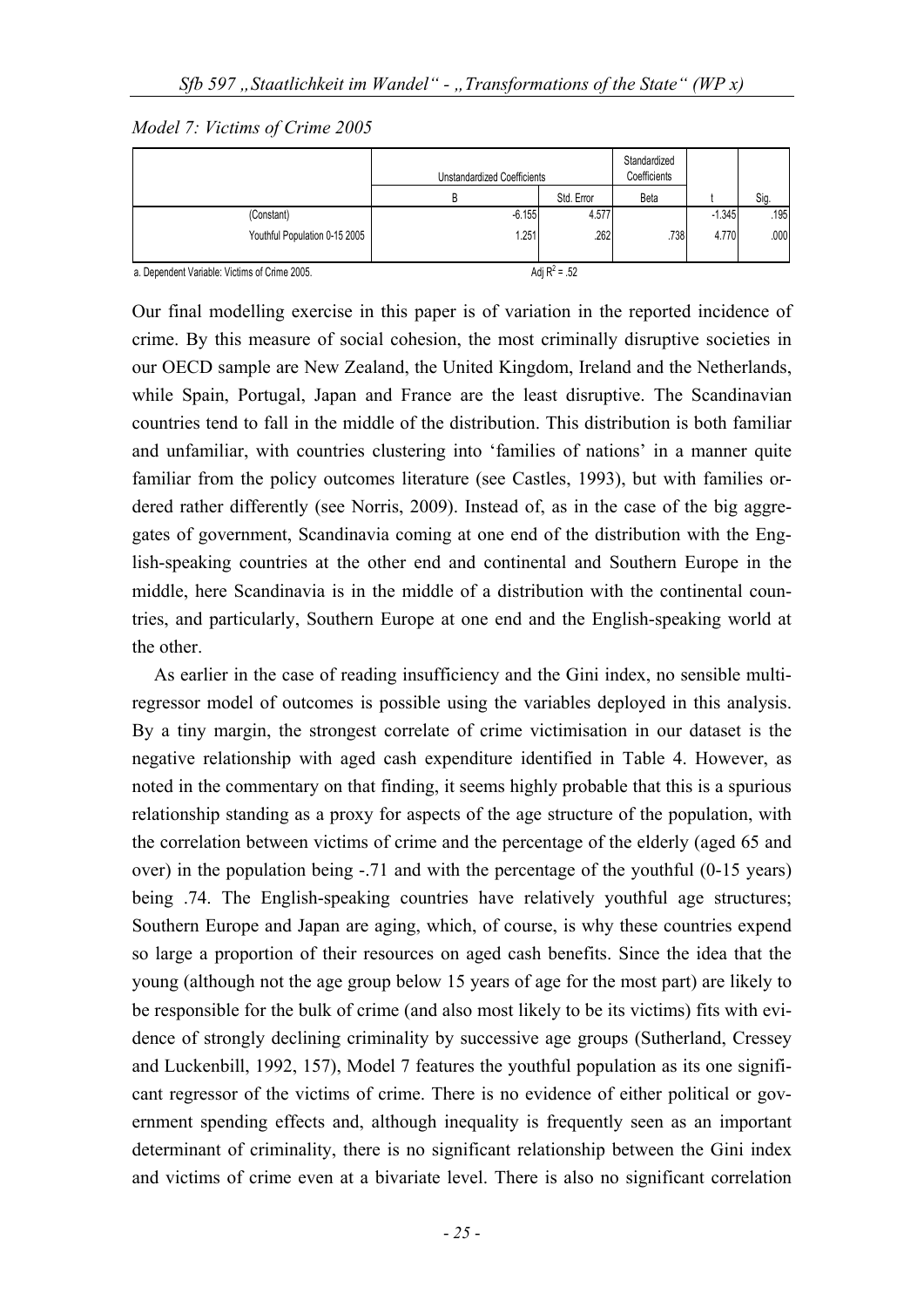between victimisation and unemployment although such a relationship is frequently adduced in the literature.

#### **IMPLICATIONS FOR FUTURE POLICY OUTCOMES RESEARCH**

In terms of the objective of this chapter to identify linkages between politics, government spending and policy outcomes, the particular content of any of the above models is not the main point. Rather what is of interest is the pattern revealed across the models as a whole. This study has examined eight sets of outcomes. Three of them – reading insufficiency, life expectancy and victims of crime – manifest no signs of government output impacts, at least measuring outputs as we have here in terms of the big aggregates and major components of social spending and the aggregate of revenues and its components. Three more outcomes – employment, the gender wage gap and income inequality – provide evidence of direct effects, with greater educational spending associated with greater employment and a lower wage gap and with greater spending on working age cash and services associated with lower income inequality. Finally, the two remaining outcome measures – infant mortality and subjective well-being – are linked with expenditure at one remove, with lower income inequality associated with both lower infant mortality and with greater subjective well-being. Interestingly, despite the fact that the bivariate linkages between taxing and outcomes were more consistently significant than those with expenditure, it is expenditure that proved most successful in predicting outcomes in the models featuring in the previous section of the paper, arguably because expenditure programmes are more directly targeted to the achievement of particular outcomes than are revenue components. The evidence here suggests that some kinds of government expenditure are strongly associated with some kinds of policy outcomes - and, in particular, with equity outcomes - and on this basis I think it reasonable to argue that a comparative public policy which has hitherto largely assumed that expenditure outputs matter should in future spend more time actually demonstrating the mechanisms by which this comes about.

What I think future comparative public policy research should not do is to devote too much more time and energy to the question of the determinants of the big aggregates of public and social spending, which, although, as shown in Table 1, are moderately associated with political incumbency as the 'politics matters' school has always insisted, are never themselves significantly linked with outcomes in any of the models presented here. The reason, as already noted in passing, is quite obvious: government spending is finite and governments' priorities are diverse, so that big spenders in one area will inevitably be small or medium spenders in others. As I have argued for many years, the focus of attention of comparative policy research needs to shift to the components of public and social spending, where we are far more likely to discover the obvious: that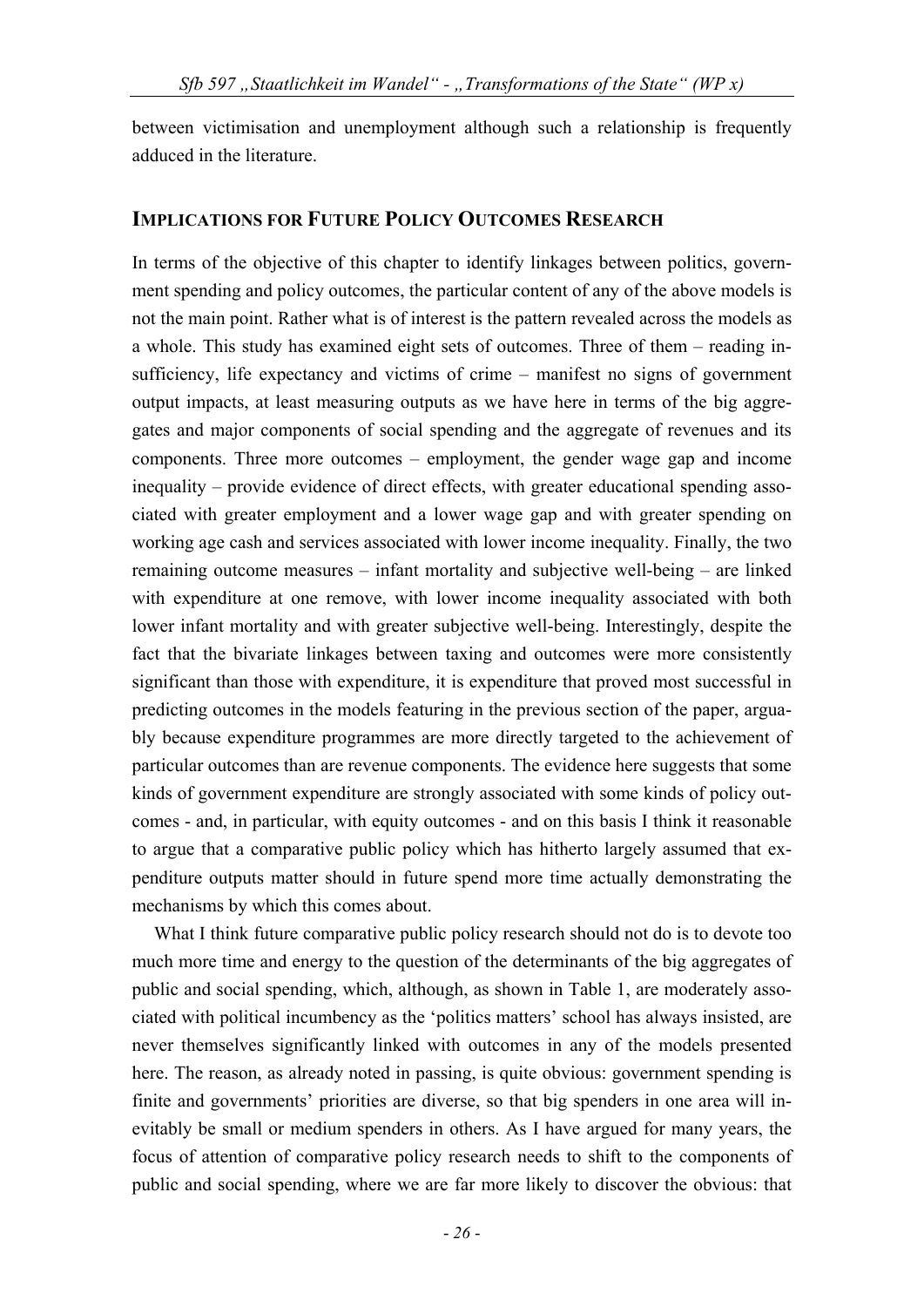governments that spend big on programmes designed to achieve particular objectives are more likely to achieve those objectives than those which do not. The cases here are illustrative: governments that spend more on skills acquisition through education do get higher levels of employment and do reduce gender inequalities in the workplace, and countries which offer greater benefits to low income earners and provide more services to families and the aged do reduce overall levels of income inequality. In these respects government spending clearly does matter a great deal. Arguably, the more we are willing and able (obviously the availability of appropriate data has been and remains a constraint) to disaggregate expenditure (both public and private), the easier it will be to demonstrate that spending matters. Within the education budget, there may well be programmes that help account for reading insufficiency and, within the health budget, programmes - like the extent of free or subsidized pharmaceutical provision - that may help to account for cross-national differences in life expectancy.

Lastly, I wish to address one final point about the future agenda of scholarship in comparative public policy which relates to the need to pay more attention to the question of how politics matters than to headline demonstrations of the mere fact that one or other political variable is associated with government spending or with real outcomes. Here we have shown that short-term partisan incumbency is associated with big government, but not with its separate components and not with policy outcomes. On the other hand, constitutional structure appeared to be directly implicated with infant mortality and, dependent on the inclusion of the United States in the model, also subjective well-being. Moreover, working class mobilization as measured by union density and the long-term legacy of Leftist rule was very strongly associated with expenditure components that had important impacts either directly or indirectly on a very wide range of outcomes (see Appendix B for an illustrative critical path diagram of linkages between working class mobilization, governmental outputs and equity and subjective well-being outcomes based on the analysis in this paper). Locating such patterns, mapping their persistence over time and offering coherent theoretical accounts for their development are all important topics for comparative research, with a possible hypothesis that the impact of short-term partisan incumbency on particular components of expenditure has declined over the past half century as innovatory reforms promoted by Left governments have gradually diffused to become policy verities for all governments in advanced nations (even the United States now has something resembling a national health scheme). A final question is why, when it has been largely ignored by the 'politics matters' literature for more than a quarter century, does working class mobilization as measured by union density turn out to have such a strong relationship with some major components of spending when short-term partisan incumbency does not? Thirty years ago Manfred Schmidt argued that "certainly, it would be valuable if the extra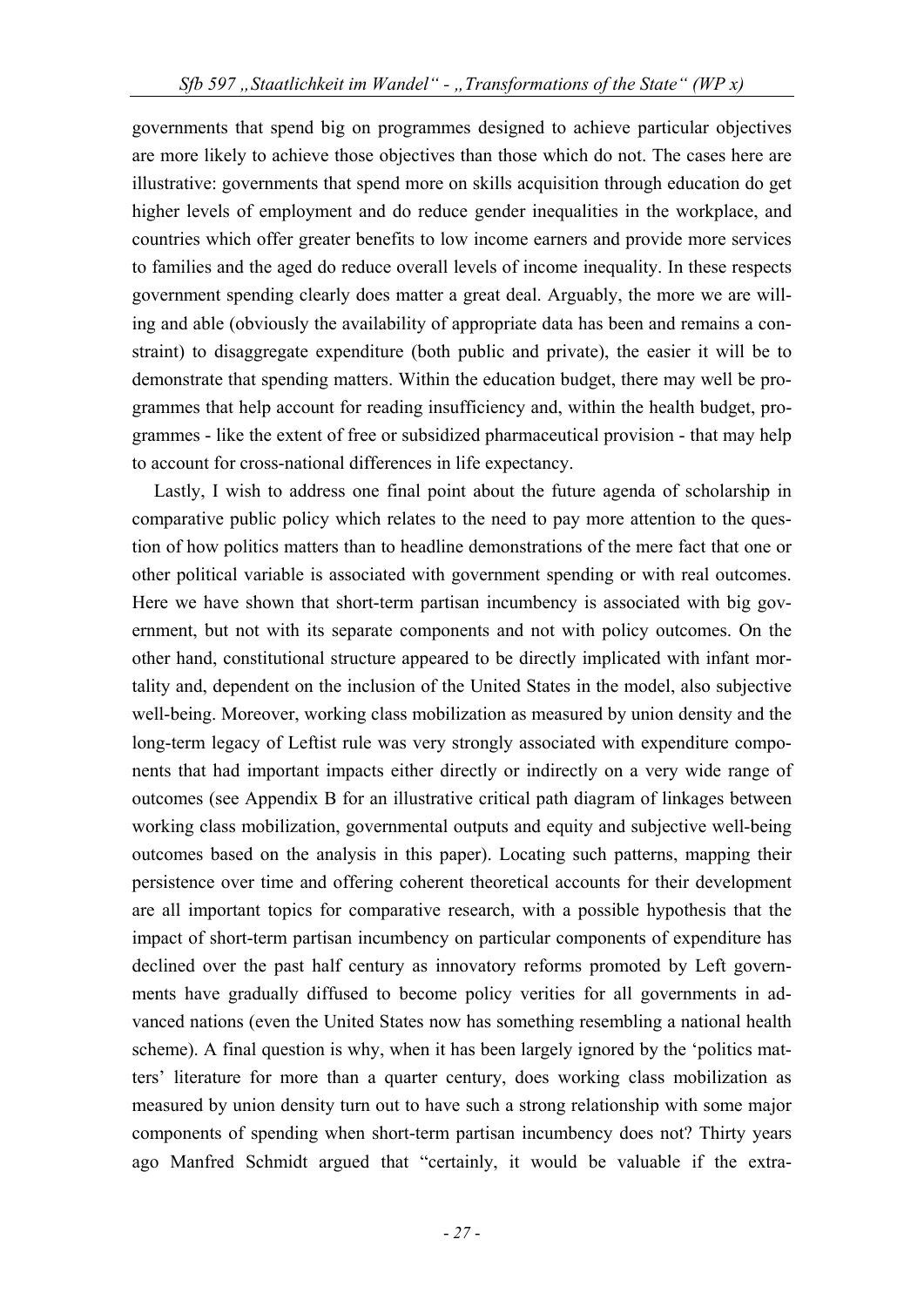parliamentary politics of capitalist democracies featured more prominently in future public policy research" (Schmidt, 1982, 164). That remains as true today as it did then.

#### **REFERENCES**

- Armingeon, K, Engler, S. Potolidis, P, Gerber, M. and Leimgruber, P. (2010) *Comparative Political Data Set 1960-2008*, Institute of Political Science, University of Berne.
- Blau, F. D. and Kahn, L. M. (2001) *Understanding International Differences in the Gender Pay Gap*. NBER Working Paper Series, Working Paper 8200, http://www.nber.org/papers/w8200.
- Brennan, G. and Buchanan, J. M. (1980) *The Power to Tax: The Analytical Foundations of a Fiscal Constitution*, Cambridge: Cambridge University Press.
- Castles, F. G. (Ed) (1993), *Families of Nations: Patterns of Public Policy in Western Democracies*. Aldershot: Dartmouth.
- Castles, F. G. (1994) 'On religion and public policy: Does Catholicism make a difference?' *European Journal of Political Research*, 25 (1): 19–40.
- Castles, F. G. (1998) *Comparative Public Policy: Patterns of Post-war Transformation*. Cheltenham: Edward Elgar.
- Castles, F. G. (2007) 'Testing the retrenchment hypothesis: an aggregate overview' In F. G. Castles (Ed) *The Disappearing State?*, Cheltenham: Edward Elgar, 19-43.
- Castles, F. G. (2009) 'What welfare states do: A disaggregated expenditure analysis'. *Journal of Social Policy*, 38 (1): 45–62.
- Castles, F. G. and McKinlay, R. (1979) 'Does Politics Matter?: An Analysis of the Public Welfare Commitment in Advanced Democratic States'. *European Journal of Political Research*, 7: 169-86.
- Castles, F. G. and Obinger, H. (2007) 'Social expenditure and the politics of redistribution'. *Journal of*  European Social Policy, 17 (3): 206-22.
- Clayton, R. and Pontusson, J. (1998) 'Welfare state retrenchment revisited: Entitlement cuts, public sector restructuring, and inegalitarian trends in advanced capitalist societies'. *World Politics*, 51 (1): 67–98.

CIA (2010) *CIA Factbook*, Washington, DC.

- Esping-Andersen, G. (1990) *The Three Worlds of Welfare Capitalism*. Cambridge & Princeton, NJ: Polity & Princeton University Press.
- Esping-Andersen, G (1999) *Social Foundations of Postindustrial Economies*. Oxford: Oxford University Press.
- Frey, B. and Stutzer, A. (2005) *Happiness and Economics*. Princeton and Oxford: Princeton University Press
- Gal, J. (2010) 'Is there an extended family of Mediterranean welfare states?" *Journal of European Social Policy*, 20 (4): 283-300.
- Goldthorpe, J. H. (Ed) (1984) *Order and Conflict in Contemporary Capitalism*. Oxford: Oxford University Press.
- Goodin, R. E. and Le Grand, J. (Eds) (1987) *Not Only the Poor*. London: Allen & Unwin.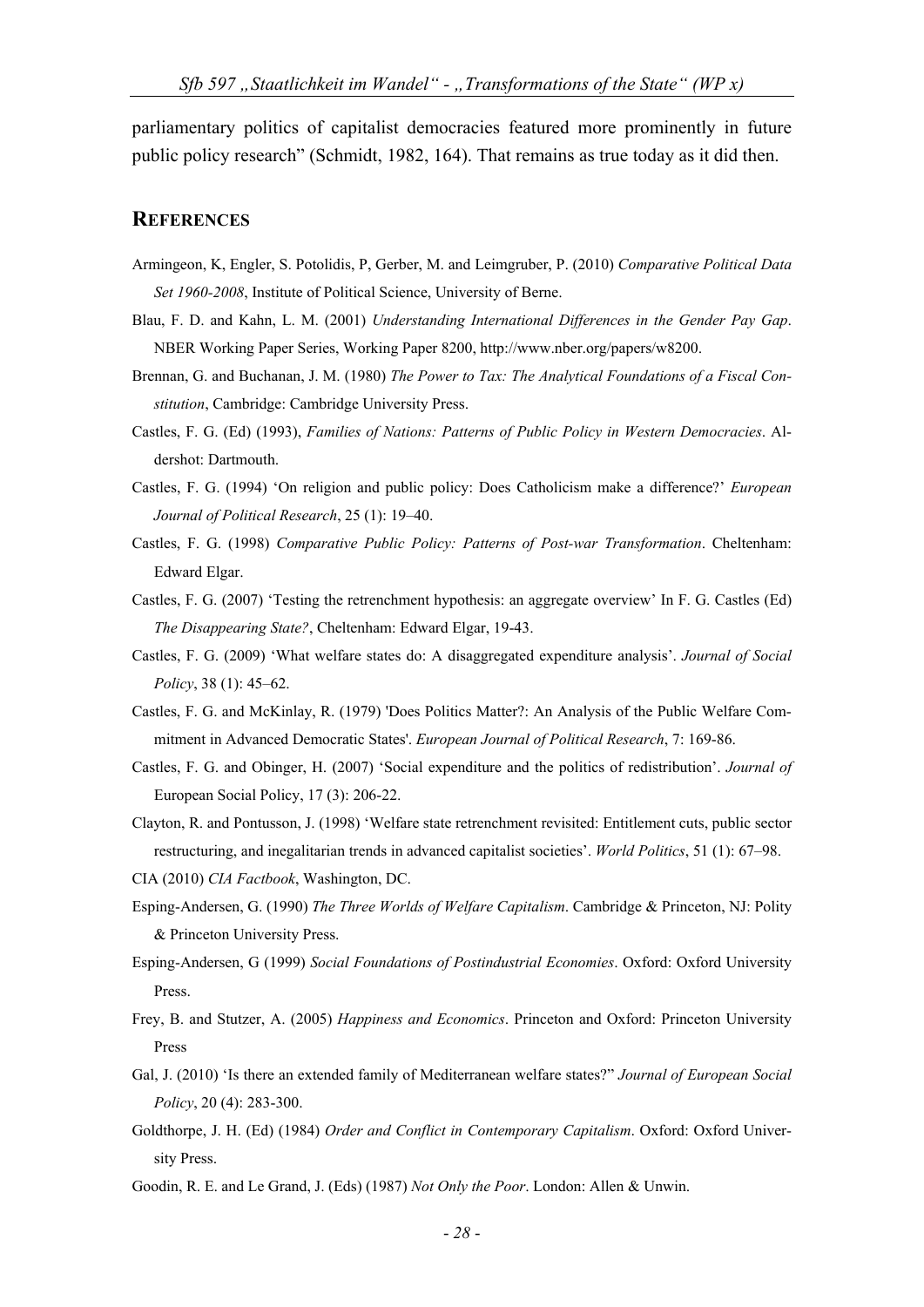Gough, I (1979) *The Political Economy of the Welfare State*. London: The MacMillan Press.

- Hibbs, D. A. (1977) 'Political Parties and Macroeconomic Policy'. *American Political Science Review*, 71 (4): 1467-87.
- Huber, E. and Stephens, J. D. (2001*) Development and Crisis of the Welfare State. Parties and Policies in Global Markets*. Chicago: University of Chicago Press.
- Immergut, E. (1992) *The Political Construction of Interests: National Health Insurance Politics in Switzerland, France and Sweden, 1930-1970*. New York: Cambridge University Press.
- Kemmerling, A (2009) *Taxing the Working Poor: The Political Origins and Economic Consequences of Taxing Low Wages.* Northampton, MA, Edward Elgar Press.
- Korpi, W. (1978) *The working class in welfare capitalism*. London: Routledge & Kegan Paul.
- Korpi, W. and Palme, J. (2003) 'New politics and class politics in the context of austerity and globalization: Welfare state regress in 18 countries, 1975–1995'. *American Political Science Review*, 97 (3): 425–46.
- Norris, P. (2009) 'Families of Nations, Victimisation and Attitudes towards Criminal Justice'. *International Review of Victimology*, 16, 229-55.
- Obinger, H. and Zohlnhöfer, R. (2007) 'The real race to the bottom: what happened to economic affairs expenditure after 1980?' In F. G. Castles (Ed) *The Disappearing State?,* Cheltenham: Edward Elgar, 184-214.
- O'Connor, J. (1973) *The Fiscal Crisis of the State*. New York: St. Martin's Press.
- OECD, (2008) *Growing Unequal?*, Paris.
- OECD, (2009a) *Society at a Glance*, Paris.
- OECD (2009b) *National Accounts at a Glance*, Paris.
- OECD (2009c) *Education at a Glance*, Paris.
- OECD (2009d) *Education: Key Tables from the OECD*, Paris.
- OECD (2010a) *Social Expenditure Database*, Paris.
- OECD (2010b) *Employment Outlook*, Paris.
- OECD (2010c) *Revenue Statistics*, Paris.
- OECD (2010d) *OECD Factbook*, Paris.
- OECD (2010e) *Labour Market Statistics*, Paris.
- OECD (2010f) *PISA 2009 Results: What Students Know and Can Do Student Performance in Reading, Mathematics and Science* (Volume I) http://dx.doi.org/10.1787/9789264091450-en.
- Offe, C. (1972) 'Advanced Capitalism and the Welfare State'. *Politics and Society*, 2 (4): 479-88.
- Pacek, A. and Radcliff, B. (2008) 'Assessing the Welfare State: The Politics of Happiness'. *Perspectives on Politics*, 6: 267-277.
- Peters, B. G. (1991) *The Politics of Taxation: A Comparative Perspective*. Oxford: Blackwell.
- Pierson, P. (1994) *Dismantling the Welfare State? Reagan, Thatcher, and the Politics of Retrenchment*. Cambridge: Cambridge University Press.
- Pierson, P. (1996) The new politics of the welfare state. *World Politics*, 48 (2): 143–7.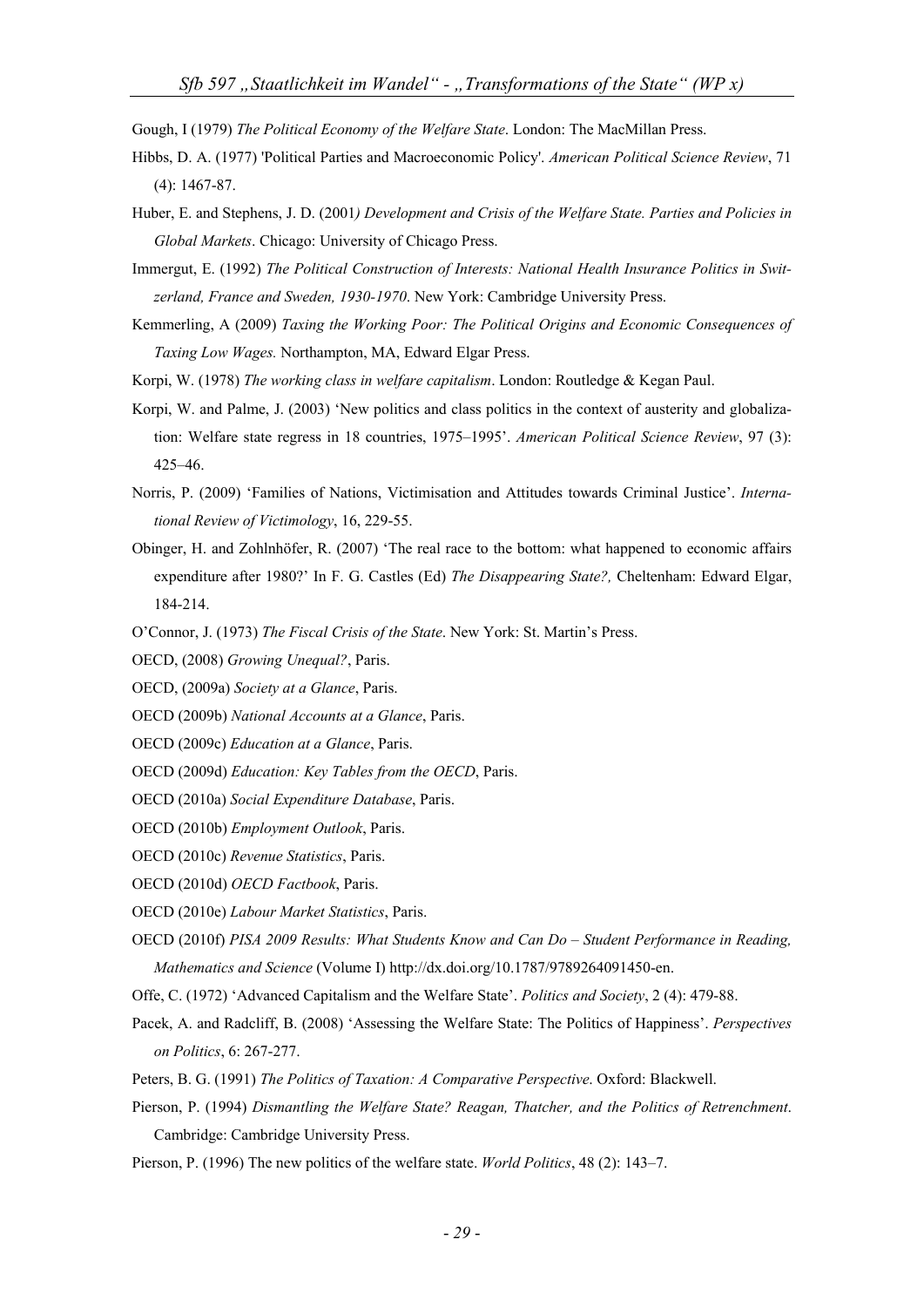- Powell, M, and Barrientos, A. (2004) 'Welfare regimes and the welfare mix'. *European Journal of Political Research*, 43 (1): 83–105.
- Rothstein, B, 1992. 'Labor-market institutions and working-class strength'. In S Steinmo, K Thelen, and F (Eds) Longstreth (Eds) *Structuring Politics: Historical Institutionalism in Comparative Analysis*, Cambridge: Cambridge University Press, 33–56.
- Russett, B. M. et al (1964) *World Handbook of Political and Social Indicators*. New Haven, Conn.: Yale University Press.
- Scharpf, F. W. (2000) ''Economic Changes, Vulnerabilities, and Institutional Capabilities'. In Fritz W. Scharpf and Vivien A. Schmidt (Eds) *Welfare and work in the open economy*, Vol. 1, Oxford: Oxford University Press.
- Schmidt, M. G. (1982) 'The Role of Parties in Shaping Macroeconomic Policy'. In F. G. Castles (Ed) *The Impact of Parties*, London: Sage Publications, 97-176.
- Schmidt, M. G. (1996) 'When parties matter: A review of the possibilities and limits of partisan influence on public policy'. *European Journal of Political Research*, 30: 155-83.
- Schmidt, M. G. (2007) 'Testing the retrenchment hypothesis: Educational spending', 1962–2002. In F. G. Castles (Ed) *The Disappearing State: Retrenchment Realities in an Age of Globalisation*, Cheltenham: Edward Elgar, pp. 159–83.
- Shaw, J. W., Horrace, W. C. And Vogel, R. J. (2005) The determinants of life expectancy: an analysis of the OECD health data'. *Southern Economic Journal*, 71: 768-83.
- Stephens, J. D. (1979) *The Transition from Capitalism to Socialism*. London: Macmillan.
- Sutherland, E. H., Cressey, D. R. and Luckenbill, D. F. (1992) *Principles of Criminology*. 11th Edn. Lanham, MD: General Hall.
- Tufte, E. R. (1978) *Political Control of the Economy*. Princeton: Princeton University Press.
- Van Kersbergen, K. (1995) *Social Capitalism: A study of Christian democracy and the welfare state*. London: Routledge.
- Wagschal, U. (2001) 'Deutschlands Steuerstaat and die vier Welten der Besteuerung'. In M. G. Schmidt (Ed) *Wohlfahrtstaatliche Politik: Institutionen, politische Prozesse und Leistungsprofil*. Opladen: Leske und Budrich, 124-60.
- Wallerstein, M. (2000) 'Unions in Decline? What Has Changed and Why'. *Annual Review of Political Science*, 3: 355-77.
- Wilensky, H. L. (1975) *The Welfare State and Equality*. Berkeley, CA.: University of California Press.
- Wilkinson, R. And Pickett, K. (2009) *The Spirit Level: Why Equality is Better for Everyone*. London: Penguin Books.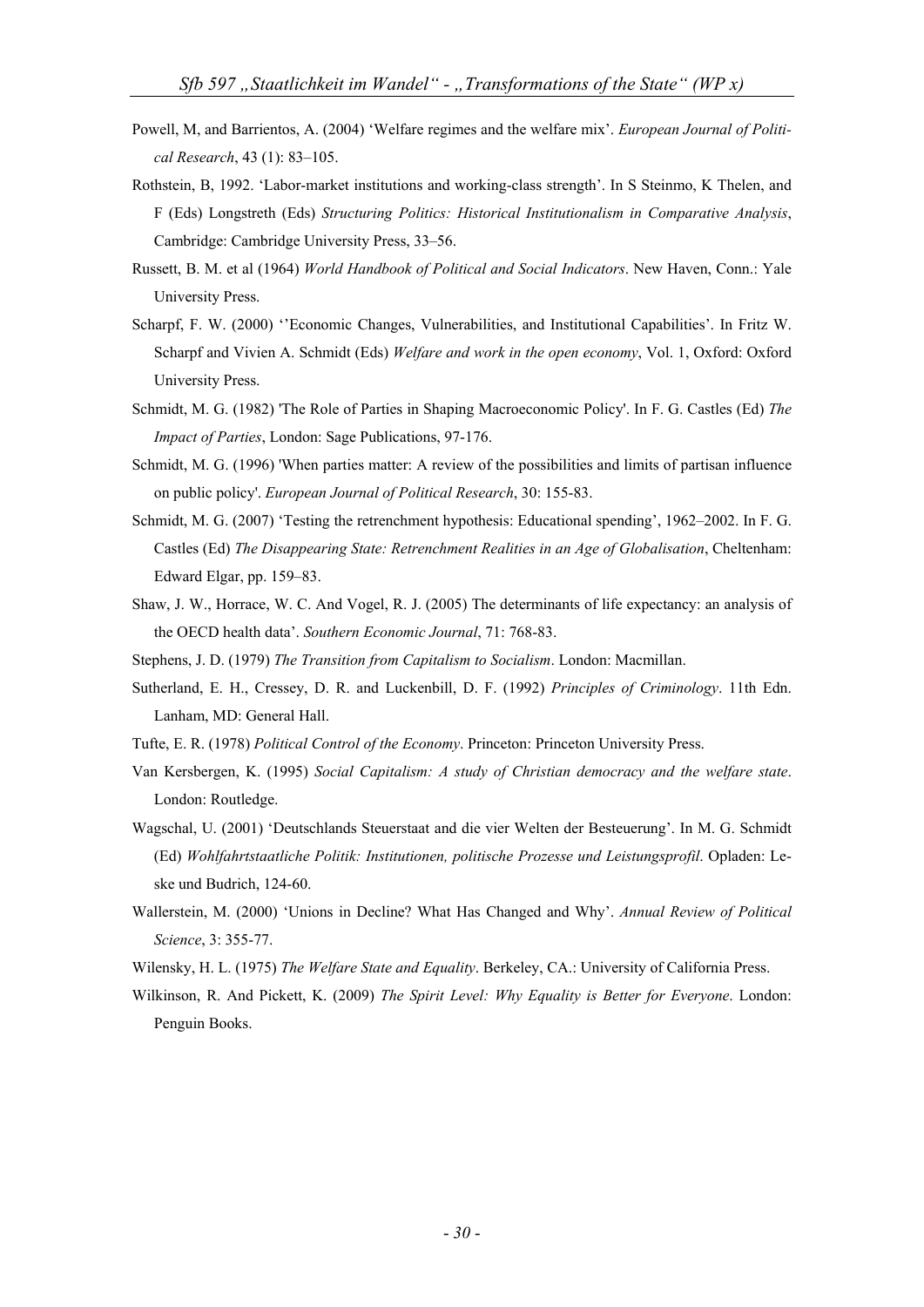|                | Employment Ratio Reading Insuffi | ciency                                                                                                                                                                                  | Gini Index | Gender Wage Gap Life Expectancy |        | Infant Mortality | Well-being | Victims of Crime |
|----------------|----------------------------------|-----------------------------------------------------------------------------------------------------------------------------------------------------------------------------------------|------------|---------------------------------|--------|------------------|------------|------------------|
| Australia      | 72.9                             | 13.4                                                                                                                                                                                    | 3          | 0.17                            | 18.3   | 4.7              | 7.4        | 16.3             |
| Austria        | 71.4                             | 21.5                                                                                                                                                                                    | 0.27       | 0.22                            | 17.2   | 3.6              | 7.1        | 11.6             |
| Belgium        | 61.6                             | 19.4                                                                                                                                                                                    | 0.27       | 0.11                            | $\Box$ | 3.7              | 7.4        | 17.7             |
| Canada         | 73.6                             | $\Xi$                                                                                                                                                                                   | 0.32       | 0.21                            | 17.9   | 5.4              | 7.4        | 17.2             |
| Denmark        | 77.3                             | $\overline{a}$                                                                                                                                                                          | 0.23       | 0.13                            | 16.2   | 3.8              | ∞          | 18.8             |
| Finland        | 70.5                             | 4.8                                                                                                                                                                                     | 0.27       | 0.19                            | 16.9   | 2.8              | 7.6        | 12.7             |
| France         | 2                                | 21.7                                                                                                                                                                                    | 0.28       | 0.12                            | 182    | 3.8              | L          | Z                |
| Germany        | ශි                               | 20                                                                                                                                                                                      | 0.3        | 0.23                            | 17.2   | 3.8              | 6.6        | 13.1             |
| Greece         | 61.5                             | 27.7                                                                                                                                                                                    | 0.32       | 0.22                            | 17.4   | 3.7              | 6.4        | 12.3             |
| Ireland        | ශී                               | 12.1                                                                                                                                                                                    | 0.33       | 0.14                            | 16.8   | 3.7              | 6          | 21.9             |
| Italy          | 58.7                             | 26.4                                                                                                                                                                                    | 0.35       | 0.14                            | 17.5   | 9<br>ന്          | ഥ          | 12.6             |
| Japan          | 70.7                             | 18.4                                                                                                                                                                                    | 0.31       | 0.33                            | 18.5   | 2.6              | 6.5        | 9.9              |
| Netherlands    | 74.1                             | 15.1                                                                                                                                                                                    | 0.27       | 0.17                            | 16.7   | 4.4              | 7.6        | 19.7             |
| New Zealand    | 75.4                             | 14.5                                                                                                                                                                                    | 0.34       | 0.1                             | 17.8   | 5.2              | 7.4        | 21.5             |
| Norway         | 77.5                             | 22.4                                                                                                                                                                                    | 0.28       | 0.12                            | 17.7   | 3.2              | 7.5        | 15.8             |
| Portugal       | 67.8                             | 24.9                                                                                                                                                                                    | 0.42       | 0.21                            | 16.6   | 3.3              | 5.4        | 10.4             |
| Spain          | 66.6                             | 25.7                                                                                                                                                                                    | 0.32       | 0.21                            | 17.9   | 3.8              | 7.1        | 9.1              |
| Sweden         | 75.7                             | 15.3                                                                                                                                                                                    | 0.23       | 0.15                            | 17.6   | 2.8              | 7.4        | 16.1             |
| Switzerland    | 78.6                             | 16.4                                                                                                                                                                                    | 0.27       | 0.19                            | 18.5   | 4.4              | 7.5        | 18.1             |
| United Kingdom | 72.3                             | $\overline{a}$                                                                                                                                                                          | 0.34       | 0.21                            | 17     | Б                | L          | ನ                |
| United States  | 71.8                             | 19.4                                                                                                                                                                                    | 0.38       | 0.19                            | 17.2   | 6.9              | 7.3        | 17.5             |
|                |                                  | Source: OECD, Society at a Glance, 2009. Notes: Employment Ratio = Employment rates, age 15-64, men & women, percentages; Reading Insufficiency = Share of students aged 15             |            |                                 |        |                  |            |                  |
|                |                                  | with insufficient reading competences (at levels 1 or below), percentages; Gini Index = Gini coefficient of income inequality; Gender Wage Gap = Gender wage gap in median earnings     |            |                                 |        |                  |            |                  |
|                |                                  | between women and men working full-time; Life Expectancy = Life expectancy at 65, men; Infant Mortality = Infant mortality - Deaths of children under 1 year of age /1 000 live births; |            |                                 |        |                  |            |                  |
|                |                                  | Well-being = Level of subjective well-being; Victims of Crime = Share of people who been victims of a criminal offence.                                                                 |            |                                 |        |                  |            |                  |

*APPENDIX A: OECD Outcomes Data Mid-2000s*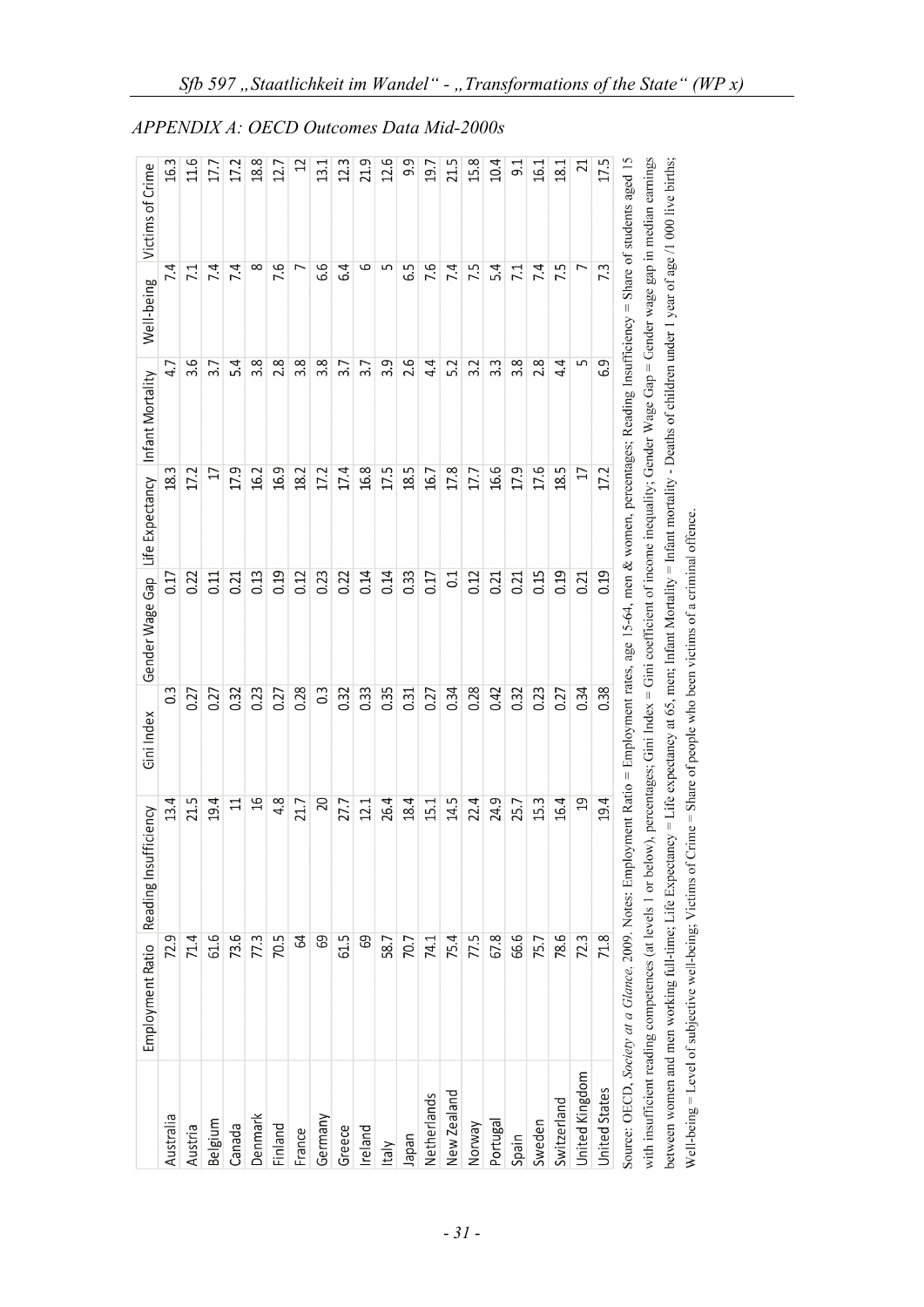*APPENDIX B: Critical Paths from Politics via Government to Equality and Subjective Well-being* 



Notes and sources: The strength of paths is indicated by standardized regression coefficients. Significance: \* = p  $\le 0.10$ ; \*\* = p  $\le 0.05$ ; \*\*\* = p  $\le 0.01$ . All variables are as sourced in the text of this Working Paper.